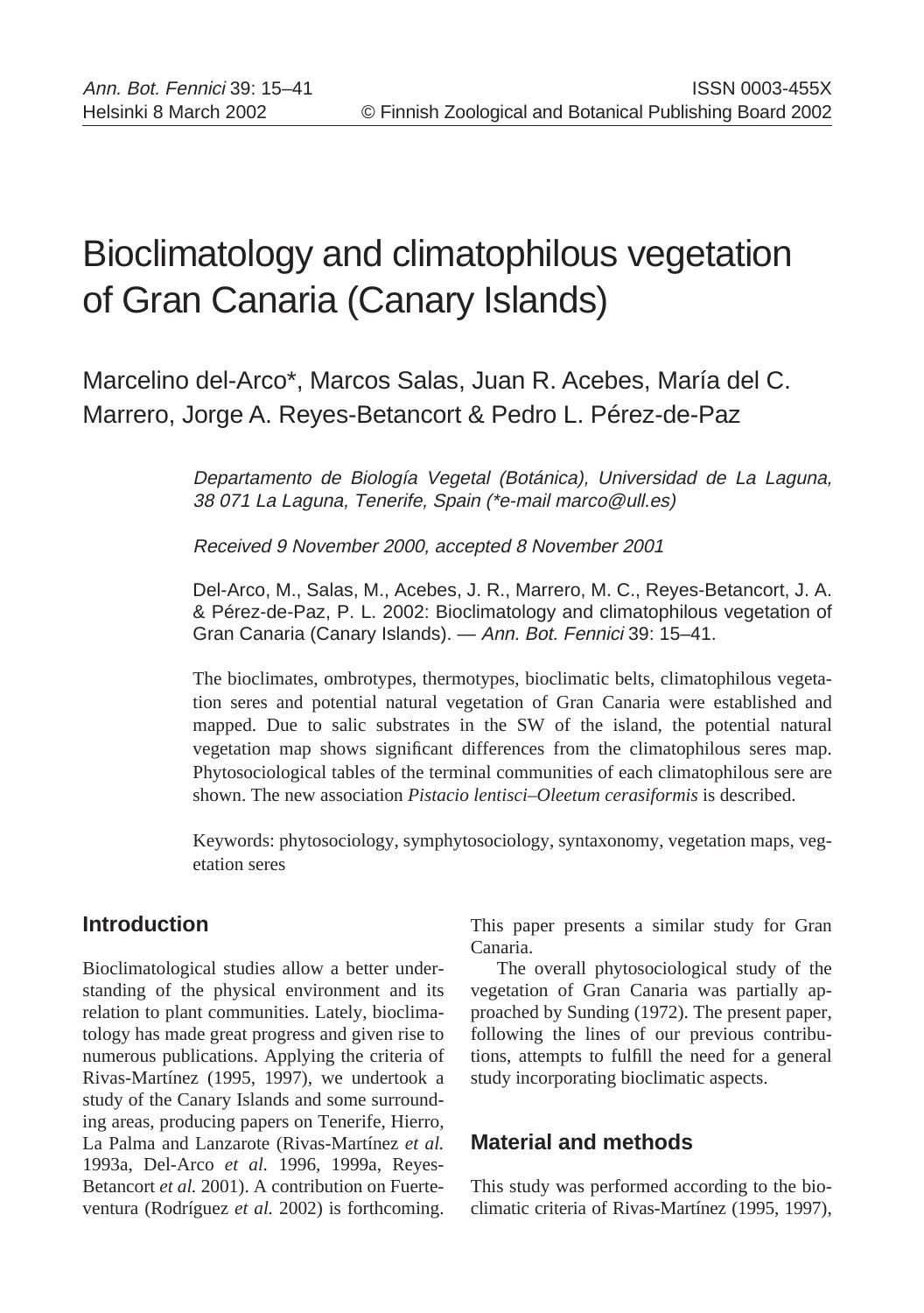



with data from 28 thermopluviometric and 73 pluviometric meteorological stations which constitute the most complete official register for the island (Fig. 1 and Tables 1–4). Thermopluviometric diagrams were drawn for some stations selected as most representative of the different bioclimatic situations (Fig. 2).

According to the World Bioclimatic Classification System (Rivas-Martínez 1995) the Canary Islands fit within the Mediterranean macrobioclimate, which is an extratropical macrobioclime characterised by aridity  $(P < 2T)$  at least two months after the summer solstice, among other features. Only three of the seven bioclimates within the Mediterranean macrobioclimate can be recognised in the Canary Islands: oceanic-desertic, oceanic-xeric and oceanic-pluviseasonal. To define them, Ci (continentality index), Oi (ombrothermic index) and  $P > 2T$ ratio are used. This classification provides a basis for establishing the bioclimatic belts of any territory by using a combination of thermotype, bioclimate and ombrotype. Thermotypes constitute thermic spaces within an CTi (compensated thermal index) gradient. Ombrotypes constitute ombric spaces within an Oi gradient. Bioclimatic belts are defined as the successive types or groups of physical media along an altitudinal or latitudinal clisere. They are not the same as vegetation belts, which are the plant community complexes or vegetation seres along an altitudinal cliseries.

In addition to the combination of thermotype, bioclimate and ombrotype used in the bioclimatic belt formula we include the presence or absence of clouds (Del-Arco *et al.* 1999a) to refine the characterisation of bioclimatic belts. This allows apparently similar belts on north facing slopes under the influence of trade-wind clouds to be differentiated from those on dry south facing slopes.

A few simple indices are used to establish thermotypes, bioclimates and ombrotypes. CTi, used to establish thermotypes, is defined as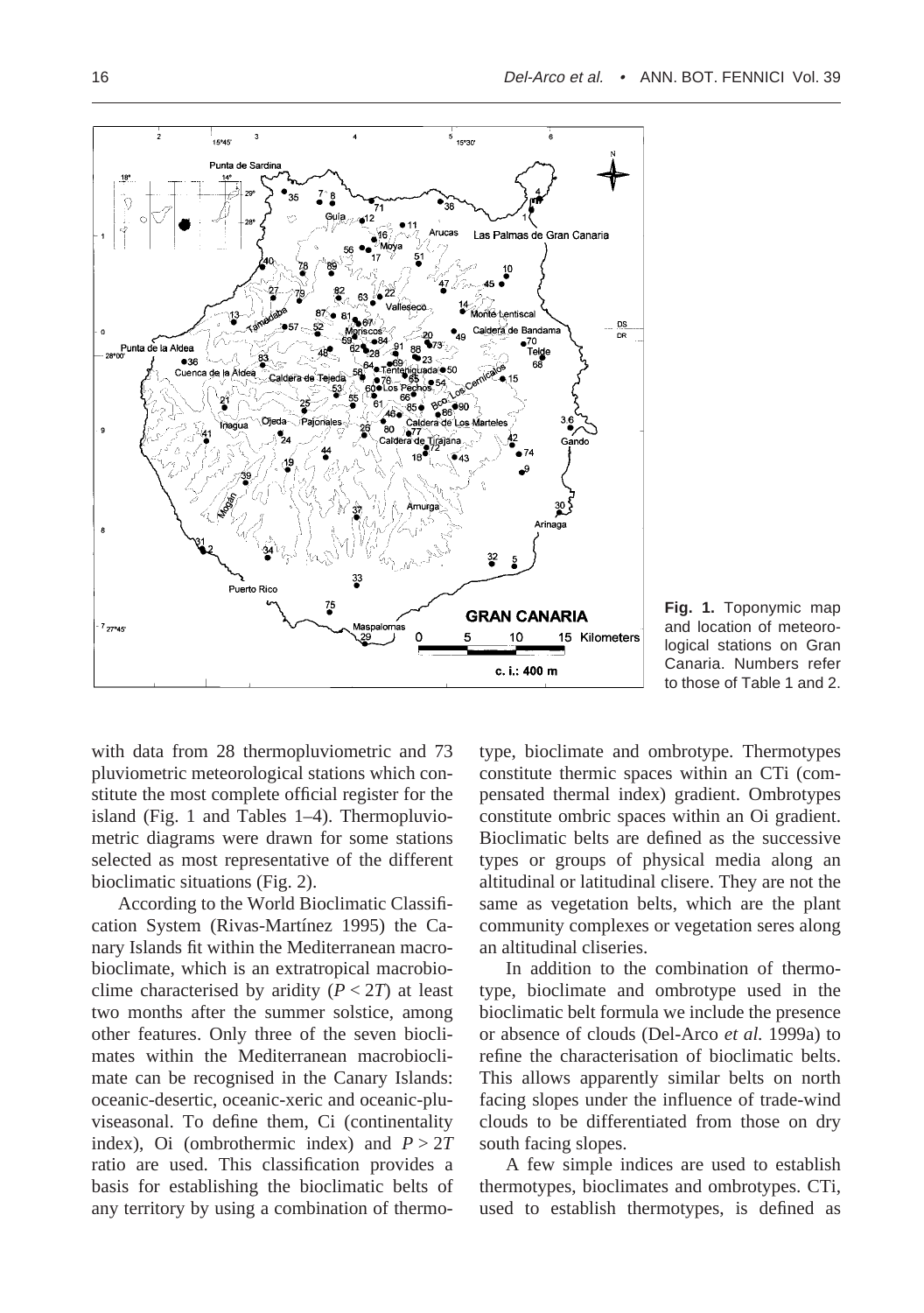| from the 28 thermopluviometric stations studied (Gran Canaria). T = Mean annual temperature in °C; T <sub>max</sub> = Mean maximum<br>Table 1. Climatic and bioclimatic data f | /lean minimum temperature of the coldest month; Ti = Thermal index; Ci = Continentality index; CTi = Compensated thermal index; Tp =<br>temperature of the coldest month; $T_{min} = M_0$ | Positive temperature; Tv = Summer temperature; P = Annual rainfall in mm; Pv = Summer rainfall; P> 47 = Months in which the rainfall value (in mm) is greater than four times the | temperature value (in °C); 47 > P > 27 = Months in which the rainfall value is between twice and four times the temperature value; 27 > P > 7 = Months in which the rainfall value | smaller than two times this value; P < T = Months in which the rainfall value is smaller than the temperature value; Oi = Ombrothermic<br>is greater than the temperature value, but a | index; Ovi = Summer ombrothermic index; T-P = Recording period of T and P (years). * Anomalous figure according to data of stations 42 and 74. |
|--------------------------------------------------------------------------------------------------------------------------------------------------------------------------------|-------------------------------------------------------------------------------------------------------------------------------------------------------------------------------------------|-----------------------------------------------------------------------------------------------------------------------------------------------------------------------------------|------------------------------------------------------------------------------------------------------------------------------------------------------------------------------------|----------------------------------------------------------------------------------------------------------------------------------------------------------------------------------------|------------------------------------------------------------------------------------------------------------------------------------------------|
|                                                                                                                                                                                |                                                                                                                                                                                           |                                                                                                                                                                                   |                                                                                                                                                                                    |                                                                                                                                                                                        |                                                                                                                                                |

——————————————————————————————————————————————————————————————————————

|          | No. Thermopluviometric stations                                                                                                                                                                                            |                         | ight<br>Ξ      | ⊢                                                  | $T_{\text{max}}$                | $\mathsf{L}_{\mathsf{min}}$   | F             | Б<br>σ                                                                                                                                                 | ۴                   | `∕  | σ                       | ≿                       | P>47               | 47 > P > 27                                                                                                                                    | ⊢<br>2T > P > | ⊢<br>.<br>Q                | õ                                    | δ      | T-P                               | B.1<br>B.1    |  |
|----------|----------------------------------------------------------------------------------------------------------------------------------------------------------------------------------------------------------------------------|-------------------------|----------------|----------------------------------------------------|---------------------------------|-------------------------------|---------------|--------------------------------------------------------------------------------------------------------------------------------------------------------|---------------------|-----|-------------------------|-------------------------|--------------------|------------------------------------------------------------------------------------------------------------------------------------------------|---------------|----------------------------|--------------------------------------|--------|-----------------------------------|---------------|--|
|          | Las Palmas de G.C-La Luz                                                                                                                                                                                                   |                         |                | $219$<br>$20.9$                                    | 20.8<br>21.8                    | ဖ<br>ت<br>ما                  |               | 54 <sup>.</sup>                                                                                                                                        | 2520                | 713 | 145                     | $\overline{C}$          | 0                  | $\circ$                                                                                                                                        | $\sim$        | $\frac{1}{2}$              | 0.58                                 | 0.14   | $40 - 40$                         |               |  |
|          | Mogán-Puerto de Mogán                                                                                                                                                                                                      |                         |                |                                                    |                                 | 14.4                          |               | 544                                                                                                                                                    | 2508                |     |                         |                         |                    |                                                                                                                                                |               |                            |                                      |        | $\frac{1}{3}$                     |               |  |
|          | Telde-Gando                                                                                                                                                                                                                |                         |                |                                                    |                                 | 13.6                          | 537           |                                                                                                                                                        | 2400<br>515         | 720 |                         |                         | 00                 | 00                                                                                                                                             |               |                            | 0.71                                 | 0.21   | $30 - 30$                         |               |  |
|          | Las Palmas de G.C.- J.O.P.                                                                                                                                                                                                 |                         |                | <u>ន្ត<br/>និង</u><br>ខ្លួ                         | 20.1                            | 16.3                          | 574           | 545<br>フ さ 8 1 3 6 9<br>こ 6 6 0 7 0 5                                                                                                                  | 2520                | 711 | 110.7                   | $\frac{15}{5.37}$       |                    |                                                                                                                                                | 4 U           | $\frac{1}{2}$              | 0.44                                 | 0.08   | $27 - 10$                         | N N           |  |
| 4 r o r  | S.B. Tirajana-El Matorral                                                                                                                                                                                                  |                         |                |                                                    | 20.7<br>20.7                    | $\overline{4}$                | 555           | 538                                                                                                                                                    | 2472                | 733 |                         |                         |                    |                                                                                                                                                |               |                            |                                      |        | $2 - 2$                           |               |  |
|          | Telde-Aeropuerto de Gran Canaria                                                                                                                                                                                           |                         |                | 20.8                                               |                                 | 14.7                          | 562           | 538                                                                                                                                                    | 2496                | 721 | 146                     | 5<br>10 8 10<br>10 8 11 |                    |                                                                                                                                                |               |                            | 88<br>0.983<br>0.0                   | 0.21   | $18 - 16$                         |               |  |
|          | Gáldar-Casco                                                                                                                                                                                                               |                         |                | 19.6                                               | 19.9                            | 13.6                          | 531           |                                                                                                                                                        | 2352<br>500         | 671 | 222.7                   |                         | 000                | 0 M O                                                                                                                                          | ⊄ ო           | $\infty$ $\infty$ $\infty$ |                                      | 0.13   | $33 - 33$                         | ຕ ຕ ຕ         |  |
| $\infty$ | Guía-Instituto                                                                                                                                                                                                             |                         |                | 19.5                                               | 19.2                            | 13.9                          | 526           | 502                                                                                                                                                    | 2340                | 667 | 195                     |                         |                    |                                                                                                                                                |               |                            |                                      | 0.19   | $10 - 6$                          |               |  |
|          | Agüímes                                                                                                                                                                                                                    |                         |                |                                                    |                                 |                               | 480           |                                                                                                                                                        | 2208<br>468         | 666 | 288.3*                  |                         |                    |                                                                                                                                                |               |                            |                                      |        | $13 - 15$                         |               |  |
|          | Las Palmas de G.C.-Tafira CMT                                                                                                                                                                                              |                         |                | $70000$<br>$00000$<br>$7004$                       | $18.5$<br>$18.4$                | $\frac{11}{2}$                | 497           | $\begin{array}{l} \circledcirc \circledcirc \circledcirc \circledcirc \\ \circledcirc \circledcirc \circledcirc \circledcirc \circledcirc \end{array}$ | 2232<br>2232<br>469 | 643 |                         |                         |                    |                                                                                                                                                |               |                            |                                      |        | $4-2$                             |               |  |
|          | Firgas-Itara                                                                                                                                                                                                               |                         |                |                                                    | 19.1                            |                               | 497           | 473                                                                                                                                                    |                     | 653 |                         |                         |                    |                                                                                                                                                |               |                            |                                      |        | $5-3$                             |               |  |
|          | Guía-Tres Palmas                                                                                                                                                                                                           |                         |                |                                                    | 19.1                            | $2007$<br>$207$               | 501           | 466                                                                                                                                                    | 2208                | 626 | 289.9                   | $\overline{9}$          | ○                  |                                                                                                                                                |               | ဖ                          | 1.31                                 | 0.15   | $10 - 22$                         |               |  |
| က        | Agaete-Suerte Alta                                                                                                                                                                                                         |                         |                | 19.1                                               |                                 |                               | 500           | 494<br>8.4                                                                                                                                             | 2292                | 691 |                         |                         |                    |                                                                                                                                                |               |                            |                                      |        | $4 - 5$                           |               |  |
| 4        | Santa Brígida-El Tejar                                                                                                                                                                                                     |                         |                | $29296$<br>$29796$                                 | 0<br>0 0 0 0 4 L<br>0 0 0 0 0 0 | $\frac{8}{10}$ $\frac{8}{10}$ | 506           | 495<br>0.600.10<br>7.600.10                                                                                                                            | 2304                | 698 | 391.5                   | 22.5                    | $\scriptstyle\sim$ |                                                                                                                                                |               | မာ                         | 1.70                                 | 0.32   | $12 - 12$                         |               |  |
| ഥ        | Telde-Centro Forestal Doramas                                                                                                                                                                                              |                         |                |                                                    |                                 |                               | 495           | 491                                                                                                                                                    | 2304                | 689 |                         |                         |                    |                                                                                                                                                |               |                            |                                      |        | $2 - 2$                           |               |  |
| G        | Moya-Casco                                                                                                                                                                                                                 |                         |                |                                                    |                                 |                               | 462           |                                                                                                                                                        | 2148<br>455         | 640 | 449.9                   | 36.5                    | ო                  |                                                                                                                                                |               | 5                          | 2.09                                 | 0.57   | $12 - 21$                         |               |  |
|          | Moya-Los Tilos                                                                                                                                                                                                             |                         |                |                                                    |                                 | 8.4                           | 417           | 402                                                                                                                                                    | 1992                | 591 |                         |                         |                    |                                                                                                                                                |               |                            |                                      |        | $1 - 2$                           |               |  |
| $\infty$ | Santa Lucía-El Casco                                                                                                                                                                                                       |                         |                | 19.4                                               |                                 | 10.1                          | 481           | 481<br>$\overline{a}$                                                                                                                                  | 2328                | 748 |                         |                         |                    |                                                                                                                                                |               |                            |                                      |        | $2-1$                             |               |  |
| တ        | Mogán-Barranquillo Andrés                                                                                                                                                                                                  |                         |                | $\begin{array}{c} 8.8 \\ 15.8 \\ 17.8 \end{array}$ |                                 | $0.9$<br>7.2                  | 474           | 474<br>compo<br>Compo                                                                                                                                  | 2256                | 706 | 282.8                   | 4.8                     |                    |                                                                                                                                                |               | ဖ                          | 1.25                                 | 0.07   | $1 - 29$                          |               |  |
|          | San Mateo-Colegio                                                                                                                                                                                                          |                         |                |                                                    |                                 |                               | 376           | 376                                                                                                                                                    | 1836                | 604 |                         |                         |                    |                                                                                                                                                |               |                            |                                      |        | 5–5                               |               |  |
|          | Mogán-Inagua                                                                                                                                                                                                               |                         |                |                                                    |                                 |                               | 435           | 435                                                                                                                                                    | 2136                | 742 | 317.3                   | 8.5<br>86.9             | N (0               |                                                                                                                                                | ന വ           | မာ က                       | $1.49$<br>$4.26$                     | 0.11   | $19 - 27$                         |               |  |
|          | Valleseco-Casco                                                                                                                                                                                                            |                         |                | 14.4                                               |                                 | 0.798                         | 347           |                                                                                                                                                        | 1728<br>347         | 589 | 736.6                   |                         |                    |                                                                                                                                                |               |                            |                                      | 0.62   | $28 - 33$                         | $\frac{5}{2}$ |  |
|          | San Mateo-La Lechucilla                                                                                                                                                                                                    |                         |                | 15.1                                               | 13.3                            |                               | 362           | 362<br>$\overline{1}$                                                                                                                                  | 1812                | 608 |                         |                         |                    |                                                                                                                                                |               |                            |                                      |        | $4 - 2$                           |               |  |
|          | ejeda-Vivero de Nameritas                                                                                                                                                                                                  |                         |                | $4600$<br>$4440$                                   | 14.4                            | 5                             | 334           | 334<br>$\frac{0.8}{12.9}$                                                                                                                              | 1680                | 640 | 374.3<br>455.1<br>473.7 | వ                       |                    |                                                                                                                                                |               |                            | ន្លី ភូ <del>ភ</del> ្នុង<br>ស្គល់សំ | 0.800  | $12 - 31$                         |               |  |
|          | Fejeda-Pinar de Pajonales                                                                                                                                                                                                  |                         |                |                                                    |                                 | 7.4                           | 389           |                                                                                                                                                        | 1968<br>389         | 686 |                         | $rac{2}{7}$             | <b>5555</b>        |                                                                                                                                                |               | <b>555</b><br>55           |                                      |        | $15 - 20$                         | 9(s)<br>9(s)  |  |
|          | S.B. Tirajana-Cuevas del Pinar                                                                                                                                                                                             |                         | $124$<br>$125$ |                                                    |                                 |                               | 386           | 13.1                                                                                                                                                   | 1968<br>386         | 693 |                         |                         |                    |                                                                                                                                                |               |                            |                                      |        |                                   |               |  |
|          | Agaete-Pinar de Tamadaba                                                                                                                                                                                                   |                         |                |                                                    |                                 |                               | 365           | 365<br>13.3                                                                                                                                            | 1872                | 664 | 606.4                   | $\infty$                |                    |                                                                                                                                                |               |                            |                                      | 0.45   |                                   | $\frac{1}{s}$ |  |
|          | Tejeda-Cruz de Tejeda                                                                                                                                                                                                      |                         | $\overline{5}$ | $\overline{4}$                                     | တ္<br>$\overline{Q}$            | $\overline{6}$                | $\frac{0}{3}$ | 310<br>ဖ<br>က                                                                                                                                          | 680                 | 616 |                         |                         |                    |                                                                                                                                                |               |                            |                                      |        | $12 - 25$<br>$16 - 20$<br>$5 - 5$ |               |  |
|          | Bioclimatic belt according to                                                                                                                                                                                              | Table 5.                |                |                                                    |                                 |                               |               |                                                                                                                                                        |                     |     |                         |                         |                    | s) = Potential natural vegetation differing of climatophilous vegetation because of salic nature of rocks.                                     |               |                            |                                      |        | Source: Nationa                   |               |  |
|          | Meteorological Institute, except: 1 and 3 (Ri                                                                                                                                                                              |                         |                |                                                    |                                 |                               |               |                                                                                                                                                        |                     |     |                         |                         |                    | vas-Martínez, 1996); 7, 9, 12, 16 and 21 (De-León <i>et al.</i> , 1991; Alt. station no. 9 corrected). Pluviometric data of stations with less |               |                            |                                      |        |                                   |               |  |
|          | than 5 years of recording are not considered. In order to arrive at reliable conclusions, pluviometric data are taken from the nearest stations with widest recording period.<br>table below shows the correlation between |                         | ĥ              |                                                    | stations and P stations.        |                               |               |                                                                                                                                                        |                     |     |                         |                         |                    |                                                                                                                                                |               |                            |                                      |        |                                   | ŤРе           |  |
| ā.       | station No                                                                                                                                                                                                                 | station No.<br><b>Q</b> |                | F                                                  | station No.                     |                               | Δ.            | station No.                                                                                                                                            |                     |     | ĥ                       | station No.             |                    | station No<br>൨                                                                                                                                | $\mathsf{P}$  | station No                 |                                      | $\sim$ | station No                        |               |  |
|          |                                                                                                                                                                                                                            |                         |                |                                                    |                                 |                               |               |                                                                                                                                                        |                     |     |                         |                         |                    |                                                                                                                                                |               |                            |                                      |        |                                   |               |  |
|          |                                                                                                                                                                                                                            | 584                     |                |                                                    | $\frac{10}{10}$                 |                               |               | 787                                                                                                                                                    |                     |     | 780                     |                         |                    | <b>822</b>                                                                                                                                     |               | $\mathbb{Z}^8$             |                                      |        | 73                                |               |  |
|          |                                                                                                                                                                                                                            |                         |                |                                                    |                                 |                               |               |                                                                                                                                                        |                     |     |                         |                         |                    |                                                                                                                                                |               |                            |                                      |        |                                   |               |  |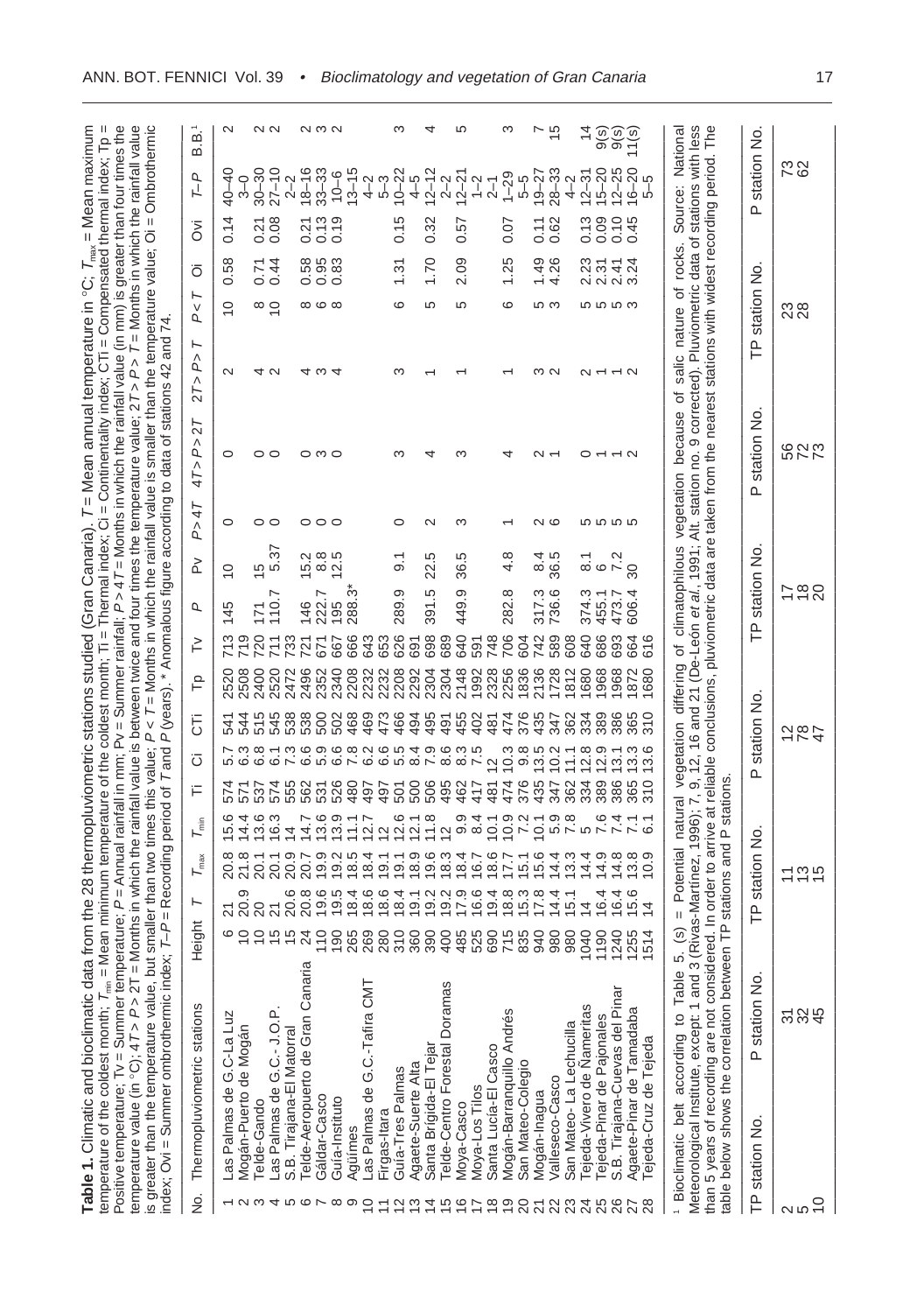|                          | Table 2. Rainfall stations (Gran Canaria) |                    |                |                                              |                                                    |                                                     |      |                  |
|--------------------------|-------------------------------------------|--------------------|----------------|----------------------------------------------|----------------------------------------------------|-----------------------------------------------------|------|------------------|
|                          | No. Location                              | m a.s.l.<br>Height | Rainfall<br>mm | Recording<br>period                          | Gradient. Thermopluviometric<br>reference stations | Estimated mean annual<br>temperature <sup>°</sup> C | م∟   | Estimated<br>õ   |
| 29                       | Maspalomas-Faro                           |                    | 68.06          | (35)<br>$55 - 90$                            |                                                    | 20.9                                                | 2508 | 0.27             |
| ౚ                        | Arinaga-Faro                              |                    | 75.75          | $51 - 90(39)$                                | ၅ ၅<br>လ က                                         |                                                     |      | 0.32             |
| $\overline{5}$           | Mogán-Playa                               |                    | 89.51          | $\overline{40}$<br>$50 - 90$                 | $2 - 19$                                           | 0.0<br>0.0.3<br>20.3                                |      | 0.36             |
| 32                       | Juan Grande                               | 42                 | 92.78          | $\overline{9}$<br>$71 - 90$                  | ე<br>5-მ                                           |                                                     |      | 0.38             |
| 33                       | Ayagaure-Data                             | <b>125</b>         | 113.78         | (39)<br>$51 - 90$                            | $ 9 - 26$                                          | 21.5                                                |      | 0.44             |
| 35 <sub>5</sub>          | Barranco Lechugal                         | 157                | 119.27         | $\widetilde{\widetilde{\Sigma}}$<br>$6 - 90$ | $2 - 21$                                           | 20.5                                                |      | 0.48             |
|                          | Sardina del Norte                         | 8                  | 122.99         | (23)<br>$67 - 90$                            | $7 - 12$                                           | 19.7                                                |      | 0.52             |
| 36                       | San Nicolás                               | 75                 | 156.80         | (40)<br>$50 - 90$                            | $2 - 21$                                           | 20.7                                                |      | 882788<br>692788 |
| $\overline{\mathcal{E}}$ | Ayagaure-Presa                            | 325                | 168.43         | (40)<br>$50 - 90$                            | $19 - 26$                                          |                                                     |      |                  |
| 38                       | rasmontaña                                |                    | 175.83         | (39)<br>$51 - 90$                            | $4 - 11$                                           |                                                     |      |                  |
| 39                       | Mogán-Pueblo                              | $105$<br>265       | 89.91          | $\left(40\right)$<br>$50 - 90$               | $2 - 19$                                           | 8<br>8<br>8<br>8<br>8<br>8                          |      |                  |
| $\overline{a}$           | Guayedra                                  | $8^{\circ}$        | 213.39         | (23)<br>$06 - 70$                            | $13 - 27$                                          | 20.2                                                |      |                  |
| $\frac{4}{7}$            | Tasarte-Pueblo                            | 400                | 216.54         | $\left(40\right)$<br>$50 - 90$               | $2 - 19$                                           | 19.5                                                |      | 0.93             |
| $\overline{4}$           | Ingenio-Pueblo                            | 340                | 207.47         | (40)<br>$50 - 90$                            | $9 - 18$                                           | 18.2                                                |      | 0.95             |
| $\frac{3}{4}$            | emisas                                    |                    | 301.40         | (39)<br>$51 - 90$                            | $9 - 18$                                           | 17.9                                                |      |                  |
| $\ddot{4}$               | Chira-Presa                               |                    | 288.30         | (21)<br>$69 - 90$                            | $19 - 26$                                          |                                                     |      | $1\frac{1}{34}$  |
| 45                       | Tafira-Vivero                             |                    | 330.56         | (40)<br>$50 - 90$                            | $10 - 14$                                          | $18.9$<br>$17.8$                                    |      |                  |
| 46                       | Culata Risco Blanco                       |                    | 381.63         | (27)<br>$63 - 90$                            | $18 - 26$                                          |                                                     |      |                  |
| 47                       | Acebuchal                                 | 82785<br>85885     | 442.90         | (28)<br>$62 - 90$                            | $15 - 23$                                          | 18.4                                                |      |                  |
| $\frac{8}{3}$            | Guardaya                                  | 830                | 434.60         | (27)<br>$51 - 90$                            | $19 - 27$                                          | 18.1                                                |      |                  |
| $\overline{4}$           | Madroñal                                  | 595                | 502.70         | (40)<br>$50 - 90$                            | $14 - 20$                                          | 17.4                                                |      |                  |
| SO                       | enteniguada                               | 745                | 528.29         | (49)<br>$50 - 90$                            | $15 - 23$                                          | 16.8                                                |      |                  |
| 51                       | Palmar-Dña.Pino                           | 545                | 529.13         | (23)<br>$67 - 90$                            | $11 - 22$                                          | 17.0                                                |      |                  |
| 52                       | Artenara                                  | 1235               | 498.18         | (40)<br>$50 - 90$                            | $27 - 28$                                          | $15.5$<br>$15.1$                                    |      |                  |
| 53                       | Cruz del Carpio                           | 1365               | 494.20         | (30)<br>$51 - 90$                            | $25 - 28$                                          |                                                     |      |                  |
| 54<br>55                 | Rincón-Tenteniguada                       | 1025               | 485.60         | (20)<br>$70 - 90$                            | $15 - 23$                                          | 14.8                                                |      |                  |
|                          | Ayacata                                   | 1305               | 545.90         | (40)<br>$50 - 90$                            | $26 - 28$                                          | 15.8                                                |      | 2.88             |
| 56                       | Santa Cristina                            | 645                | 533.76         | (38)<br>$52 - 90$                            | $17 - 22$                                          | 16.0                                                | 1920 | 2.78             |
| 57                       | Cruz de María                             | 1270               | 565.07         | (35)<br>$53 - 90$                            | $27 - 19$                                          | 15.5                                                | 1860 | 3.04             |
| 58                       | Culata de Tejeda                          | 1195               | 600.59         | $\frac{1}{2}$<br>$50 - 90$                   | $25 - 28$                                          | 16.4                                                | 968  | 3.05             |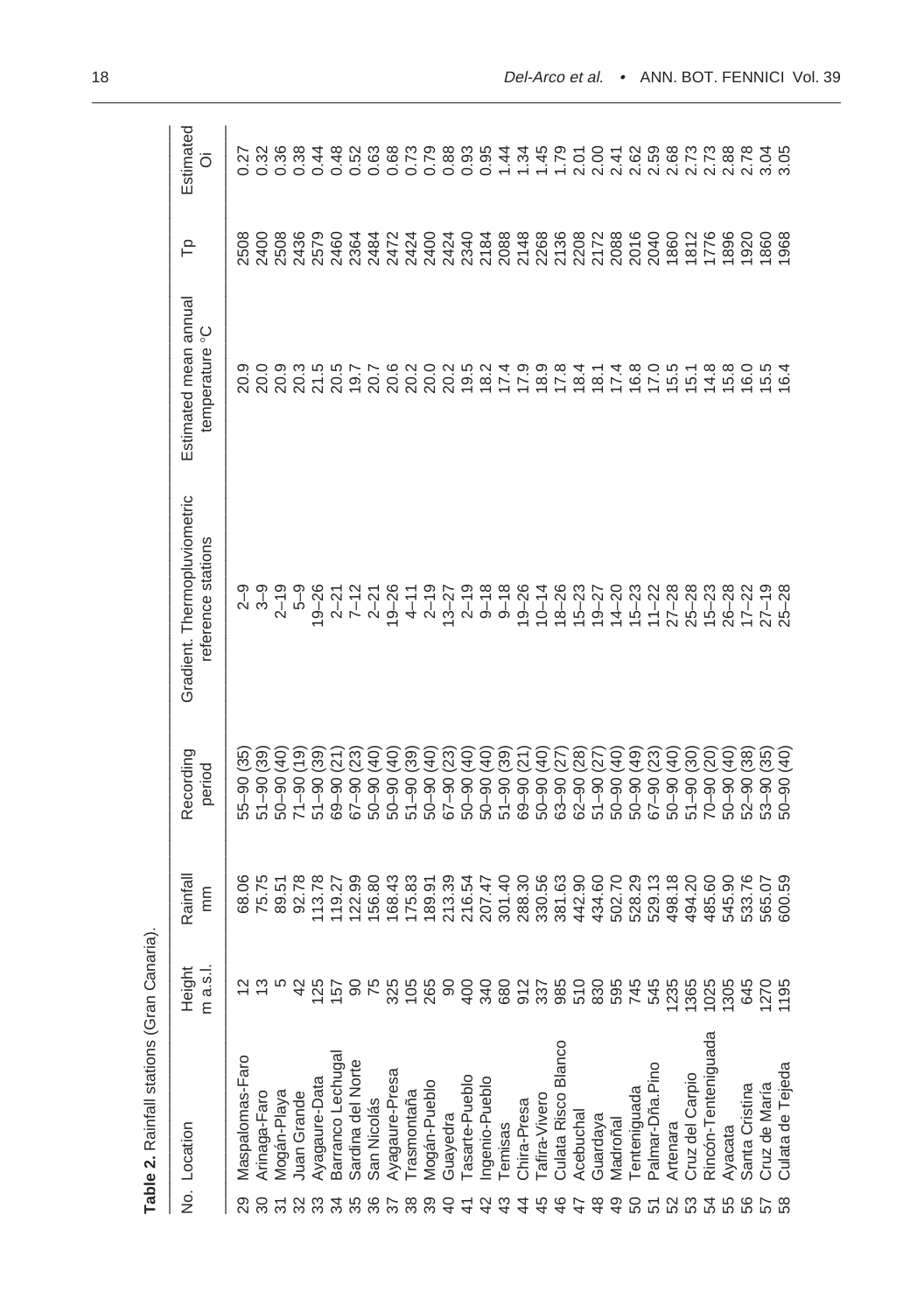|               | Moriscos             |                | $\begin{array}{l}5.46\,0.07\,0.07\,0.07\,0.07\,0.07\,0.07\,0.07\,0.07\,0.07\,0.07\,0.07\,0.07\,0.07\,0.07\,0.07\,0.07\,0.07\,0.07\,0.07\,0.07\,0.07\,0.07\,0.07\,0.07\,0.07\,0.07\,0.07\,0.07\,0.07\,0.07\,0.07\,0.07\,0.07\,0.07\,0.0$ | $81 - 90$ (9 | 22-28<br>25-28<br>26-28 |  |                                                                                                                                                                                                                     |
|---------------|----------------------|----------------|-----------------------------------------------------------------------------------------------------------------------------------------------------------------------------------------------------------------------------------------|--------------|-------------------------|--|---------------------------------------------------------------------------------------------------------------------------------------------------------------------------------------------------------------------|
|               | Cortijo Huertas      | 1700           |                                                                                                                                                                                                                                         |              |                         |  |                                                                                                                                                                                                                     |
|               | Hornos-Presa         | 1625           |                                                                                                                                                                                                                                         |              |                         |  |                                                                                                                                                                                                                     |
|               | Cruz de Tejeda       | 1520           |                                                                                                                                                                                                                                         |              |                         |  |                                                                                                                                                                                                                     |
|               | valsendero           | 875            |                                                                                                                                                                                                                                         |              |                         |  |                                                                                                                                                                                                                     |
|               | Mesas de Ana López   | 548            |                                                                                                                                                                                                                                         |              |                         |  | αναμμητια αναμαρολογια της αναμασιλογιας<br>δημοτια αναμμητια αναμμητια αναμασιλογια αναμμητια αναμμητια αναμμητια αναμμητια αναμμητια αναμμητια αναμμητια<br>αναμμητια αναμασια αναμμητια αναμμητια αναμμητια αναμ |
|               | Hoya del Gamonal     | 1365           |                                                                                                                                                                                                                                         |              |                         |  |                                                                                                                                                                                                                     |
| 89            | Cuevas Blancas       | 0691           |                                                                                                                                                                                                                                         |              |                         |  |                                                                                                                                                                                                                     |
|               | Retamilla            | 1370           |                                                                                                                                                                                                                                         |              |                         |  |                                                                                                                                                                                                                     |
|               | <b>Telde Narea</b>   | 135            |                                                                                                                                                                                                                                         |              |                         |  |                                                                                                                                                                                                                     |
|               | Cueva Grande         | 1335           |                                                                                                                                                                                                                                         |              |                         |  |                                                                                                                                                                                                                     |
|               | Higuera Canaria      | 200            |                                                                                                                                                                                                                                         |              |                         |  |                                                                                                                                                                                                                     |
|               | San Felipe           | $\frac{6}{1}$  |                                                                                                                                                                                                                                         |              |                         |  |                                                                                                                                                                                                                     |
|               | Santa Lucía          | 715            |                                                                                                                                                                                                                                         |              |                         |  |                                                                                                                                                                                                                     |
|               | San Mateo            | 830            |                                                                                                                                                                                                                                         |              |                         |  |                                                                                                                                                                                                                     |
|               | Adeje                | 265            |                                                                                                                                                                                                                                         |              |                         |  |                                                                                                                                                                                                                     |
|               | Nasa-Espacial        | 155            |                                                                                                                                                                                                                                         |              |                         |  |                                                                                                                                                                                                                     |
| ی             | Mesas-Foresta        | 1680           |                                                                                                                                                                                                                                         |              |                         |  |                                                                                                                                                                                                                     |
|               | Taidia               | 815            |                                                                                                                                                                                                                                         |              |                         |  |                                                                                                                                                                                                                     |
| ల్ల           | <b>Berrazales</b>    | 340            |                                                                                                                                                                                                                                         |              |                         |  |                                                                                                                                                                                                                     |
|               | Pérez-Presa          | 850            |                                                                                                                                                                                                                                         |              |                         |  |                                                                                                                                                                                                                     |
|               | Agua Latente         | 1145           |                                                                                                                                                                                                                                         |              |                         |  |                                                                                                                                                                                                                     |
|               | Montañón             | 1456           |                                                                                                                                                                                                                                         |              |                         |  |                                                                                                                                                                                                                     |
|               | Cortijo Pavón        | 1165           |                                                                                                                                                                                                                                         |              |                         |  |                                                                                                                                                                                                                     |
|               | Parralillo-Presa     | 360            |                                                                                                                                                                                                                                         |              |                         |  |                                                                                                                                                                                                                     |
|               | Radio Atlántico      | 1595           |                                                                                                                                                                                                                                         |              |                         |  |                                                                                                                                                                                                                     |
|               | Cortijo Lorian       | 1480           |                                                                                                                                                                                                                                         |              |                         |  |                                                                                                                                                                                                                     |
|               | Hoya de la Perra     | 1425           |                                                                                                                                                                                                                                         |              |                         |  |                                                                                                                                                                                                                     |
|               | Hoya de Morón        | 1305           |                                                                                                                                                                                                                                         |              |                         |  |                                                                                                                                                                                                                     |
| $\frac{8}{8}$ | -omo Aljorradero     | 1075           |                                                                                                                                                                                                                                         |              |                         |  |                                                                                                                                                                                                                     |
| 89            | Cortijo La Solapilla | 950            |                                                                                                                                                                                                                                         |              |                         |  |                                                                                                                                                                                                                     |
|               | El Moreno            | 1120           |                                                                                                                                                                                                                                         |              |                         |  |                                                                                                                                                                                                                     |
|               | Antona-Gañanías      | $\frac{1}{10}$ |                                                                                                                                                                                                                                         |              |                         |  |                                                                                                                                                                                                                     |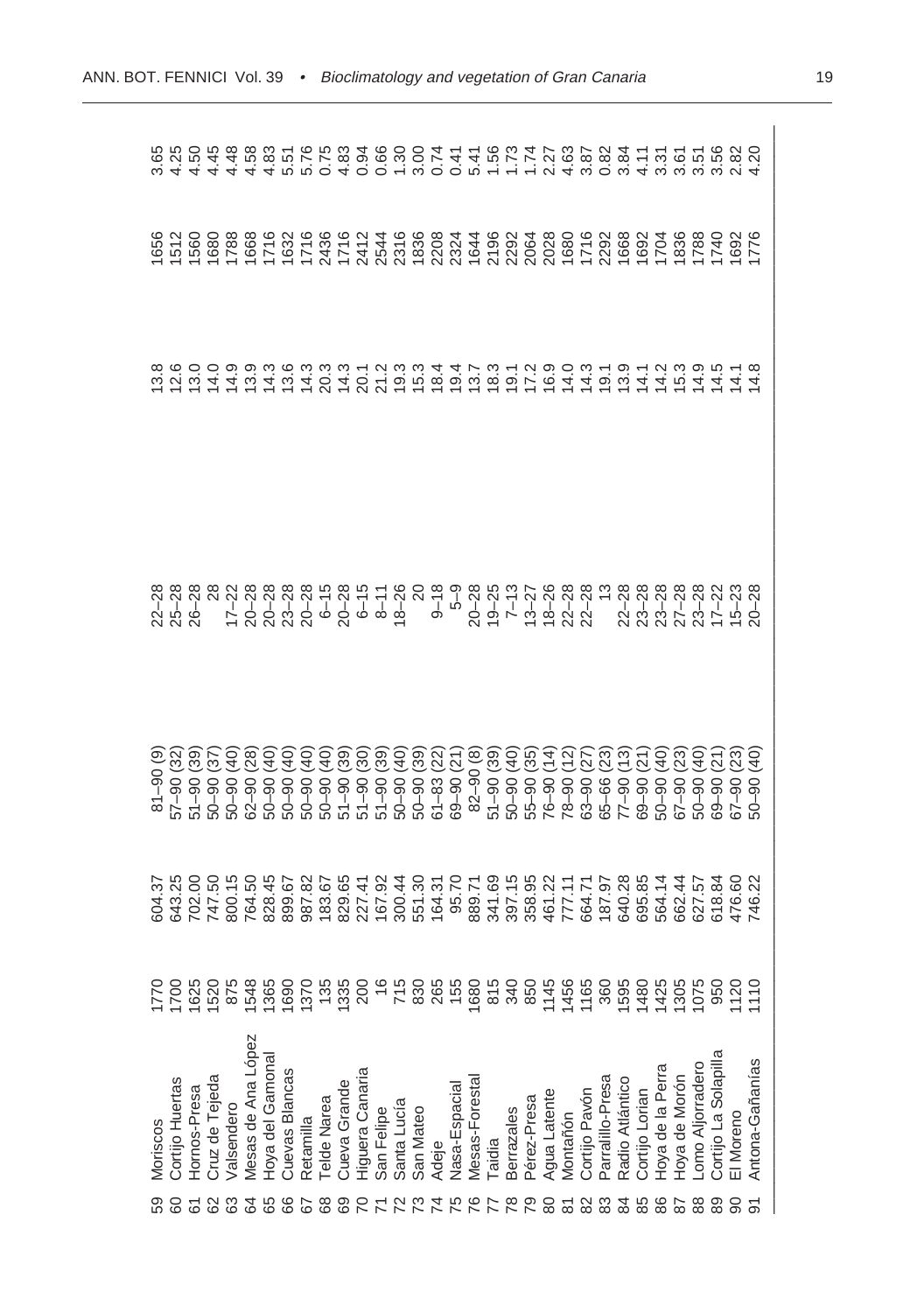|                                                                                                                                                                                                                                                                                                                                                                                                                                                                                 |                                                                                                                                                                                                                                                                                                                                                      |                                                                                                                                                                                                                                                                                                                                                                                                           |                           |                                                                                                              | Height (m) of transition between bioclimates                                                                 |                                                                                            |                                                                                                 |                          |
|---------------------------------------------------------------------------------------------------------------------------------------------------------------------------------------------------------------------------------------------------------------------------------------------------------------------------------------------------------------------------------------------------------------------------------------------------------------------------------|------------------------------------------------------------------------------------------------------------------------------------------------------------------------------------------------------------------------------------------------------------------------------------------------------------------------------------------------------|-----------------------------------------------------------------------------------------------------------------------------------------------------------------------------------------------------------------------------------------------------------------------------------------------------------------------------------------------------------------------------------------------------------|---------------------------|--------------------------------------------------------------------------------------------------------------|--------------------------------------------------------------------------------------------------------------|--------------------------------------------------------------------------------------------|-------------------------------------------------------------------------------------------------|--------------------------|
|                                                                                                                                                                                                                                                                                                                                                                                                                                                                                 |                                                                                                                                                                                                                                                                                                                                                      |                                                                                                                                                                                                                                                                                                                                                                                                           |                           | Desertic-Xeric (Oi = 0.9)                                                                                    |                                                                                                              | Xeric-Pluviseasonal (Oi = 2)                                                               |                                                                                                 |                          |
|                                                                                                                                                                                                                                                                                                                                                                                                                                                                                 |                                                                                                                                                                                                                                                                                                                                                      |                                                                                                                                                                                                                                                                                                                                                                                                           |                           |                                                                                                              |                                                                                                              | Upper height (m) of ombrotype                                                              |                                                                                                 |                          |
| Station reference                                                                                                                                                                                                                                                                                                                                                                                                                                                               | Height difference (m)                                                                                                                                                                                                                                                                                                                                | Oi difference                                                                                                                                                                                                                                                                                                                                                                                             | Hyperarid<br>$(Oi = 0.3)$ | Arid<br>$(Oi = 0.9)$                                                                                         | Lower-Semiarid<br>$(Oi = 1.45)$                                                                              | Upper-Semiarid<br>$(Oi = 2)$                                                               | Dry<br>$(Oi = 3)$                                                                               | Subhumid<br>$(Oi = 5.5)$ |
| $35 - 7$<br>29-75<br>29-33<br>29-32<br>40-27<br>36-21<br>39-41<br>$41 - 21$<br>39-19<br>37-44<br>37-72<br>30-72<br>74-42<br>68-70<br>45-14<br>38-51<br>38-12<br>$71 - 12$<br>$8 - 12$<br>7-78<br>40-78<br>83-48<br>19-24<br>44-26<br>72-46<br>72-77<br>42-90<br>70-50<br>70-47<br>38-45<br>38-51<br>12-16<br>79-52<br>79-27<br>21-24<br>46-80<br>57-27<br>48-58<br>53-58<br>55-61<br>80-86<br>90-86<br>54-66<br>49-73<br>47-22<br>$51 - 22$<br>56-63<br>56-89<br>87-67<br>73-76 | 20<br>143<br>113<br>30<br>1165<br>865<br>135<br>540<br>450<br>587<br>390<br>702<br>75<br>65<br>53<br>440<br>205<br>294<br>120<br>230<br>250<br>470<br>325<br>328<br>270<br>100<br>780<br>545<br>310<br>232<br>440<br>175<br>385<br>405<br>100<br>160<br>15<br>365<br>170<br>320<br>280<br>305<br>665<br>235<br>470<br>435<br>230<br>305<br>65<br>850 | 0.43<br>0.14<br>0.17<br>0.11<br>2.36<br>0.86<br>0.14<br>0.69<br>0.46<br>0.66<br>0.62<br>0.88<br>0.21<br>0.19<br>0.25<br>1.86<br>0.58<br>0.65<br>0.48<br>0.78<br>0.85<br>1.18<br>0.98<br>1.07<br>0.49<br>0.26<br>1.87<br>1.68<br>1.07<br>0.95<br>1.86<br>0.78<br>0.76<br>1.5<br>0.61<br>0.48<br>0.2<br>1.05<br>0.32<br>1.62<br>1.04<br>0.49<br>2.78<br>0.57<br>2.25<br>1.67<br>1.7<br>0.78<br>2.15<br>2.42 | 80<br>42<br>32<br>20      | 108<br>100<br>346<br>371<br>371<br>373<br>521<br>463<br>476<br>319<br>186<br>220<br>145<br>165<br>124<br>208 | 371<br>900<br>807<br>257<br>257<br>610<br>781<br>946<br>797<br>773<br>548<br>365<br>348<br>281<br>275<br>341 | 643<br>453<br>963<br>1114<br>776<br>544<br>507<br>405<br>465<br>956<br>920<br>1002<br>1045 | 1137<br>1267<br>1178<br>1168<br>1329<br>1342<br>1232<br>1089<br>830<br>717<br>652<br>675<br>731 | 1362<br>1712<br>1685     |
| 61-76<br>65-66<br>85-66<br>81-67<br>63-67                                                                                                                                                                                                                                                                                                                                                                                                                                       | 55<br>325<br>210<br>595<br>495                                                                                                                                                                                                                                                                                                                       | 0.91<br>0.6<br>1.38<br>1.13<br>1.28                                                                                                                                                                                                                                                                                                                                                                       |                           |                                                                                                              |                                                                                                              |                                                                                            |                                                                                                 |                          |

**Table 3.** References for constructing the bioclimatic maps (Gran Canaria).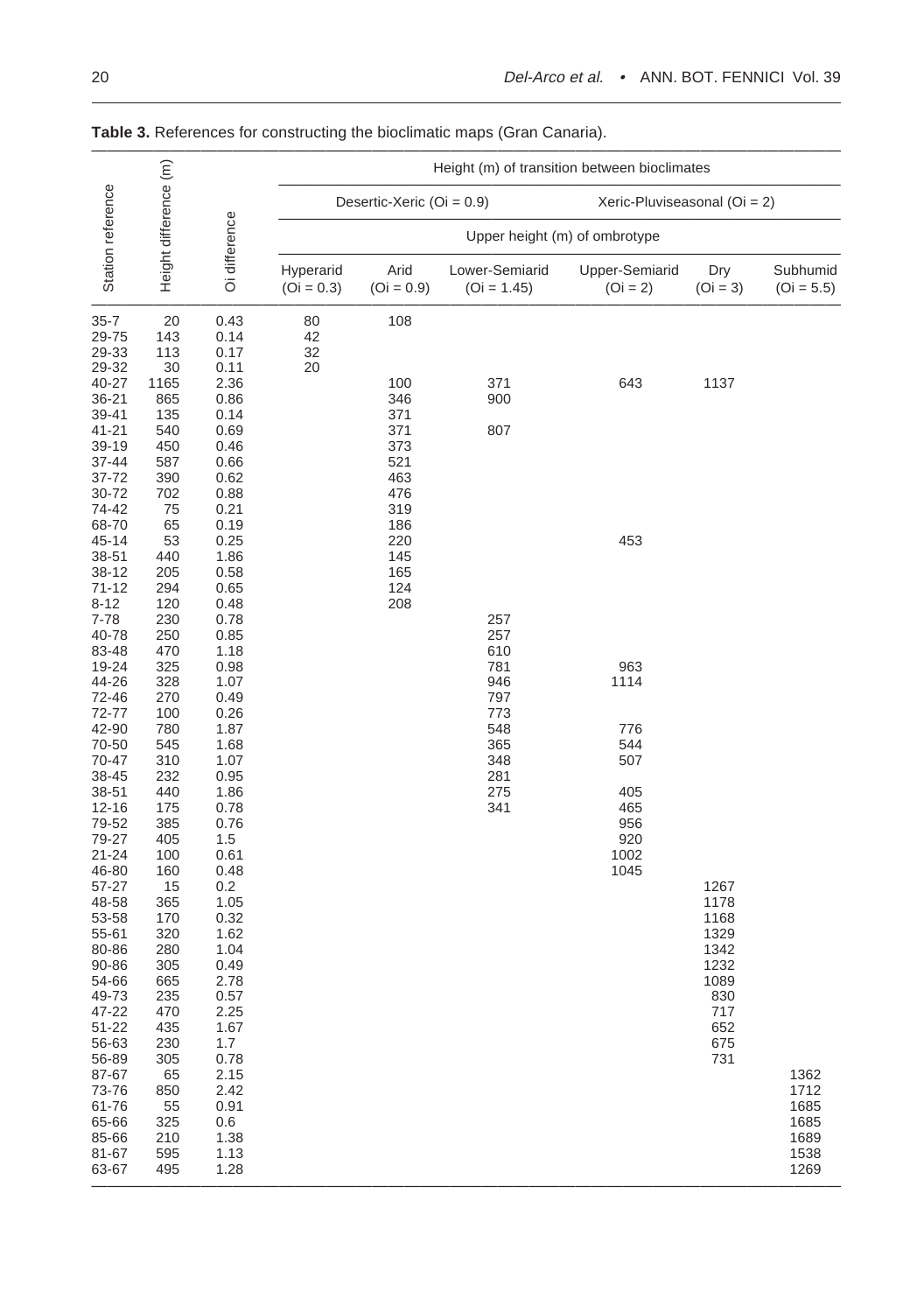follows:  $CTi = Ti \pm C$ , given that Ti (thermal index) =  $(T + T_{min} + T_{max}) \times 10$ , where  $T =$  mean annual temperature, and  $T_{\text{min}}$  and  $T_{\text{max}}$  are the mean minimum and mean maximum temperature in the coldest month. *C* is the compensation value: when the continentality index  $(Ci = dif$ ference between mean temperatures of the warmest and coldest months of the year) is less than 9 (oceanic) or more than 18 (continental), a compensation value (*C*) is subtracted or added to the Ti value to obtain CTi. This value is used in the extratropical territories of the Earth (north of 27∞N and south of 27∞S) to compensate for the extra cold of highly continental territories or the extra winter warmth in highly oceanic ones, so that the resulting compensated thermal index (CTi) is comparable all around the Earth. In the territory studied, only compensations for values of *C* smaller than 9 were made. This compensation value is obtained from:  $C = (9.0 - Ci) \times 10$ . Oi, used to establish bioclimates and ombrotypes, is defined as follows:  $\text{Oi} = (\text{Pp/Tp}) \times 10$ , where Pp (positive precipitation, i.e. summarised rainfall in months with mean temperature higher than  $0^{\circ}$ C) is the annual rainfall in mm. Since this is always the case on the island, Pp

has the same value as *P*; Tp (positive temperature) is the value in tenths of degrees resulting from the sum of the mean temperatures of the months with a mean higher than  $0^{\circ}$ C. The Oi is the index that best fits with the altitudinal limits of the vegetation seres. Further explanation can be found in Rivas-Martínez (1995, 1997) and Del-Arco *et al.* (1996, 1999a).

The bioclimatic maps (Figs. 3–5) were made according to the indices obtained for the meteorological stations, and the threshold values of the indices delimiting thermotype, bioclimate and ombrotype. The curves showing the key values of change in these were then traced from the appropriate gradients on the different slopes. The bioclimatic belt map was made by overlapping the thermotype, bioclimate and ombrotype maps, considering the area influenced by tradewind clouds. In any subsequent colouring of the maps the criteria of Del-Arco *et al.* (1999b) should preferably be followed.

To study the vegetation, phytosociological relevés were compiled following the Zürich-Montpellier School protocol (Braun-Blanquet 1979). Vegetation seres were characterised according to the criteria laid down by Géhu &

———————————————————————————————————————————————— Station Height (m) CTi Height (m) of transition between thermotypes references difference difference ——————————————————————————————— Infra-Thermo Thermo-Meso Lower-Meso-Upper-Meso Meso-Supra  $(CTi = 450)$   $(CTi = 350)$   $(CTi = 280)$   $(CTi = 210)$ ———————————————————————————————————————————————— 13-27 895 129 665 1359 13-25 830 105 707 1498 13-21 580 59 793 19-24 325 140 770 1003 19-26 525 88 858 1837 18-26 550 95 869 1448 1853 15-23 580 129 584 14-20 445 119 558 16-17 40 53 489 27-28 259 55 1326 1655 1985 25-28 324 79 1349 1637 1924 26-28 274 76 1370 1622 1875 23-28 534 52 1103 1822 20-28 679 66 1102 1822 20-22 145 29 965 17-22 455 55 955 22-28 534 37 936 1946 ————————————————————————————————————————————————

**Table 4.** References for constructing the bioclimatic maps (Gran Canaria).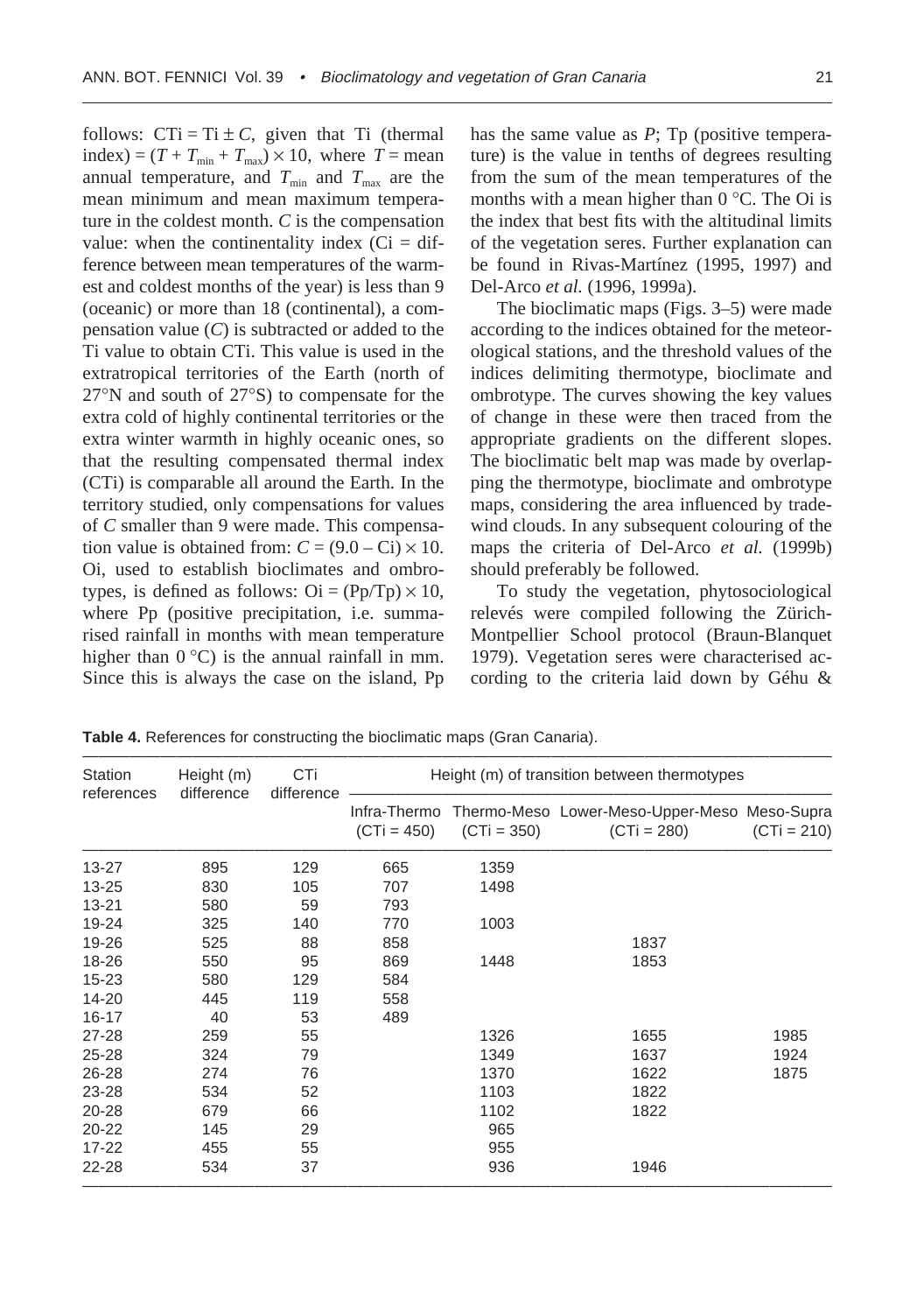

Rivas-Martínez (1981). The terms climatophilous, edaphoxerophilous and edaphohygrophilous are used throughout the text according to

Rivas-Martínez (1995). The climax represents the final stage of balance in the geobotanic succesion. It may be recognized as the final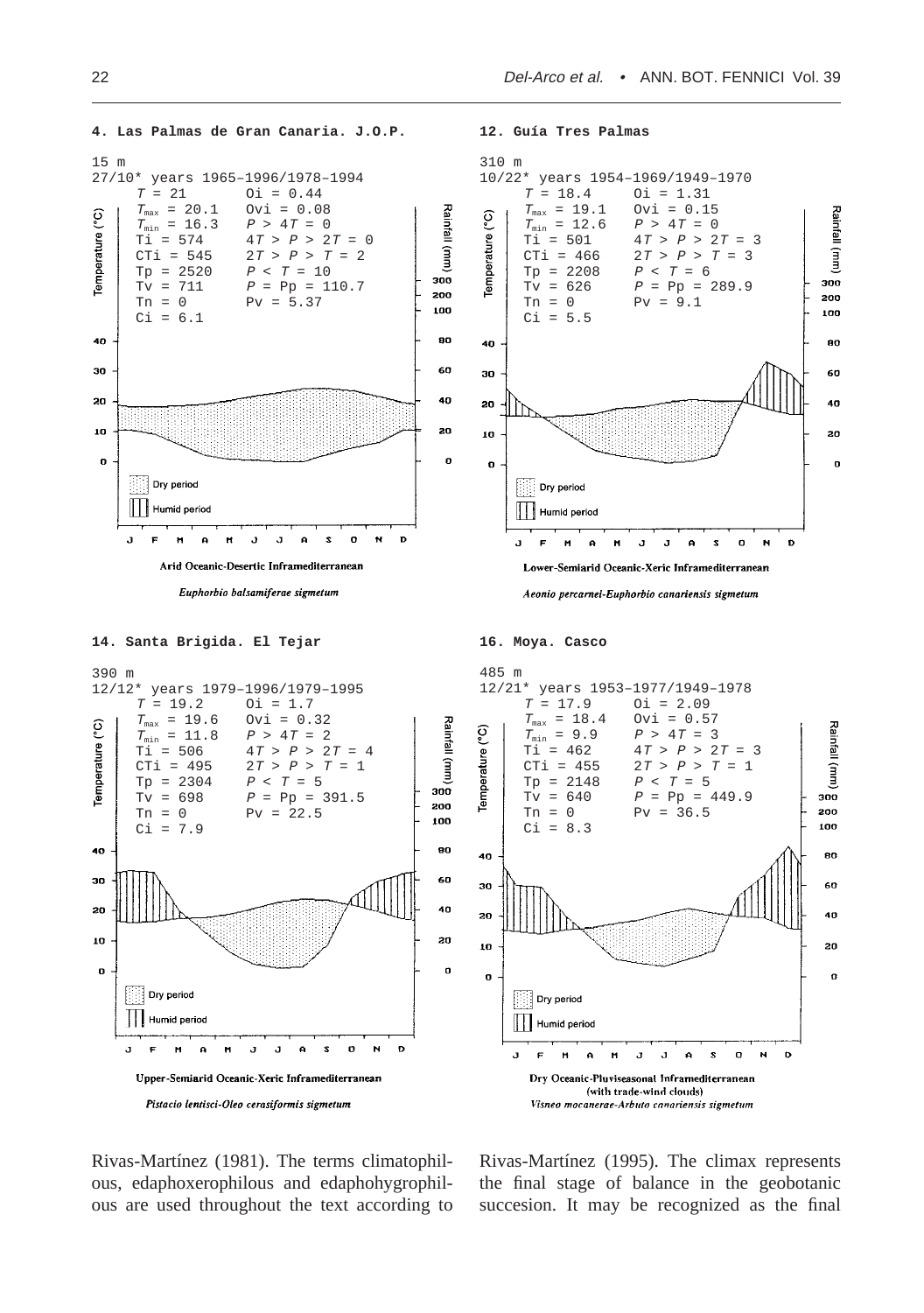#### **21. Mogán. Inagua**



Pistacio lentisci-Oleo cerasiformis sigmetum (climatophilous series) Pino canariensis sigmetum (edaphophilous, in salic territories)







stage or stable association of a vegetation sere. At least three seres may be recognized depending on the amount of water in the soil, which **22. Vallesco. Casco**



**Fig. 2.** Climatic, bioclimatic and symphytosociological data of some representative meteorological stations studied for Gran Canaria. \* Numbers indicate annual available data in the mentioned period. Second number refers to a recording of a different period of rainfall;  $T = \text{Mean annual temperature in } \degree \text{C}$ ;  $T_{\text{max}}$  = Mean maximum temperature of the coldest month;  $T_{min}$  = Mean minimum temperature of the coldest month;  $Ti = Thermicity$  index;  $CTi = Com$ pensated thermicity index; Tp = Positive temperature; Tv = Summer temperature; Tn = Negative temperature;  $Ci =$  Continentality index;  $Oi =$ Ombrothermic index; Ovi = Summer ombrothermic index;  $P > 4T =$  Months in which the rainfall value (in mm) is greater than four times the temperature value (in  $°C$ );  $4T > P > 2T =$  Months in which the rainfall value is between twice and four times the temperature value;  $2T > P > T =$  Months in which the rainfall value is greater than the temperature value, but smaller than two times this value;  $P < T =$ Months in which the rainfall value is smaller than the temperature value;  $P =$  Annual rainfall in mm;  $Pp =$ Positive rainfall; Pv = Summer rainfall.  $[T_{min} > 2 \degree C$ throughout the entire period at all the stations].

comes mainly from rain. The zonal climatophilous sere is in accordance with ombroclimate. The edaphohygrophilous sere is wetter because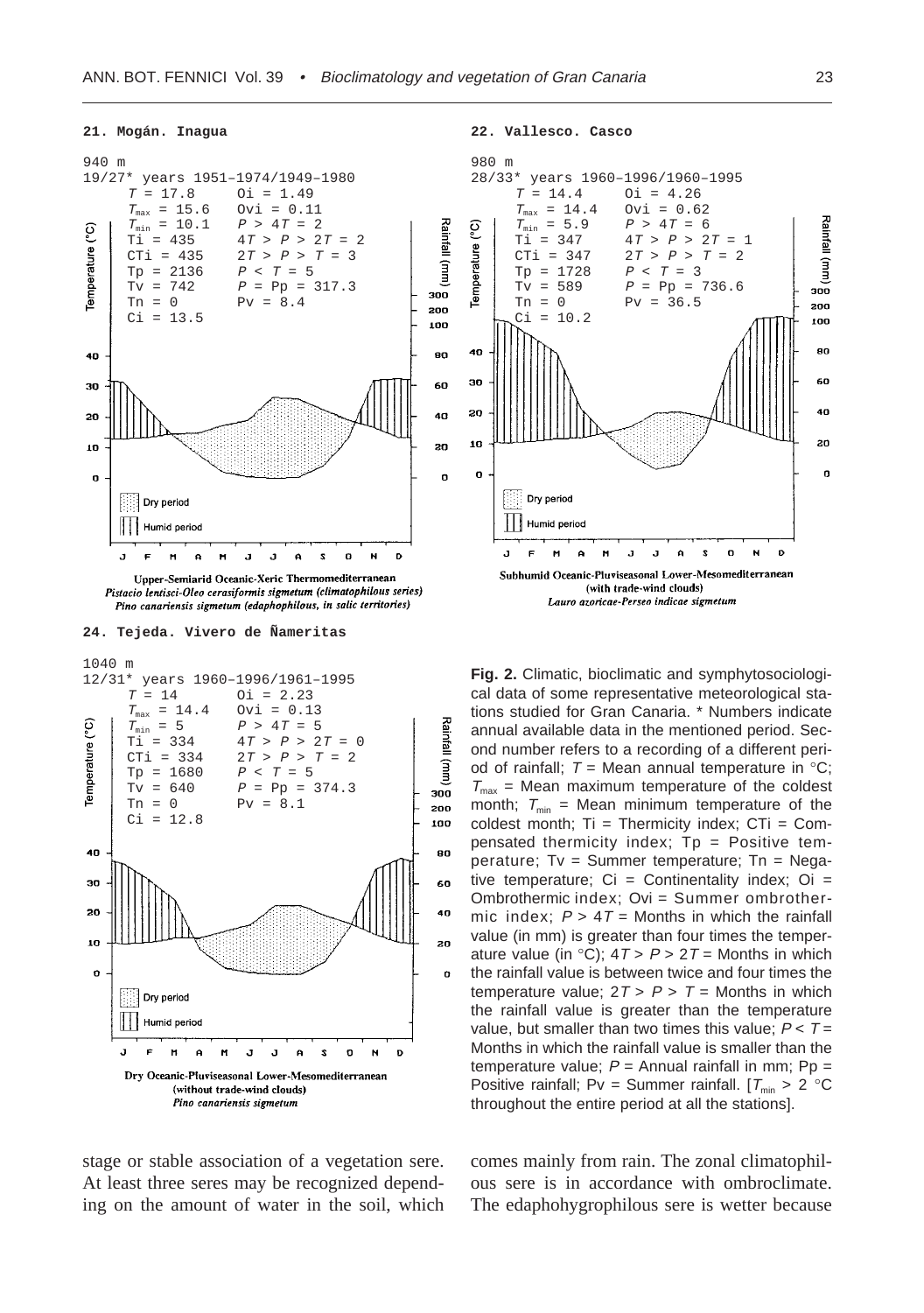

**Fig. 3.** Thermotype map of Gran Canaria. — **1**: Inframediterranean; — **2**: Thermomediterranean; — **3**: Lower-mesomediterranean; — **4**: Upper-mesomediterranean. Numbers indicate altitude in m a.s.l.

of percolation or run-off. The edaphoxerophilous sere is drier for topographic and lithic reasons.

The phytosociological nomenclature follows Rodríguez *et al.* (1998), and the taxonomy, in general, follows Hansen and Sunding (1993).

# **Study area**

Gran Canaria is situated 27∞43´–28∞11´N and 15∞21´–15∞48´W, 210 km off the African continent, in the middle of the Canary Archipelago. Its surface area is 1560 km<sup>2</sup>, and N-S and W-E diameters are 49 and 48 km, respectively. It has a roughly round shape, and a largely steep coastline 236 km long, with some long sandy beaches to the E and S. Its highest altitude is at its centre (Los Pechos, 1950 m a.s.l.) (Martín & Díaz 1988, Del-Arco *et al.* 1996, Afonso 1997). The island is subject to a tradewinds regime

generating clouds over its N half (Huetz de Lemps 1969, Fernandopullé 1976, Marzol 1988). Like the rest of the Canaries, it is a volcanic oceanic island, whose oldest datings are 13.9 Ma. Two clear zones can be differentiated according to their geological age: the NE half, known as "Neocanaria", which was rejuvenated through eruptions in the Pliocene and Pleistocene, and the SW half, known as "Paleocanaria", with an almost exclusive dominance of Miocene substrates. Erosion was intense in the latter and its geomorphology is strongly marked with gigantic landforms (spectacular gorges, pitons, calderas, etc.). Its current flora has a high degree of Canary endemism (22%), though the Mediterranean influence dominates (La-Roche & Rodríguez-Piñero 1994, Wells & Lindacher 1994). From the biogeographical point of view, Gran Canaria is one sector of the Western Canary Province (Canary subregion, Mediterranean region) (Rivas-Martínez *et al.* 1993a).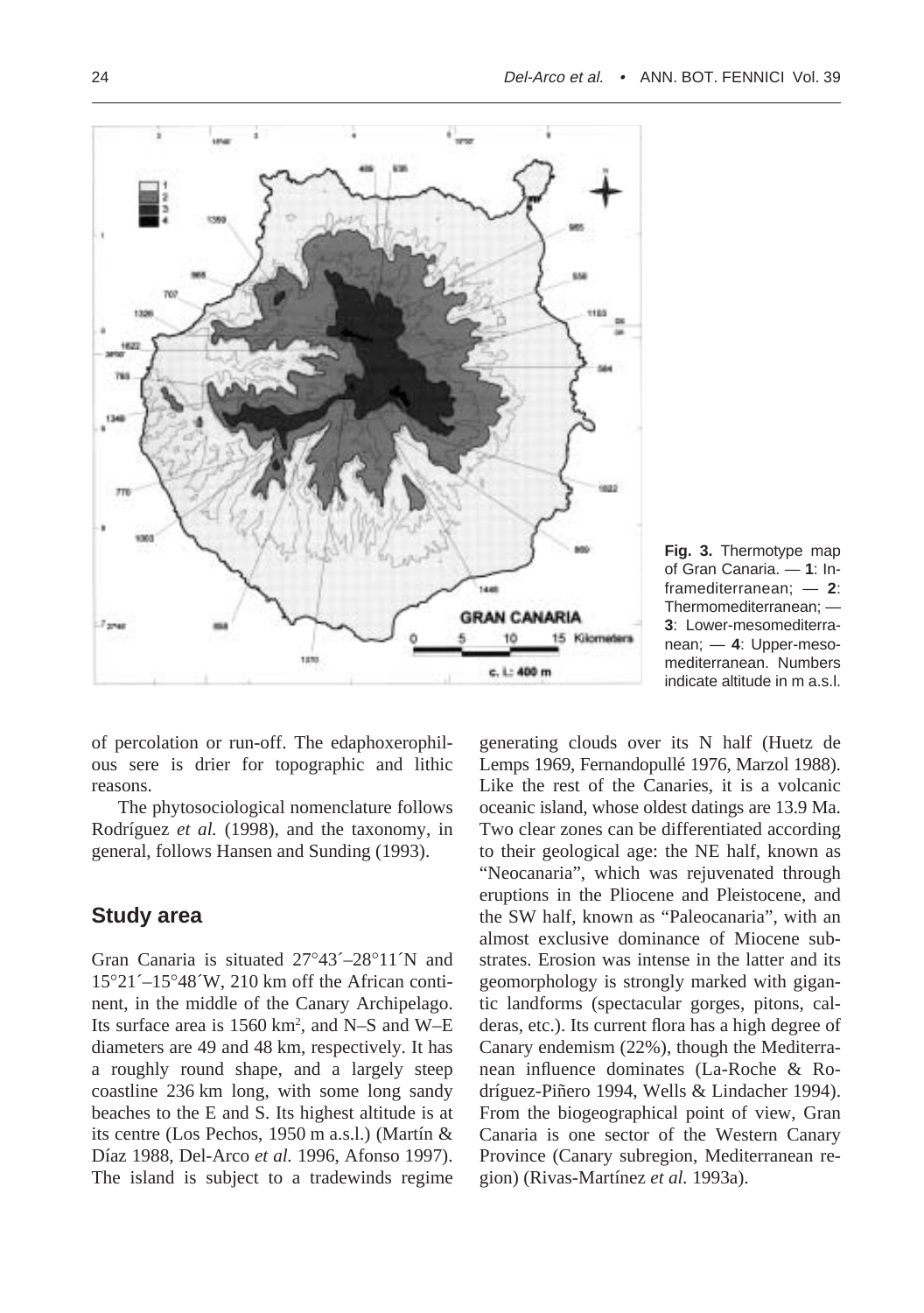

**Fig. 4.** Ombrotype and bioclimate map of Gran Canaria. — **1**: Hyperarid; — **2**: Arid; — **3**: Lowersemiarid; — **4**: Uppersemiarid; — **5**: Lower-dry; — **6**: Upper-dry; — **7**: Subhumid; — **8**: Humid. **1**–**2** Desertic; **3**–**4** Xeric; **5**–**8** Pluviseasonal. Numbers indicate altitude in m a.s.l.

# **Results**

## **Thermotypes**

Three thermotypes were found to be present on the island: Inframediterranean, Thermomediterranean, and Mesomediterranean (Fig. 3). The Inframediterranean thermotype surrounds the island from sea-level up to where thermal index (CTi) values of 450 are reached, with an altitudinal limit varying from 450 m in the north (above Guía), 800 m in the west (Cuenca de la Aldea–Cuenca de Tejeda), and near 850 m in the south (above Maspalomas). Above it the Thermomediterranean encircles the island up to a value of CTi 350. Its lowest upper limit is located around Valleseco, Centre-N, at about 950 m, reaching 1448 m in the S (Caldera de Tirajana) and 1600 m in the W (Caldera de Tejeda). Then, the Mesomediterranean extends up to the summit (1950 m). The upper and lower

horizons of the Mesomediterranean are shown on the map. This limit is in general useful in other higher islands to distinguish the climatophilous areas of evergreen laurel forest and pine woodland on the N slopes influenced by clouds.

The map shows that the Inframediterranean territories are the largest  $(1081 \text{ km}^2)$ , followed in size by the Thermomediterranean  $(362 \text{ km}^2)$ and Mesomediterranean  $(117 \text{ km}^2)$  areas. These horizontal projection surface areas should be considered very approximate because of the steep relief of the island.

## **Bioclimates**

Three types of bioclimates are found: oceanicdesertic, oceanic-xeric and oceanic-pluviseasonal (Fig. 4). They were delimited by their ombrothermic index  $(Oi)$  value. Territories with  $Oi < 0.9$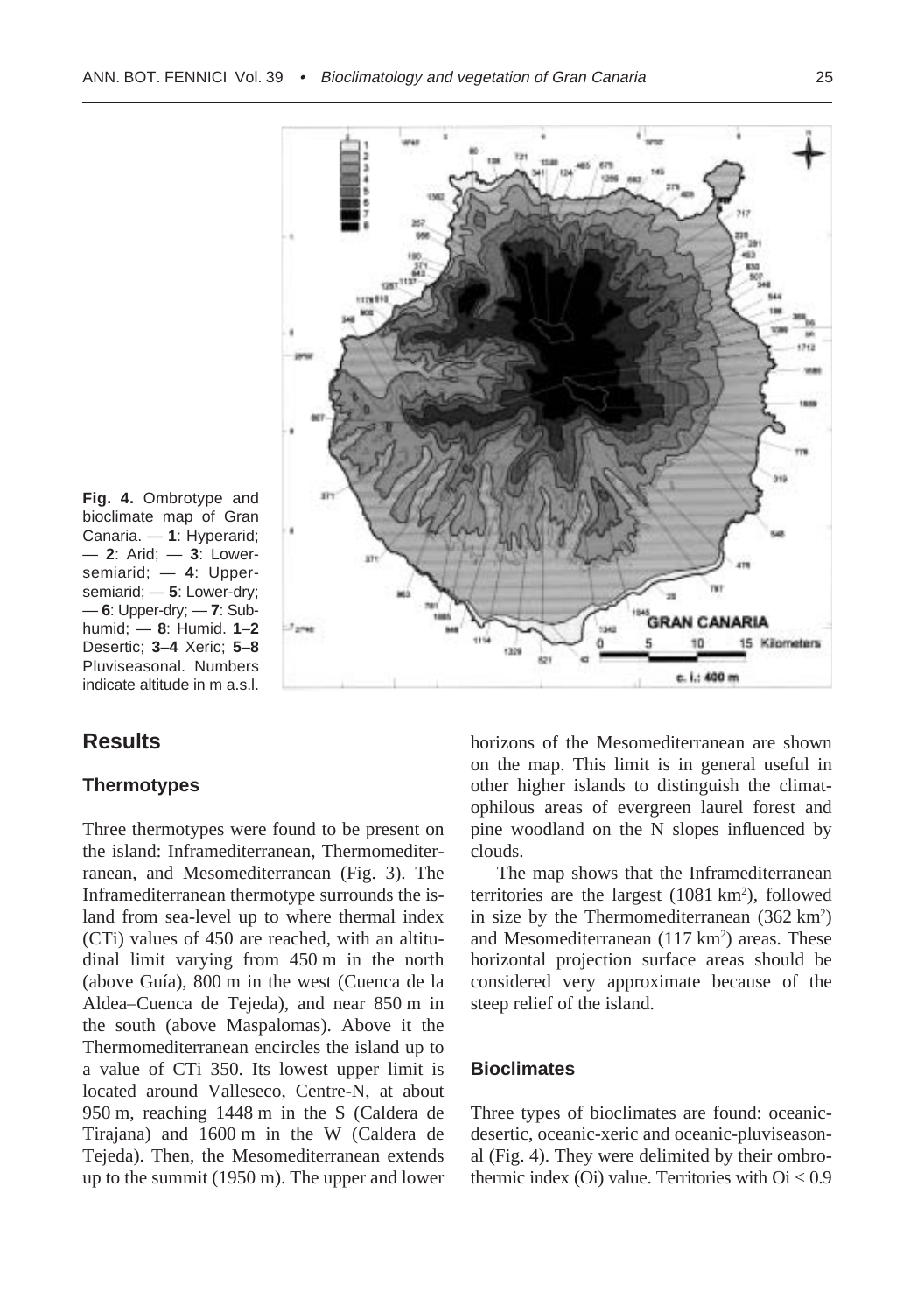

**Fig. 5.** Bioclimatic belts of Gran Canaria. Grey areas indicate territories with trade-wind clouds, including lower overcast areas below mist level. Numbers refer to Table 5.

are included in the desertic bioclimate which surrounds the island from sea-level up to 100–200 m on the N slope, to over 400 m on the W and S slope. Above it, the xeric bioclimate extends up to  $\text{Oi} = 2$ . It is a wide ring with its upper limit around 400 m on the less arid northern areas around Valleseco, up to about 900 m on the W slope and more than 1000 m at the S tip of the island. The pluviseasonal bioclimate caps the summit.

## **Ombrotypes**

Six ombrotypes were differentiated according to Oi values (Fig. 4). The hyperarid ombrotype appears on the S coast as well as on the NW cape (Punta de Sardina), in territories with an  $Oi < 0.3$  with a narrow altitudinal range, in general less than 50 m. Next, the arid ombrotype extends upwards, sharing its upper limit with the desertic bioclimate. The semiarid ombrotype coincides with the xeric bioclimate; it has been

divided into a lower and upper horizon to separate potential territories of "cardón scrub" sere and "thermophilic woodland" sere respectively. Above it the dry ombrotype continues until  $Oi = 3$  is reached at about 700 m in the N above Moya. It gradually ascends on the E slope up to about 1200 m around Caldera de Los Marteles, keeping to a more or less similar altitude on the S and W slopes. The map shows the lower and upper horizons, which are used to delimit some vegetation seres. The highest territories are almost exclusively of subhumid ombrotype, only substituted on the N slopes by the humid ombrotype where  $\text{Oi} = 5.5$  around Moriscos and Los Pechos, in general above 1500 m with a N exposure.

## **Bioclimatic belts**

Upon considering the thermotype, bioclimate and ombrotype, and the presence or absence of trade-wind clouds, twenty bioclimatic belts were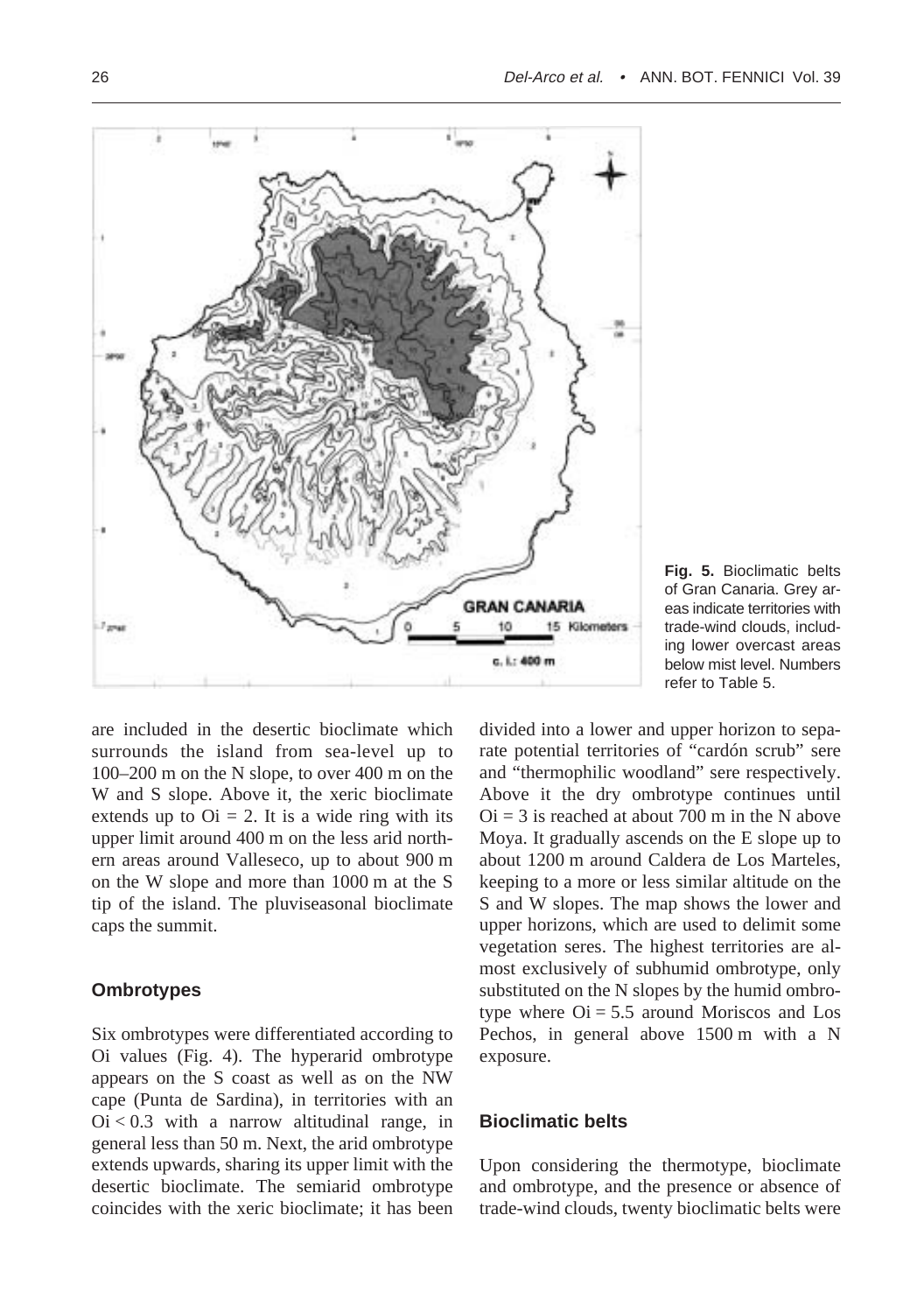demarcated (Fig. 5), host to the six climatophilous vegetation seres found on the island (Table 5).

## **Climatophilous vegetation seres**

Several potential natural vegetation maps of the island already exist (Ceballos & Ortuño 1951, Sunding 1972, Bramwell *et al*. 1986, Rivas-Martínez 1987). None of them is based on climatophilous vegetation seres. Only the Rivas-Martínez (1987) map based on climatophilous macroseres uses similar criteria to ours. To elaborate our map (Fig. 6) the distribution of remnants of the potential natural vegetation, its substitute communities and bio-indicative species were taken into account. Once the distribution patterns of communities and species became known, bioclimatic data and indices were used to objectify the map. Six climatophilous vegetation seres are recognisable. Their terminal communities are described below.

## **Euphorbietum balsamiferae** Sunding 1972

[*Lectotypus*: Sunding (1972), t. 11, rel. no. 2; chosen here].

This sweet spurge scrub ("tabaibal dulce") is an association endemic to Gran Canaria (Table 6), whose potential area corresponds to the hyperarid and arid desertic Inframediterranean belts. It is an oligospecific association, physiognomically characterised by the pachycaule species *Euphorbia balsamifera* ("tabaiba dulce").

It corresponds to the terminal community of the hyperarid and arid desertic Inframediterranean climatophilous sere of the sweet spurge (*Eu-*

| <b>Bioclimatic belt</b>                             | Climatophilous vegetation seres                 |
|-----------------------------------------------------|-------------------------------------------------|
| 1. Hyperarid desertic Inframediterranean            | Euphorbio balsamiferae sigmetum                 |
| 2. Arid desertic Inframediterranean                 | Euphorbio balsamiferae sigmetum                 |
| 3. Lower-semiarid xeric Inframediterranean          | Aeonio percarnei-Euphorbio canariensis sigmetum |
| 4. Upper-semiarid xeric Inframediterranean          | Pistacio-Oleo cerasiformis sigmetum             |
| 5. Dry pluviseasonal Inframediterranean             |                                                 |
| (with trade-wind clouds)                            | Visneo mocanerae-Arbuto canariensis sigmetum    |
| 6. Lower-semiarid xeric Thermomediterranean         | Pistacio-Oleo cerasiformis sigmetum             |
| 7. Upper-semiarid xeric Thermomediterranean         | Pistacio-Oleo cerasiformis sigmetum             |
| 8. Dry pluviseasonal Thermomediterranean            |                                                 |
| (with trade-wind clouds)                            | Visneo mocanerae-Arbuto canariensis sigmetum    |
| 9. Lower-dry pluviseasonal Thermomediterranean      |                                                 |
| (without trade-wind clouds)                         | Pistacio-Oleo cerasiformis sigmetum             |
| 10. Upper-dry pluviseasonal Thermomediterranean     |                                                 |
| (without trade-wind clouds)                         | Pino canariensis sigmetum                       |
| 11. Subhumid pluviseasonal Thermomediterranean      |                                                 |
| (with trade-wind clouds)                            | Lauro azoricae–Perseo indicae sigmetum          |
| 12. Subhumid pluviseasonal Thermomediterranean      |                                                 |
| (without trade-wind clouds)                         | Pino canariensis sigmetum                       |
| 13. Upper-dry pluviseasonal lower-Mesomediterranean |                                                 |
| (with trade-wind clouds)                            | Visneo mocanerae-Arbuto canariensis sigmetum    |
| 14. Dry pluviseasonal lower-Mesomediterranean       |                                                 |
| (without trade-wind clouds)                         | Pino canariensis sigmetum                       |
| 15. Subhumid pluviseasonal lower-Mesomediterranean  |                                                 |
| (with trade-wind clouds)                            | Lauro-Perseo indicae sigmetum                   |
| 16. Subhumid pluviseasonal lower-Mesomediterranean  |                                                 |
| (without trade-wind clouds)                         | Pino canariensis sigmetum                       |
| 17. Humid pluviseasonal lower-Mesomediterranean     |                                                 |
| (with trade-wind clouds)                            | Lauro azoricae-Perseo indicae sigmetum          |
| 18. Humid pluviseasonal lower-Mesomediterranean     |                                                 |
| (without trade-wind clouds)                         | Pino canariensis sigmetum                       |
| 19. Subhumid pluviseasonal upper-Mesomediterranean  |                                                 |
| (without trade-wind clouds)                         | Pino canariensis sigmetum                       |
| 20. Humid pluviseasonal upper-Mesomediterranean     |                                                 |
| (without trade-wind clouds)                         | Pino canariensis sigmetum                       |
|                                                     |                                                 |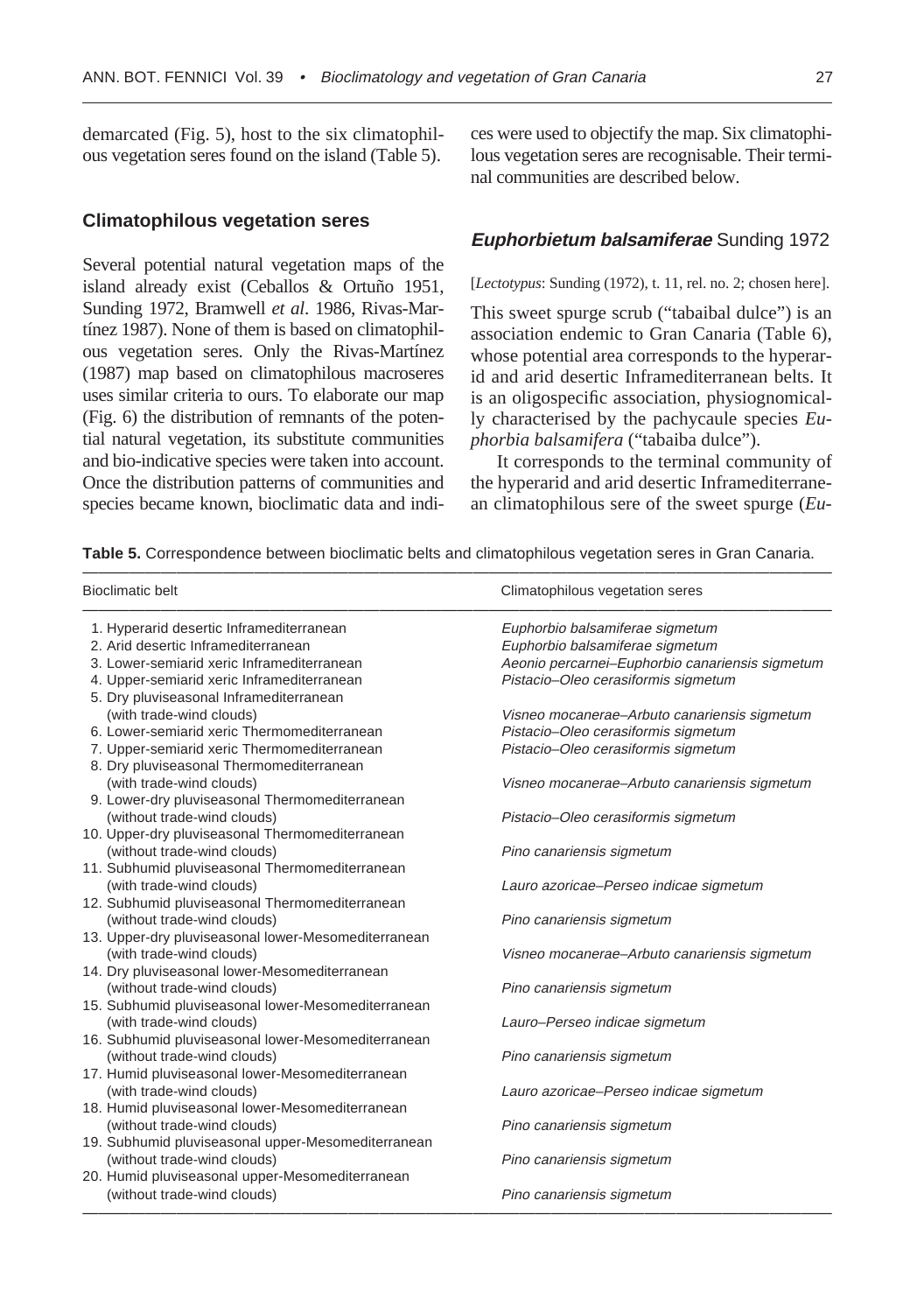

**Fig. 6.** Map of climatophilous vegetation series. — **1**: Euphorbio balsamiferae sigmetum; — **2**: Aeonio percarnei-Euphorbio canariensis sigmetum; — **3**: Pistacio lentisci-Oleo cerasiformis sigmetum; — **4**: Visneo mocanerae-Arbuto canariensis sigmetum; — **5**: Lauro azoricae-Perseo indicae sigmetum; — **6**: Pino canariensis sigmetum.

*phorbia balsamifera*) in Gran Canaria (*Euphorbio balsamiferae sigmetum*), which surrounds the island. Occupying a narrow band on the N and NW cliffs where it can reach up to 100–200 m a.s.l., it broadens to the E, and in the S can even exceed 500 m (Fig. 6). It also shows a great penetration inland in the Cuenca de la Aldea in the W. On N and NW slopes, a good part of its potential area is occupied by the edaphoxerophilous sere of "tolda" (*Euphorbia aphylla*): *Astydamio–Euphorbio aphyllae sigmetum* (Table 7) [*Lectotypus* ass.: Rivas-Goday & Esteve (1965): 271, t. 4, rel. 1. In: Rivas-Martínez *et al*. (1993b): 194]. On E and S slopes, the edaphophilous sabulicolous Inframediterranean western Canary *geosigmetum* extends over sandy ground; in addition, the cardón scrub (*Aeonio percarnei–Euphorbio canariensis sigmetum*) is found as an edaphophilous sere on the lava flows of the Amurga massif on the S slope, within the Paleocanaria geological zone (Fig. 7). The remaining territory corresponds to the potential area of *Euphorbietum balsamiferae* (Fig. 8

and Table 6).

Nowadays the community has greatly retreated, as a consequence of agricultural, urban and industrial expansion around the island's lowland periphery. The best remnants are located on the SW slope between Puerto Rico and Punta de la Aldea. The main substitutional scrubs belong to *Launaeo–Schizogynion*, made up of *Launaea arborescens*, *Schizogyne glaberrima*, *S. sericea*, *Artemisia ramosa* etc., and to the nitrohalophilous *Chenoleo tomentosae–Suaedetum vermiculatae*.

## **Aeonio percarnei-Euphorbietum canariensis** (Rivas-Goday & Esteve 1965) Sunding 1972

Nomenclatural note: *Aeonio percarnei–Euphorbietum canariense* Rivas-Goday & Esteve 1965 is a valid name but illegitimate (Art. 34, Barkman *et al*. 1986, CPN) because the epithet "*canariense*" was used by the authors in reference to the "Canary region". It was also used for the three associations they described: *Rubio–Euphorbie-*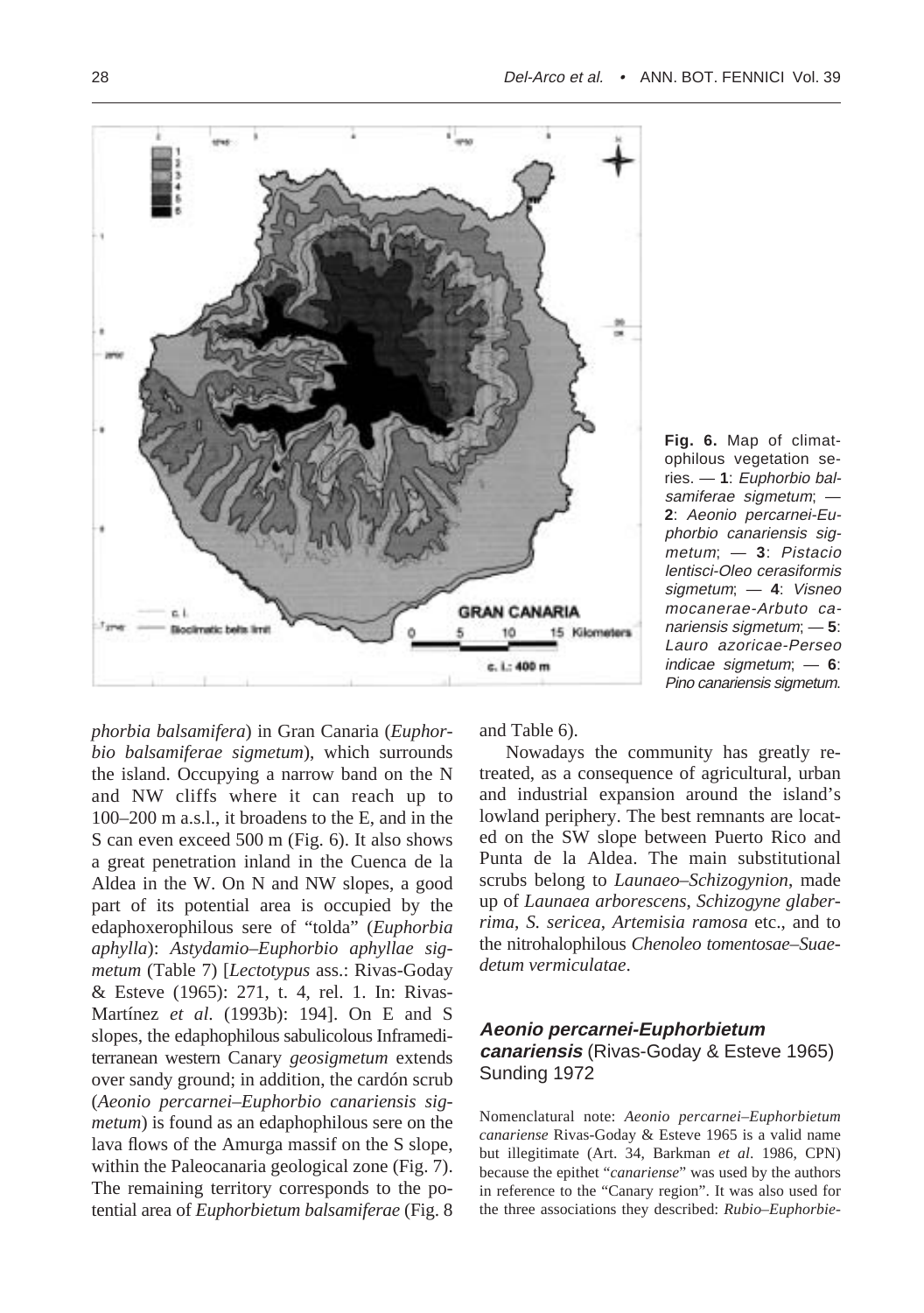| Relevé                    | 1                        | $\overline{2}$           | 3                        | 4                                                                          | 5                        | 6                        | 7                        | 8                        | 9                        | 10                       | 11                       | 12                       | 13                       | 14                       | 15                       |
|---------------------------|--------------------------|--------------------------|--------------------------|----------------------------------------------------------------------------|--------------------------|--------------------------|--------------------------|--------------------------|--------------------------|--------------------------|--------------------------|--------------------------|--------------------------|--------------------------|--------------------------|
| Altitude m a.s.l.         | 195                      | 320                      | 200                      | 150                                                                        | 145                      | 75                       | 205                      | 110                      | 145                      | 135                      | 170                      | 160                      | 160                      | 140                      | 150                      |
| Slope (°)                 | 30                       | 45                       | 45                       | 30                                                                         | 40                       | 20                       | 5                        | 20                       | 20                       | 45                       | 35                       | 30                       | 15                       | 30                       | 30                       |
| Exposure                  | SW                       | SW                       | N                        | W                                                                          | Ε                        | <b>NW</b>                | SW                       | N                        | <b>SE</b>                | S                        | SE                       | SE                       | SW                       | Е                        | Е                        |
| Area (mª)                 | 100                      | 200                      | 100                      | 150                                                                        | 150                      | 200                      | 100                      | 100                      | 200                      | 100                      | 100                      | 200                      | 400                      | 100                      | 100                      |
| Cover (%)                 | 80                       | 60                       | 75                       | 75                                                                         | 80                       | 70                       | 90                       | 60                       | 60                       | 80                       | 80                       | 70                       | 60                       | 55                       | 70                       |
| Reference                 |                          |                          |                          | 630M 636M 635M 628M 629M 640M 631M 632M 639M 633M 634M 638M 726P 637M 253S |                          |                          |                          |                          |                          |                          |                          |                          |                          |                          |                          |
| Number of species         | 15                       | 19                       | 17                       | 16                                                                         | 19                       | 18                       | 13                       | 17                       | 17                       | 9                        | 8                        | 6                        | 8                        | 5                        | 12                       |
| <b>Character taxa</b>     |                          |                          |                          |                                                                            |                          |                          |                          |                          |                          |                          |                          |                          |                          |                          |                          |
| Euphorbia balsamifera     | 5                        | 4                        | 5                        | 5                                                                          | 5                        | 4                        | 5                        | 4                        | 4                        | 5                        | 5                        | 4                        | 4                        | 4                        | 4                        |
| Euphorbia regis-jubae     | 1                        | $\overline{2}$           | 1                        | $\overline{2}$                                                             | $\overline{2}$           | $\overline{2}$           | 1                        | $\overline{2}$           | $\overline{2}$           | $\overline{2}$           | $\mathbf{1}$             | 1                        | $\overline{2}$           | $\overline{a}$           |                          |
| Kleinia neriifolia        | 1                        | $\overline{2}$           | 2                        | $\overline{2}$                                                             | $\overline{2}$           | $\overline{2}$           | 2                        | $\ddot{}$                | 2                        | 2                        | 2                        | $\overline{a}$           | $\overline{\phantom{0}}$ | $\overline{\phantom{0}}$ | $\overline{2}$           |
| Rubia fruticosa           | 1                        | $\ddot{}$                | 1                        | 1                                                                          | $\overline{2}$           | 1                        | $\overline{2}$           | $\overline{2}$           | $\overline{a}$           | $\overline{\phantom{0}}$ | $\overline{a}$           |                          |                          |                          | $\overline{a}$           |
| Scilla haemorrhoidalis    | $\overline{2}$           | $\overline{\phantom{0}}$ | $\overline{2}$           | $\overline{2}$                                                             | $\overline{2}$           | 1                        | 1                        | $\overline{2}$           | —                        | $\overline{\phantom{0}}$ | $\overline{\phantom{0}}$ | $\overline{\phantom{0}}$ |                          | $\overline{\phantom{0}}$ |                          |
| Plocama pendula           | $\overline{\phantom{0}}$ | $\ddot{}$                | 1                        | $\overline{\phantom{0}}$                                                   |                          | 1                        | $\overline{\phantom{0}}$ | $\overline{\phantom{0}}$ | $\overline{\phantom{0}}$ | $\equiv$                 | $\equiv$                 | $\mathbf{1}$             | 1                        | $\mathbf{1}$             | $\overline{\phantom{0}}$ |
| Kickxia scoparia          | $\ddot{}$                | 2                        | 1                        |                                                                            |                          | 2                        | $\overline{\phantom{0}}$ |                          | $\overline{2}$           |                          |                          | $\overline{\phantom{0}}$ | $\overline{\phantom{0}}$ | $\overline{\phantom{0}}$ | $\overline{\phantom{0}}$ |
| Neochamaelea pulverulenta |                          | $\ddot{}$                |                          |                                                                            | $\overline{\phantom{0}}$ |                          |                          |                          | 1                        |                          |                          | $\overline{2}$           | $\overline{2}$           | 2                        | $\overline{\phantom{0}}$ |
| Asparagus pastorianus     | 1                        |                          | 2                        | $\ddot{}$                                                                  | 2                        | $\overline{\phantom{0}}$ | $\overline{\phantom{0}}$ |                          |                          |                          |                          | $\overline{\phantom{0}}$ | $\overline{\phantom{0}}$ | $\overline{\phantom{0}}$ |                          |
| Ceropegia fusca           | 1                        | $\ddot{}$                | $\overline{\phantom{0}}$ |                                                                            | $\overline{a}$           | $\overline{\phantom{0}}$ | 2                        | $\overline{\phantom{0}}$ | 1                        | $\overline{\phantom{0}}$ | $\overline{\phantom{0}}$ | $\overline{\phantom{0}}$ | $\overline{\phantom{0}}$ | $\overline{\phantom{0}}$ | $\overline{\phantom{0}}$ |
| Periploca laevigata       | 1                        | $\ddot{}$                |                          |                                                                            |                          | $\overline{\phantom{0}}$ | $\ddot{}$                | $\overline{\phantom{0}}$ | 1                        |                          |                          |                          |                          | $\overline{\phantom{0}}$ | $\overline{\phantom{0}}$ |
| Euphorbia canariensis     |                          |                          |                          | $\overline{2}$                                                             | 1                        | 1                        | $\overline{\phantom{0}}$ | $\overline{\phantom{0}}$ | $\overline{\phantom{0}}$ |                          | $\overline{\phantom{0}}$ | $\overline{\phantom{0}}$ | $\overline{\phantom{0}}$ | $\qquad \qquad -$        | $\overline{\phantom{0}}$ |
| Helianthemum canariense   |                          |                          |                          |                                                                            |                          |                          |                          | $\ddot{}$                |                          |                          | $\overline{\phantom{0}}$ |                          |                          | $\overline{\phantom{0}}$ | 3                        |
| Asparagus umbellatus      | $\ddot{}$                |                          |                          |                                                                            |                          |                          |                          |                          |                          |                          |                          |                          |                          |                          | $\overline{\phantom{0}}$ |
| Pancratium canariense     |                          |                          | $\ddot{}$                |                                                                            | $\overline{\phantom{0}}$ | $\overline{\phantom{0}}$ | $\overline{\phantom{0}}$ | $\overline{\phantom{0}}$ | $\equiv$                 | $\overline{\phantom{0}}$ | $\overline{\phantom{0}}$ | $\overline{\phantom{0}}$ | $\overline{\phantom{0}}$ | $\overline{\phantom{0}}$ | $\overline{\phantom{0}}$ |
| Atalanthus pinnatus       |                          |                          |                          |                                                                            | $\ddot{}$                |                          |                          |                          |                          | $\overline{\phantom{0}}$ |                          |                          | $\overline{\phantom{0}}$ | $\overline{\phantom{0}}$ | $\overline{\phantom{0}}$ |
| Campylanthus salsoloides  |                          |                          |                          |                                                                            |                          |                          |                          | $\overline{\phantom{0}}$ | $\overline{\phantom{0}}$ | 2                        | $\overline{\phantom{0}}$ | $\qquad \qquad -$        |                          | $\overline{\phantom{0}}$ | $\overline{\phantom{0}}$ |
| Reseda scoparia           |                          |                          |                          |                                                                            |                          |                          |                          |                          | $\overline{\phantom{0}}$ | $\overline{\phantom{0}}$ | $\overline{\phantom{0}}$ | $\overline{\phantom{0}}$ | 1                        | $\overline{\phantom{0}}$ | $\overline{\phantom{0}}$ |
| <b>Companion taxa</b>     |                          |                          |                          |                                                                            |                          |                          |                          |                          |                          |                          |                          |                          |                          |                          |                          |
| Launaea arborescens       | 2                        | $\ddot{}$                | 2                        | 2                                                                          | 1                        | 2                        | 1                        | 1                        | 1                        | $\overline{2}$           | $\ddot{}$                | 2                        | $\ddot{}$                | 2                        | 2                        |
| Hyparrhenia sinaica       | 2                        | $\overline{2}$           | $\overline{2}$           | $\overline{2}$                                                             | $\overline{2}$           | 1                        | $\overline{2}$           | $\overline{2}$           |                          | $\mathbf{1}$             | $\overline{2}$           | $\overline{\phantom{0}}$ | $\overline{\phantom{0}}$ | $\overline{\phantom{0}}$ | $\overline{\phantom{0}}$ |
| Lycium intricatum         |                          |                          | $\ddot{}$                | 1                                                                          | $\ddot{}$                | $\overline{2}$           | $\ddot{}$                | $\overline{2}$           | $\overline{\phantom{0}}$ | $\overline{\phantom{0}}$ | $\mathbf{1}$             | $\mathbf{1}$             | $\overline{2}$           | $\overline{\phantom{0}}$ | $\mathbf{1}$             |
| Opuntia dillenii          | 2                        | $\ddot{}$                | $\overline{\phantom{0}}$ | $\overline{2}$                                                             | $\ddot{}$                | $\overline{\phantom{0}}$ | $\overline{2}$           | $\overline{2}$           | $\overline{\phantom{0}}$ | $\overline{2}$           | 1                        | $\overline{\phantom{0}}$ | $\overline{\phantom{0}}$ | $\overline{\phantom{0}}$ | $\overline{\phantom{0}}$ |
| Aristida adscensionis     |                          |                          |                          |                                                                            |                          |                          |                          |                          |                          |                          |                          |                          |                          |                          |                          |
| subsp. caerulescens       | 1                        | $\overline{2}$           |                          | $\overline{2}$                                                             | 1                        |                          |                          | 2                        | 1                        |                          |                          |                          |                          |                          |                          |
| Cenchrus ciliaris         | 1                        | $\overline{2}$           | $\overline{\phantom{0}}$ | 1                                                                          | $\overline{\phantom{0}}$ | $\overline{a}$           |                          | $\overline{\phantom{0}}$ | $\equiv$                 |                          | $\overline{2}$           |                          |                          | $\overline{\phantom{0}}$ | $\mathbf{1}$             |
| Fagonia cretica           |                          | 1                        | $\overline{\phantom{0}}$ | 1                                                                          |                          | 2                        | $\overline{\phantom{0}}$ | $\overline{\phantom{0}}$ | $\ddot{}$                | $\overline{\phantom{0}}$ | $\overline{\phantom{0}}$ | $\overline{\phantom{0}}$ |                          | $\qquad \qquad -$        | $\overline{2}$           |
| Asphodelus ramosus        |                          | 1                        | $\overline{\phantom{0}}$ | $\overline{2}$                                                             | $\overline{2}$           | $\overline{\phantom{0}}$ | $\overline{2}$           |                          | $\overline{\phantom{0}}$ |                          |                          |                          |                          | $\overline{\phantom{0}}$ |                          |
| Arisarum vulgare          |                          |                          |                          |                                                                            |                          |                          |                          |                          |                          |                          |                          |                          |                          |                          |                          |
| subsp. subexertum         |                          |                          |                          | 2                                                                          | 2                        |                          | 1                        | 2                        |                          |                          |                          |                          |                          | $\overline{\phantom{0}}$ |                          |
| Lavandula minutolii       |                          | $\ddot{}$                |                          |                                                                            |                          | 2                        |                          |                          | $\ddot{}$                |                          |                          |                          |                          |                          |                          |
| Salvia aegyptiaca         |                          | $\overline{\phantom{0}}$ | $\overline{\phantom{0}}$ | $\overline{\phantom{0}}$                                                   | $\overline{\phantom{0}}$ | $\ddot{}$                | $\overline{\phantom{0}}$ | $\overline{\phantom{0}}$ | $\ddot{}$                | $\overline{\phantom{0}}$ | $\overline{\phantom{0}}$ | $\overline{\phantom{0}}$ | $\qquad \qquad -$        | $\overline{\phantom{0}}$ | $\mathbf{1}$             |
| Schizogyne sericea        |                          |                          |                          |                                                                            |                          |                          |                          | $\ddot{}$                | $\overline{\phantom{0}}$ |                          |                          |                          | 1                        | $\overline{\phantom{0}}$ | $\overline{2}$           |
| Tetrapogon villosus       |                          |                          |                          |                                                                            |                          | $\overline{\phantom{0}}$ | $\overline{\phantom{0}}$ | $\ddot{}$                | $\overline{2}$           | $\overline{\phantom{0}}$ | $\overline{\phantom{0}}$ | $\overline{\phantom{0}}$ |                          | $\ddot{}$                | $\overline{\phantom{0}}$ |
| Tricholaena teneriffae    |                          | $\ddot{}$                | $\overline{\phantom{0}}$ | $\overline{\phantom{0}}$                                                   | $\overline{\phantom{0}}$ | $\overline{a}$           | $\overline{\phantom{0}}$ | $\overline{\phantom{0}}$ | $\overline{a}$           | $\mathbf{1}$             | $\overline{\phantom{0}}$ | $\equiv$                 | $\overline{\phantom{0}}$ | $\overline{\phantom{0}}$ | $\overline{\phantom{0}}$ |
| Artemisia ramosa          |                          | $\ddot{}$                | -                        |                                                                            | -                        |                          | $\overline{\phantom{0}}$ | $\overline{\phantom{0}}$ | 1                        |                          | $\overline{\phantom{0}}$ | $\overline{\phantom{0}}$ | $\overline{\phantom{0}}$ | $\overline{\phantom{0}}$ | $\overline{\phantom{0}}$ |
| Asparagus plocamoides     |                          |                          | 1                        |                                                                            | —                        | —                        |                          | —                        | 1                        |                          |                          |                          | $\overline{\phantom{0}}$ | $\overline{\phantom{0}}$ |                          |
| Lotus cf. glaucus         |                          |                          |                          |                                                                            | $\ddot{}$                | $\overline{\phantom{0}}$ | -                        | +                        |                          |                          |                          | $\equiv$                 | $\overline{\phantom{0}}$ | $\equiv$                 |                          |
| Dichanthium insculptum    |                          |                          |                          |                                                                            | $\overline{\phantom{0}}$ | 1                        | $\overline{\phantom{0}}$ | $\overline{\phantom{0}}$ | $\overline{\phantom{0}}$ | $\ddot{}$                | $\overline{\phantom{0}}$ | $\overline{\phantom{0}}$ | $\overline{\phantom{0}}$ | $\overline{\phantom{0}}$ |                          |
|                           |                          |                          |                          |                                                                            |                          |                          |                          |                          |                          |                          |                          |                          |                          |                          |                          |

**Table 6.** Euphorbietum balsamiferae Sunding 1972 (Aeonio–Euphorbion canariensis, Kleinio–Euphorbietalia canariensis, Kleinio–Euphorbietea canariensis).

Other taxa. — in 3: Digitaria nodosa 1; Micromeria varia subsp. meridialis +, Dipcadi serotinum +, Echium decaisnei +; — in 5: Ononis angustissima 1; Micromeria varia subsp. canariensis +, Pennisetum setaceum +; — in 6: Argyranthemum filifolium 1, Vicia filicaulis +; — in 8: Asparagus scoparius +, Frankenia capitata +; — in 9: Aeonium percarneum +; in 15: Artemisia reptans 2, Ajuga iva var. pseudiva +, Ononis diffusa 1. Localities (Gran Canaria). — 1 (630M) & 7 (631M). Barranco Hondo. Galdar. 28RDS3309 (17.II.2000); — 2 (636M). Barranco de Fataga. 28RDR4275 (18.II.2000); — 3 (635M). Barranco de Tirajana. 28RDR5280 (18.II.2000); — 4 (628M) & 5 (629M). Piso Firme. Agaete. 28RDS3208 (17.II.2000); — 6 (640M). Barranco de Mogán. 28RDR2578 (18.II.2000); — 8 (632M). Lomo Gualapa. Towards Puerto Sardina. 28RDS3111 (17.II.2000); — 9 (639M). Barranco de Arguineguín. 28RDR3475 (18.II.2000); — 10 (633M). El Morro de Cabo Verde. Moya. 28RDS4312 (17.II.2000); — 11 (634M). Barranco Guayadeque. El Carrizal. 28RDR5887 (18.II.2000); — 12 (638M) & 14 (637M). Above Balito. Arguineguín. 28RDR3073 (18.II.2000); — 13 (726P). Punta de la Aldea. 28RDR1998 (3.IV.1995); — 15 (253S). Lomo del Polvo. Las Palmas. (26.III.1996).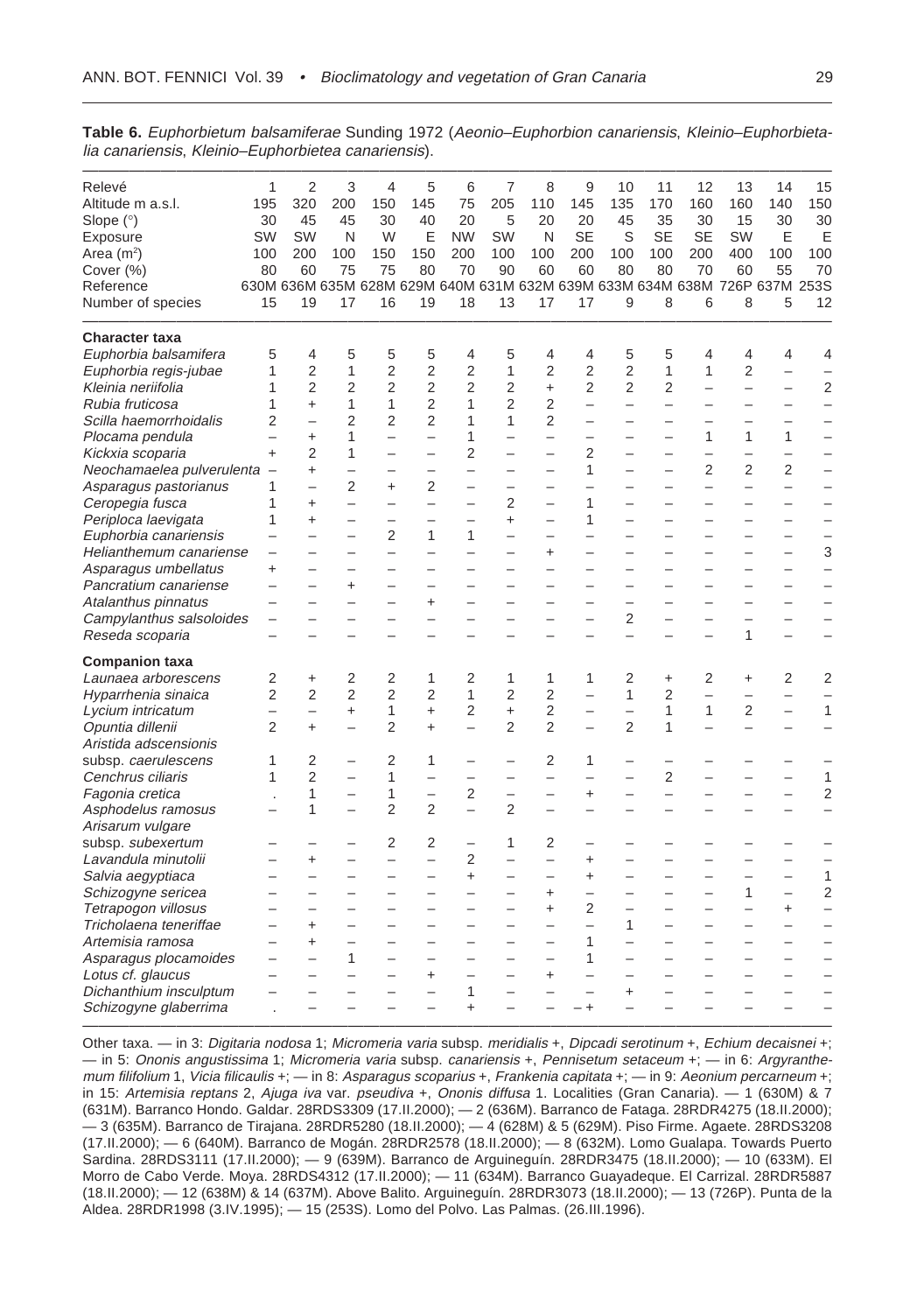| Relevé                             | 1                        | $\overline{2}$           | 3                        | $\overline{4}$           | 5                        | 6                        | 7                        | 8                        | 9              |
|------------------------------------|--------------------------|--------------------------|--------------------------|--------------------------|--------------------------|--------------------------|--------------------------|--------------------------|----------------|
| Altitude m a.s.l.                  | 100                      | 180                      | 175                      | 225                      | 75                       | 10                       | 75                       | 115                      | 600            |
| Slope (°)                          | 20                       | 25                       | 30                       | 20                       | 35                       | 30                       | 30                       | 30                       | 70             |
| Exposure                           | N                        | E                        | N                        | N                        | <b>NE</b>                | N                        | <b>NE</b>                | N                        | <b>NE</b>      |
| Area $(m2)$                        | 100                      | 100                      | 100                      | 100                      | 100                      | 100                      | 100                      | 100                      | 50             |
| Cover (%)                          | 50                       | 65                       | 70                       | 60                       | 70                       | 60                       | 50                       | 60                       | 60             |
| Reference                          | 626M                     | 624M                     | 627M                     | HAB <sub>3</sub>         | 625M                     | 289S                     | 724P                     | 623M                     | 723P           |
| Number of species                  | 14                       | 19                       | 13                       | 19                       | 17                       | 14                       | 8                        | 12                       | $\overline{7}$ |
| <b>Character taxa</b>              |                          |                          |                          |                          |                          |                          |                          |                          |                |
| Euphorbia aphylla                  | $\overline{2}$           | 4                        | 4                        | 3                        | 3                        | 3                        | 3                        | 4                        | 4              |
| Rubia fruticosa                    | $\ddot{}$                | $\ddot{}$                | $\ddot{}$                | $\ddot{}$                | $\ddot{}$                | $\mathbf{1}$             | $\overline{c}$           |                          | $\mathbf{1}$   |
| Euphorbia balsamifera              | $\ddot{}$                | $\overline{2}$           | 3                        | 3                        | 3                        | $\overline{2}$           | $\overline{2}$           | $\overline{\phantom{0}}$ |                |
| Kleinia neriifolia                 | +                        | 1                        | $\overline{\phantom{0}}$ | 1                        | $\ddot{}$                | $\overline{\phantom{0}}$ | 1                        | +                        | $\overline{2}$ |
| Astydamia latifolia                | 3                        | $\overline{\phantom{0}}$ | $\overline{2}$           | 1                        | 3                        | 3                        | $\overline{\phantom{0}}$ | ÷.                       |                |
| Helianthemum canariense            | 1                        | 1                        | $\overline{2}$           | $\overline{2}$           | $\overline{\phantom{0}}$ | $\overline{\phantom{0}}$ | $\overline{\phantom{0}}$ | $\overline{2}$           |                |
| Scilla haemorrhoidalis             |                          | $\ddot{}$                | $\mathbf{1}$             |                          |                          | L                        | L.                       | 1                        |                |
| Ceropegia fusca                    | $\overline{2}$           | +                        |                          |                          |                          |                          |                          |                          |                |
| Kickxia scoparia                   | $\overline{\phantom{0}}$ | $\ddot{}$                | $\overline{\phantom{0}}$ |                          |                          | $\overline{\phantom{0}}$ | $\overline{\phantom{0}}$ | 1                        |                |
| Atalanthus pinnatus                |                          |                          |                          | 1                        |                          |                          |                          |                          |                |
| Echium decaisnei                   |                          |                          |                          | $\pmb{+}$                |                          | -                        | ۰                        |                          |                |
| Periploca laevigata                |                          |                          |                          |                          | $\ddot{}$                | —                        | <u>.</u>                 |                          |                |
| Campylanthus salsoloides           |                          |                          |                          |                          | 1                        | <u>.</u>                 | -                        |                          |                |
| Plocama pendula                    |                          |                          |                          |                          |                          |                          | 1                        |                          |                |
| Euphorbia regis-jubae              |                          |                          |                          |                          |                          | <u>.</u>                 | -                        | 2                        |                |
| Seseli webbii                      |                          |                          |                          |                          |                          |                          |                          | $\overline{\phantom{0}}$ | $\mathbf{1}$   |
| <b>Companion taxa</b>              |                          |                          |                          |                          |                          |                          |                          |                          |                |
| Lycium intricatum                  | +                        | 2                        | $\overline{\phantom{0}}$ | +                        | +                        | —                        | 2                        | 1                        | $\overline{c}$ |
| Schizogyne sericea                 | 1                        | $\ddot{}$                | 1                        |                          | +                        | 1                        | $\overline{\phantom{0}}$ | +                        |                |
| Launaea arborescens                | +                        | 1                        | $\overline{\phantom{0}}$ | 1                        | -                        | $\overline{\phantom{0}}$ | $\overline{2}$           | $\overline{2}$           |                |
| Fagonia cretica                    | 1                        | $\ddot{}$                | $\overline{\phantom{0}}$ |                          | +                        | $\overline{\phantom{0}}$ | $\overline{\phantom{0}}$ | 1                        |                |
| Opuntia dillenii                   | 1                        | +                        | -                        | 1                        | 1                        | -                        |                          |                          |                |
| Lavandula canariensis              |                          | +                        | $\overline{2}$           | +                        | -                        | 2                        | ÷,                       |                          |                |
| Argyranthemum frutescens           |                          |                          | $\mathbf{1}$             | $\overline{2}$           | $\overline{2}$           | 2                        | -                        |                          |                |
| Hyparrhenia sinaica                |                          |                          |                          | 1                        | +                        | 1                        | -                        | 1                        |                |
| Limonium pectinatum                | +                        |                          | -                        | $\overline{2}$           | -                        | 2                        |                          |                          |                |
| Frankenia capitata                 | +                        |                          | 1                        | $\overline{\phantom{0}}$ |                          | $\overline{\phantom{0}}$ |                          |                          |                |
| Asphodelus ramosus                 |                          | $\ddot{}$                | $\overline{\phantom{0}}$ | 1                        | -                        | -                        |                          | ۰                        |                |
| Arisarum vulgare subsp. subexertum |                          | 1                        |                          |                          |                          |                          |                          | 2                        |                |
| Aeonium percarneum                 |                          |                          |                          | 1                        | 1                        |                          |                          |                          |                |
| Micromeria tenuis subsp. linkii    |                          |                          |                          | +                        | 1                        | -                        |                          |                          |                |
| Salsola divaricata                 |                          |                          |                          |                          | 1                        | 1                        |                          |                          |                |
| Reichardia ligulata                |                          |                          |                          |                          |                          | 1                        |                          |                          | $\overline{2}$ |

**Table 7.** Astydamio–Euphorbietum aphyllae (Rivas-Goday & Esteve 1965) Sunding 1972 (Aeonio–Euphorbion canariensis, Kleinio–Euhorbietalia canariensis, Kleinio-Euphorbietea canariensis).

 $\mathcal{L}=\mathcal{L}^{\text{max}}$  , we can consider the constant of  $\mathcal{L}^{\text{max}}$ Other taxa. — in 2: Paronychia capitata subsp. canariensis+, Atriplex semibaccata +, Tetrapogon villosus +; — in 3: Senecio flavus 1, Plocama pendula 2; Reseda scoparia  $+; -$  in 4: Sonchus acaulis  $+; -$  in 5: Aeonium virgineum+; — in 6: Frankenia ericifolia 1, Lotus glaucus 1, Aspalthium bituminosum +; — in 7: Asteriscus graveolens subsp. stenophyllus 2; in 9: Ononis angustissima 1. Localities (Gran Canaria). - 1 (626M) & 3 (627M). Above Tinoca. 28RDS5112 (17.II.2000); — 2 (624M). Skirts of Montaña de Amagro. Sardina. 28RDS3312 (17.II.2000); — 4 (HAB3). Road from Guía to San Felipe (12.X.1994); — 5 (625M). San Felipe. 28RDS4113 (17.II.2000); — 6 (289S). San Felipe. 28RDS4112 (1.VI.1996); — 7 (724P). Punta de La Aldea. 28RDR1998 (3.IV.1995); — 8 (623M). Above Agaete. 28RDS3109 (17.II.2000); — 9 (723P). Mirador del Balcón. 28RDR2399 (3.IV.1995).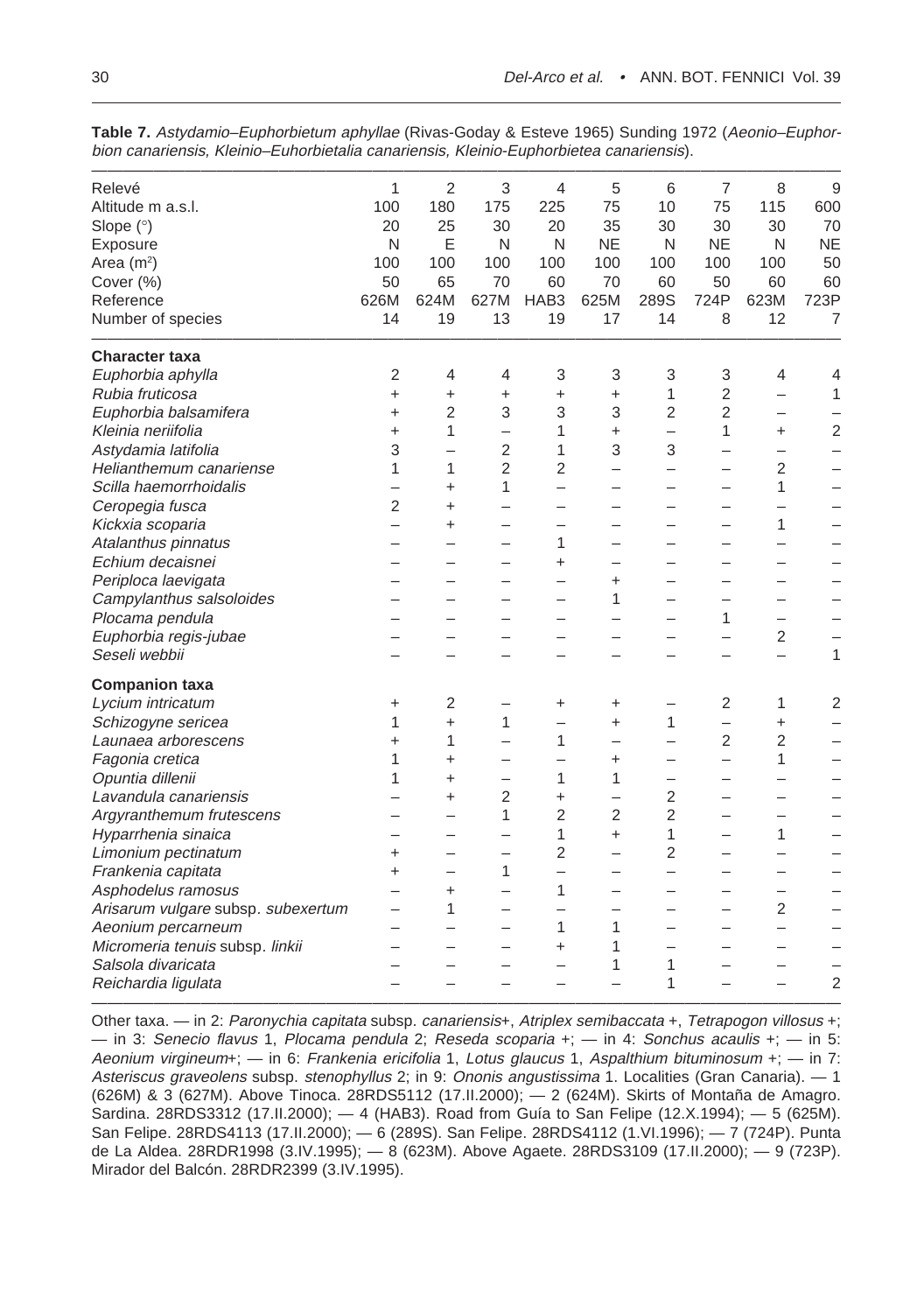

**Fig. 7.** Salic territories of Gran Canaria (Fuster et al. 1968, modified). Darkest areas = solid lava flows.

*tum canariense, Aeonio–Euphorbietum canariense* and *Astydamio–Euphorbietum canariense*. Sunding (1972) legitimates the Rivas-Goday & Esteve name, and now, according to Art. 39, we have chosen Rivas-Goday & Esteve (1965): 262, t. 3, relevé no. 1 as *lectotypus* of the association.

This is an association endemic to Gran Canaria (Table 8), at its optimum with the physiognomy of cardón (*Euphorbia canariensis*) scrub — "cardonal"; or when impoverished or degraded, with the physiognomy of bitter spurge (*Euphorbia regis-jubae*, *sensu* Molero & Rovira 1998) scrub — "tabaibal amargo", typical of the lower-semiarid xeric Inframediterranean belt.

Its structure and physiognomy correspond to xeric crassicaule scrubland, which is the terminal community of (a) the lower-semiarid xeric Inframediterranean climatophilous sere; (b) the upper-semiarid xeric Infra- and Thermomediterranean edaphophilous rupicolous sere on ridges; and (c) the arid desertic Inframediterranean eda-

phohygrophilous sere on lava flows ("malpaíses"), of the cardón in Gran Canaria (*Aeonio percarnei–Euphorbio canariensis sigmetum*).

Its climatophilous area (Fig. 6) encircles the island directly above the area of *Euphorbietum balsamiferae*. Its upper limit is with the upper semiarid ombrotype, the area of the climatophilous sere of *Pistacio lentisci–Oleo cerasiformis sigmetum*, at heights between 250–350 m a.s.l. in the N and 800–950 m in the S. However, frequently on the SW slopes because of the prevailing salic substrates, the altitudinal succession between these two communities is not clear and a transition area can be observed between the cardón scrub sere and the Canary pine sere (*Pino canariensis sigmetum*) favoured on this substrate (Fig. 8).

The cardón scrub has retreated greatly and is now confined to steep rocky slopes and scarps. The best remnants are sheltered on the W slope, mainly in the SW quadrant. Bitter spurge scrub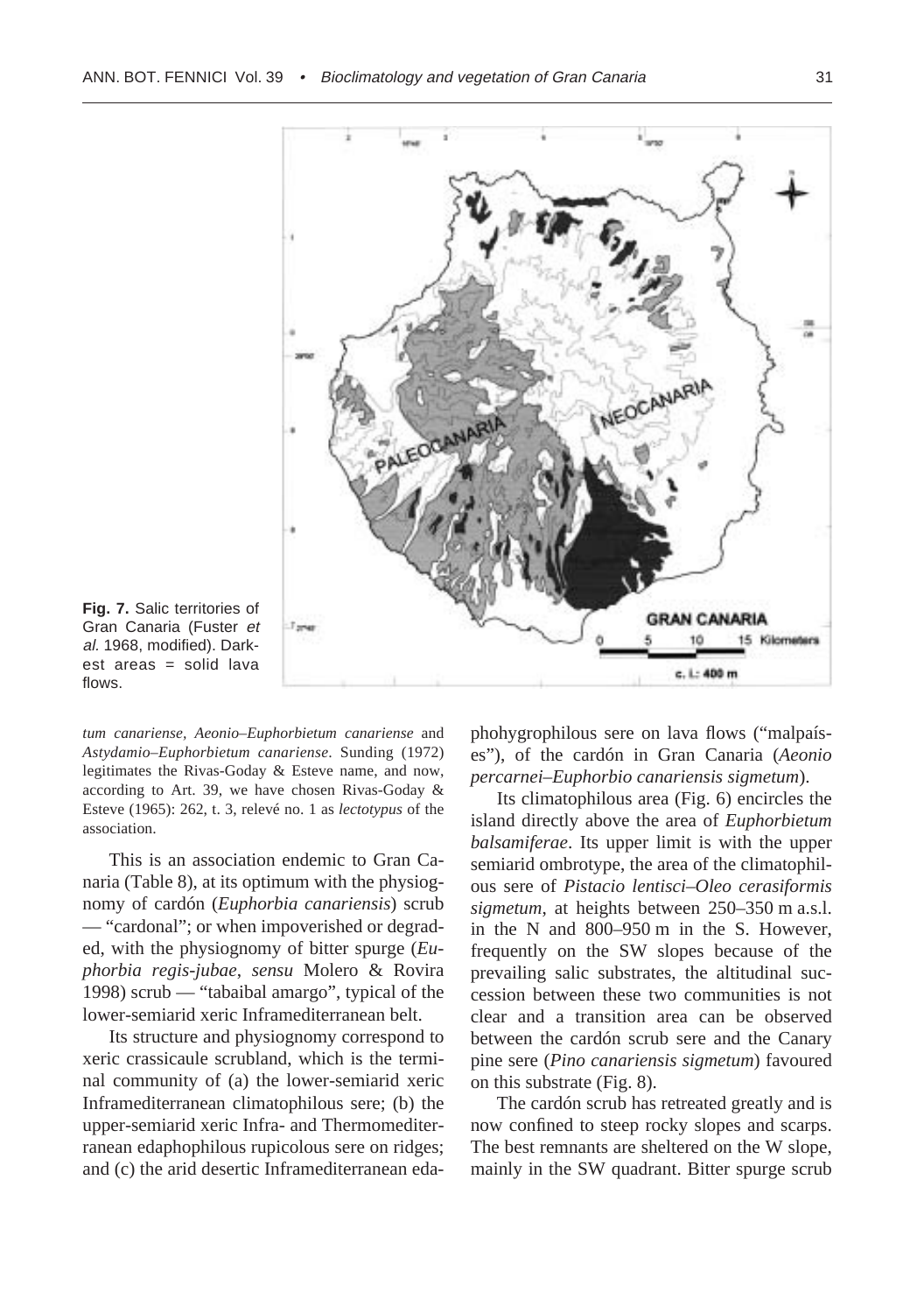

**Fig. 8.** Map of potential natural vegetation. — **1**: Edaphophilous sabulicolous inframediterranean Western Canary geosigmetum. — **2**: Astydamio-Euphorbio aphyllae sigmetum; — **3**: Euphorbio balsamiferae sigmetum; — **4**: Aeonio percarnei-Euphorbio canariensis sigmetum; — **5**: Pistacio lentisci-Oleo cerasiformis sigmetum; — **6**: Visneo mocanerae-Arbuto canariensis sigmetum; — **7**: Lauro azoricae-Perseo indicae sigmetum; — **8**: Pino canariensis sigmetum.

is widely spread within the climatophilous area of the association; to a great extent it represents an impoverished phase of *Aeonio percarnei-Euphorbietum canariensis* without cardón, with abundant *Euphorbia regis-jubae*.

At the lower altitude levels of the community there is a noticeable increase in sweet spurge, which marks the change to *Euphorbietum balsamiferae*.

The descent of "cardonal" to Inframediterranean desertic territories in the Amurga massif on phonolithic lava flows is not attributed to this salic substratum, because it is not regularly observed within the same bioclimatic belt in similar S and W salic territories of the island. It seems however to be directly related to substrate texture. The largely solid lava flows (Fig. 7) produce a shield effect decreasing the evaporation rate from the underlying soil, and maintain a favourable water balance, thus allowing the edaphohygrophilous descent of *Aeonio percarnei-Euphorbietum canariensis* into the climatophilous domain of *Euphorbietum balsamiferae* (Fig. 8). This descent also occurs on debris at the foot of bare cliffs that collect water.

*Aeonio–Euphorbietum canariensis* subass. *pistacietosum* Sunding 1972, seems to enclose cardón scrub with thermophilous elements and thermophilous woodland as well. We choose rel. no. 30, t. 12 (Sunding 1972) as *lectotypus* of subass. *pistacietosum* Sunding 1972; restricting the subassociation to cardón scrub with thermophilous elements, generally found growing on ridges as edaphophilous within the climatophilous area of thermophilous woodland (*Pistacio lentisci–Oleetum cerasiformis*).

## **Pistacio lentisci–Oleetum cerasiformis** ass. nov.

#### [*Holotypus*: Table 9, rel. 1 (169S)].

Syn. *Aeonio percarnei–Euphorbietum canariense* (Rivas-Goday & Esteve 1965) Sunding 1972 subass. *pistacietosum lentisci* Sunding 1972 *p.p.*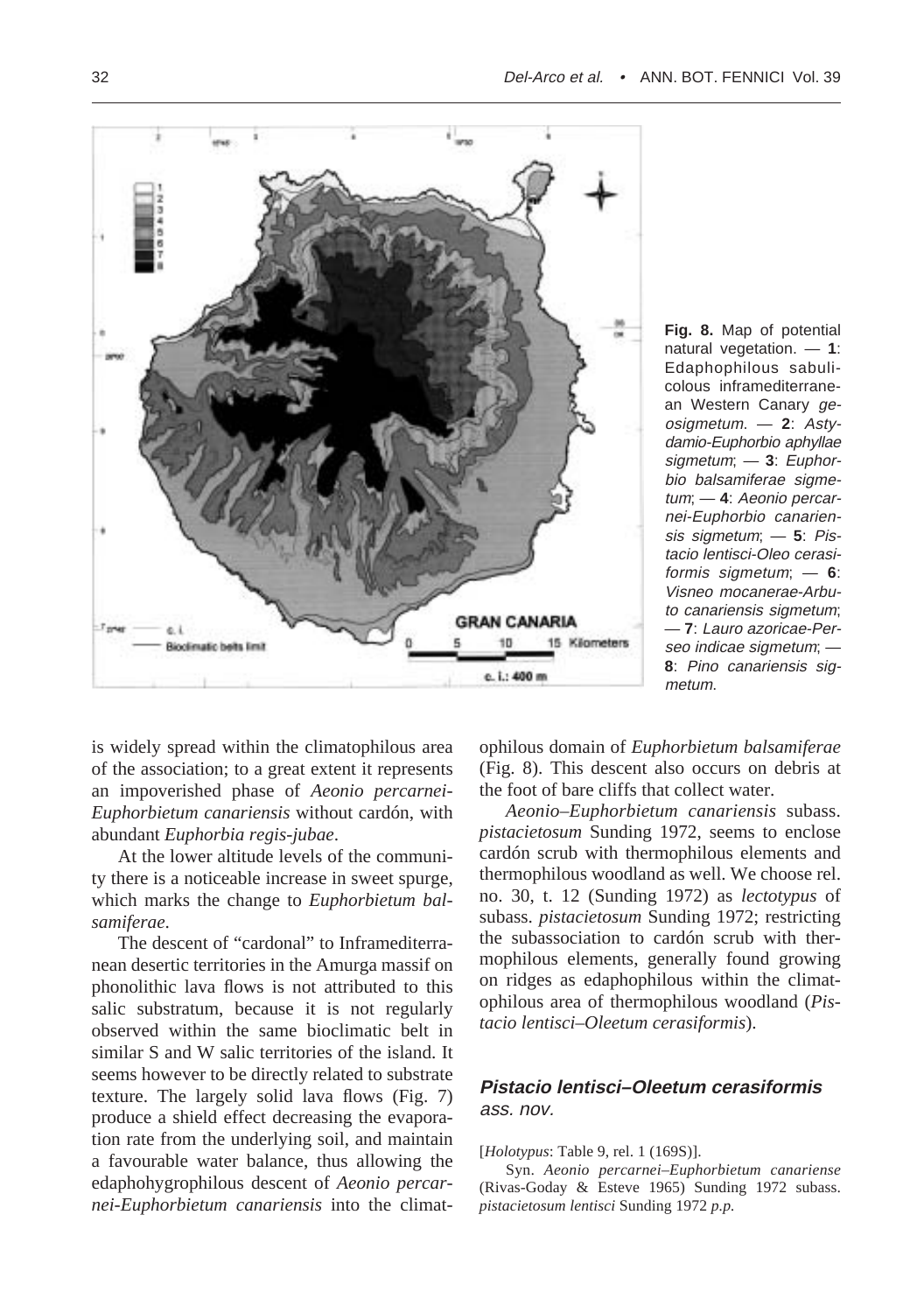**Table 8.** Aeonio percarnei-Euphorbietum canariensis (Rivas-Goday & Esteve 1965) Sunding 1972, and subass. pistacietosum lentisci Sunding 1972 emend. (Aeonio–Euphorbion canariensis, Kleinio–Euphorbietalia canariensis, Kleinio–Euphorbietea canariensis).

| Relevé                                         | 1                        | 2                        | 3                        | 4                        | 5                        | 6                        | 7                        | 8                        | 9                        | 10                       | 11                       | 12                       | 13                       |
|------------------------------------------------|--------------------------|--------------------------|--------------------------|--------------------------|--------------------------|--------------------------|--------------------------|--------------------------|--------------------------|--------------------------|--------------------------|--------------------------|--------------------------|
| Altitude m a.s.l.                              | 315                      | 430                      | 185                      | 115                      | 125                      | 400                      | 240                      | 400                      | 450                      | 300                      | 275                      | 600                      | 500                      |
| Slope (°)                                      | 45                       | 35                       | 5                        | 40                       | 15                       | 30                       | 30                       | 30                       | 45                       | 20                       | 20                       | 20                       | 20                       |
| Exposure                                       | S                        | <b>NW</b>                | SW                       | <b>NE</b>                | <b>SE</b>                | <b>SE</b>                | Ε                        | W                        | S                        | W                        | <b>NW</b>                | SW                       | <b>NE</b>                |
| Area $(m2)$                                    | 100                      | 200                      | 200                      | 200                      | 200                      | 200                      | 200                      | 1000                     | 1000                     | 400                      | 400                      | 100                      | 100                      |
| Cover (%)                                      | 80                       | 90                       | 90                       | 80                       | 85                       | 70                       | 90                       | 60                       | 70                       | 60                       | 80                       | 80                       | 80                       |
| Reference                                      | 642M                     |                          | 644M 641M                |                          | 643M 645M                | 173S                     | 304S                     | 166S                     | 162S                     |                          | HAB1 HAB2                | 720P                     | 733P                     |
| Number of species                              | 18                       | 12                       | 11                       | 11                       | 9                        | 11                       | 13                       | 13                       | 8                        | 13                       | 16                       | 6                        | 8                        |
| <b>Character taxa</b>                          |                          |                          |                          |                          |                          |                          |                          |                          |                          |                          |                          |                          |                          |
| Euphorbia canariensis                          | 3                        | 5                        | 5                        | 5                        | 5                        | 4                        | 4                        | 3                        | 4                        | 3                        | 4                        | 4                        | 4                        |
| Periploca laevigata                            | 3                        | $\mathbf{1}$             | 3                        | 3                        | 3                        | $\overline{2}$           | $\overline{2}$           | $\overline{2}$           | $\overline{2}$           | $\overline{2}$           | 3                        | $\overline{2}$           | $\overline{2}$           |
| Euphorbia regis-jubae                          | $\overline{2}$           | $\overline{2}$           | 1                        | 1                        | 1                        | $\overline{2}$           | $\mathbf{1}$             | 1                        | $\mathbf{1}$             | 1                        | $\mathbf{1}$             | $\mathbf{1}$             | $\overline{2}$           |
| Rubia fruticosa                                | 1                        | $\overline{2}$           | 3                        | $\overline{2}$           | 3                        | $\mathbf{1}$             | 3                        | $\ddot{}$                | $\overline{\phantom{0}}$ | $\overline{2}$           | $\overline{\phantom{0}}$ | $\overline{2}$           | $\overline{2}$           |
| Kleinia neriifolia                             | 1                        | 1                        | $\overline{2}$           | $\mathbf{1}$             | $\overline{2}$           | $\overline{\phantom{0}}$ | $\overline{\phantom{0}}$ |                          | $\overline{\phantom{0}}$ | 1                        | 3                        | $\overline{2}$           | 2                        |
| Aeonium percarneum                             | $\overline{2}$           | $\overline{2}$           | $\equiv$                 |                          | $\overline{a}$           | $\mathbf{1}$             | $\overline{2}$           | $\overline{2}$           | $\ddot{}$                | $\overline{\phantom{0}}$ | 3                        | $\overline{\phantom{0}}$ | $\overline{\phantom{0}}$ |
| Echium decaisnei                               | 1                        | $\overline{2}$           | $\overline{\phantom{0}}$ | $\mathbf{1}$             | $\equiv$                 | $\overline{\phantom{0}}$ | $\overline{\phantom{0}}$ | $\overline{\phantom{0}}$ | $\overline{\phantom{0}}$ | $\overline{2}$           | $\overline{a}$           | 1                        | $\mathbf{1}$             |
| Asparagus umbellatus                           | 1                        | $\overline{\phantom{0}}$ | 2                        |                          |                          | $\ddot{}$                |                          |                          |                          | $\overline{\phantom{0}}$ | 1                        | $\overline{\phantom{0}}$ |                          |
| Scilla haemorrhoidalis                         | 1                        | $\ddot{}$                | $\mathbf{1}$             |                          |                          |                          |                          |                          |                          |                          |                          |                          | $\overline{\phantom{0}}$ |
| Atalanthus pinnatus                            | $\overline{2}$           | $\overline{\phantom{0}}$ | $\overline{\phantom{0}}$ | $\overline{\phantom{0}}$ | $\overline{\phantom{0}}$ | $\overline{\phantom{0}}$ | 1                        | $\overline{\phantom{0}}$ | $\overline{\phantom{0}}$ | $\overline{\phantom{0}}$ | 2                        | $\overline{\phantom{0}}$ | $\overline{\phantom{0}}$ |
| Neochamaelea pulverulenta                      | $\overline{\phantom{0}}$ | $\overline{a}$           | $\overline{\phantom{0}}$ | $\overline{2}$           | $\ddot{}$                | $\overline{\phantom{0}}$ | $\overline{\phantom{0}}$ | $\overline{\phantom{0}}$ | $\overline{\phantom{0}}$ | $\overline{\phantom{0}}$ | $\overline{\phantom{0}}$ | $\overline{\phantom{0}}$ | 1                        |
| Asparagus pastorianus                          | $\overline{\phantom{0}}$ |                          | $\equiv$                 | $\overline{\phantom{0}}$ | $\overline{\phantom{a}}$ | $\mathbf{1}$             | $\equiv$                 |                          | $\overline{\phantom{0}}$ | $\overline{2}$           | $\mathbf{1}$             | $\overline{\phantom{0}}$ | $\overline{\phantom{0}}$ |
| Campylanthus salsoloides                       | 1                        | $\overline{\phantom{0}}$ | $\overline{\phantom{0}}$ | $\overline{\phantom{0}}$ | $\equiv$                 | $\overline{\phantom{0}}$ | $\overline{\phantom{0}}$ | $\overline{\phantom{0}}$ | 1                        | $\overline{\phantom{0}}$ | $\equiv$                 | $\overline{\phantom{0}}$ |                          |
| Convolvulus floridus                           | 2                        |                          |                          |                          |                          |                          | 1                        |                          |                          |                          |                          |                          |                          |
| Ceropegia fusca                                | $\ddot{}$                | $\mathbf{1}$             |                          | $\overline{\phantom{0}}$ | $\overline{\phantom{0}}$ | $\overline{\phantom{0}}$ | $\overline{\phantom{0}}$ |                          | $\overline{\phantom{0}}$ | $\overline{\phantom{0}}$ | $\overline{\phantom{0}}$ | $\overline{\phantom{0}}$ | $\overline{\phantom{0}}$ |
| Plocama pendula                                | $\overline{\phantom{0}}$ | $\overline{\phantom{0}}$ |                          | 1                        | $\overline{2}$           | $\overline{\phantom{0}}$ | $\overline{\phantom{0}}$ |                          |                          | $\overline{\phantom{0}}$ | $\overline{\phantom{0}}$ | $\overline{\phantom{0}}$ |                          |
| Euphorbia balsamifera                          |                          |                          | $\mathbf{1}$             |                          | $\overline{\phantom{0}}$ | $\overline{\phantom{0}}$ |                          |                          |                          |                          |                          |                          |                          |
| Parolinia ornata                               |                          |                          |                          |                          | $\mathbf{1}$             |                          |                          |                          |                          |                          |                          |                          |                          |
| Differential of subass. pistacietosum lentisci |                          |                          |                          |                          |                          |                          |                          |                          |                          |                          |                          |                          |                          |
| Olea europaea subsp.                           |                          |                          |                          |                          |                          |                          |                          |                          |                          |                          |                          |                          |                          |
| cerasiformis                                   |                          |                          |                          |                          |                          | 1                        | 4                        | 3                        |                          |                          |                          |                          |                          |
| Pistacia lentiscus                             |                          |                          |                          |                          | $\overline{\phantom{0}}$ | $\overline{\phantom{0}}$ | $\overline{\phantom{0}}$ | $\overline{2}$           | $\overline{2}$           | $\overline{\phantom{0}}$ |                          |                          |                          |
| Pistacia atlantica                             |                          | $\overline{\phantom{0}}$ |                          |                          | $\overline{\phantom{0}}$ | $\overline{\phantom{0}}$ | $\overline{\phantom{0}}$ | $\overline{\phantom{0}}$ | $\overline{\phantom{0}}$ | 1                        | 2                        | $\overline{\phantom{0}}$ |                          |
| Phoenix canariensis                            |                          | $\overline{\phantom{a}}$ |                          |                          |                          | $\overline{\phantom{0}}$ | $\ddot{}$                | $\overline{\phantom{0}}$ |                          |                          | $\overline{a}$           | $\overline{\phantom{0}}$ | $\overline{\phantom{a}}$ |
| <b>Companion taxa</b>                          |                          |                          |                          |                          |                          |                          |                          |                          |                          |                          |                          |                          |                          |
| Lavandula canariensis                          | 2                        |                          |                          |                          |                          |                          | 1                        | $\ddot{}$                | $\ddot{}$                |                          | 2                        |                          |                          |
| Asparagus plocamoides                          | $\overline{\phantom{0}}$ | $\overline{2}$           |                          | $\mathbf{1}$             | $\overline{2}$           | $\overline{\phantom{0}}$ |                          | 1                        | $\overline{\phantom{0}}$ | $\overline{\phantom{0}}$ | $\overline{a}$           | $\overline{\phantom{0}}$ | $\ddot{}$                |
| Opuntia dillenii                               | $\mathbf{1}$             | $\overline{a}$           | $\equiv$                 | $\overline{\phantom{0}}$ | $\overline{a}$           | $\overline{2}$           | $\equiv$                 | $\equiv$                 | $\overline{\phantom{0}}$ | 1                        | $\overline{2}$           | $\overline{\phantom{0}}$ | $\overline{\phantom{0}}$ |
| Hyparrhenia sinaica                            | $\overline{2}$           | $\overline{\phantom{0}}$ |                          |                          | $\overline{\phantom{0}}$ | 4                        | $\overline{\phantom{0}}$ | $\overline{\phantom{0}}$ |                          | 3                        | $\overline{2}$           | $\overline{\phantom{0}}$ |                          |
| Opuntia ficus-indica                           | $\overline{2}$           | $\overline{\phantom{0}}$ |                          |                          | $\overline{\phantom{0}}$ | $\overline{\phantom{0}}$ | 2                        | $\overline{2}$           | $\overline{\phantom{0}}$ | $\overline{\phantom{0}}$ | 1                        |                          |                          |
| Rumex lunaria                                  |                          | $\overline{\phantom{0}}$ |                          | $\overline{\phantom{0}}$ | $\overline{\phantom{0}}$ | $\mathbf{1}$             | $\overline{a}$           | 1                        | $\ddot{}$                | $\overline{\phantom{0}}$ | 1                        |                          |                          |
| Asphodelus ramosus                             |                          | 1                        |                          | $\ddot{}$                | $\overline{\phantom{0}}$ |                          |                          |                          |                          | $\overline{\phantom{0}}$ |                          |                          |                          |
| Lycium intricatum                              |                          | $\overline{\phantom{0}}$ | 1                        | $\ddot{}$                |                          |                          |                          |                          |                          |                          |                          |                          | $\overline{\phantom{0}}$ |
| Aeonium manriqueorum                           | -                        | $\overline{\phantom{0}}$ |                          |                          | $\overline{\phantom{0}}$ | $\overline{\phantom{0}}$ | $\mathbf{1}$             | 1                        | $\overline{\phantom{0}}$ | $\overline{\phantom{0}}$ | $\overline{\phantom{0}}$ | -                        |                          |
| Artemisia thuscula                             |                          |                          |                          |                          |                          |                          | $\ddot{}$                |                          |                          | 1                        |                          |                          |                          |

Other species. — in 1: Dichanthium insculptum 1; — in 2: Lavandula minutolii 1; — in 3: Launaea arborescens +, Arisarum vulgare subsp. subexertum 2; — in 8: Agave americana 1; — in 10: Juncus acutus 2, Pennisetum setaceum +; - in 11: Messerschmidia fruticosa 3, Foeniculum vulgare 2. Localities (Gran Canaria). - 1 (642M). Los Dragos. Moya. 28RDS4410 (17.02.2000); — 2 (644M). Barranco Fataga. 28RDR4377 (18.II.2000); — 3 (641M). Barranco Hondo. Gáldar. 28RDS3309 (17.II.2000); — 4 (643M). Barranco Berriel. Amurga. 28RDR4974 (18.II.2000); — 5 (645M). Barranco de Arguineguín. 28RDR3475 (18.II.2000); — 6 (173S). Montaña San Gregorio. Tamaraceite. 28RDS5206 (6.VIII.1994); — 7 (304S). Bandama. 28RDS5500 (27.VIII.1996); — 8 (166S). Barranco de las Goteras. 28RDR5499 (14.VII.1994); — 9 (162S). Caldera de Bandama. 28RDS5500 (8.VII.1994); — 10 (HAB1). Above La Gaza. Galdar. 28RDS3509 (14.X.1994); — 11 (HAB2). Barranco del Brezal, near Tres Palmas. Guía. 28RDS4111 (13.X.1994); — 12 (720P). Between Andén Verde and San Nicolás. 28RDR2298 (3.IV.1995); — 13(733P). Slopes of Hogarzales El Cedro. 28RDR2192 (5.IV.1995).

————————————————————————————————————————————————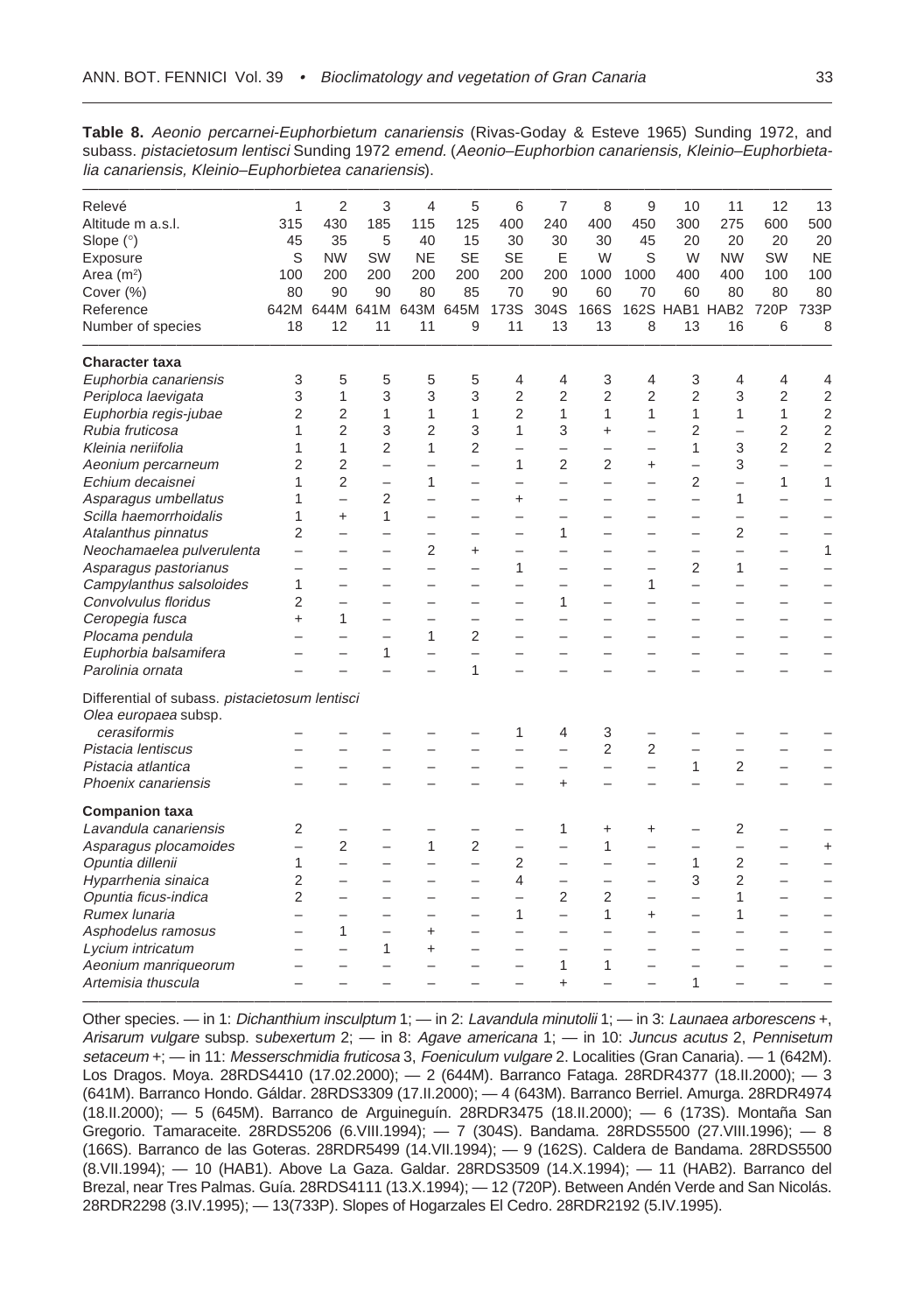| Relevé                                 | $\mathbf{1}$   | $\overline{2}$           | 3                        | $\overline{4}$           | 5                        | 6                        | $\overline{7}$           | 8                        | 9                        |
|----------------------------------------|----------------|--------------------------|--------------------------|--------------------------|--------------------------|--------------------------|--------------------------|--------------------------|--------------------------|
| Altitude m a.s.l.                      | 400            | 450                      | 300                      | 490                      | 340                      | 370                      | 350                      | 640                      | 310                      |
| Slope (°)                              | 20             | 40                       | 15                       | 30                       | 20                       | 5                        | 20                       | 20                       | 15                       |
| Exposure                               | W              | W                        | W                        | <b>NE</b>                | <b>NE</b>                | N                        | <b>NE</b>                | Ε                        | W                        |
| Area $(m^2)$                           | 200            | 200                      | 300                      | 1000                     | 1000                     | 1000                     | 1000                     | 200                      | 500                      |
| Cover (%)                              | 90             | 80                       | 80                       | 80                       | 80                       | 80                       | 80                       | 80                       | 70                       |
| Reference                              | 169S           | 170S                     | 292S                     | 161S                     | 164S                     | 165S                     | 167S                     | 174S                     | 291S                     |
| Number of species                      | 11             | 11                       | 8                        | 11                       | 9                        | 10                       | 14                       | 9                        | 12                       |
| <b>Character taxa</b>                  |                |                          |                          |                          |                          |                          |                          |                          |                          |
| Olea europaea subsp. cerasiformis      | 3              | 4                        | 2                        | 3                        | 4                        | $\overline{4}$           | 4                        | 4                        |                          |
| Pistacia lentiscus                     | 1              | 3                        | $\overline{a}$           | 3                        | $\overline{2}$           | $\mathbf{1}$             | 3                        | -                        |                          |
| Euphorbia regis-jubae                  | $\ddot{}$      | 1                        | 1                        | $\overline{2}$           | $\overline{\phantom{0}}$ | —                        | $\overline{\phantom{0}}$ | 1                        | 1                        |
| Hypericum canariense                   | 1              | 1                        | $\overline{2}$           | -                        |                          |                          | 1                        | 2                        | 2                        |
| Pistacia atlantica                     | $\overline{2}$ |                          | 4                        |                          | 1                        | 3                        | $\overline{\phantom{0}}$ | —                        | 4                        |
| Atalanthus pinnatus                    | 1              | 1                        | —                        |                          | 1                        | $\overline{\phantom{0}}$ | -                        |                          | $\mathbf{1}$             |
| Periploca laevigata                    | 1              | $\overline{2}$           | $\overline{\phantom{0}}$ | $\overline{\phantom{0}}$ | $\ddot{}$                | $\overline{\phantom{0}}$ | $\overline{2}$           | —                        | $\overline{\phantom{0}}$ |
| Asparagus umbellatus                   | 1              | $\ddot{}$                | $\overline{\phantom{0}}$ | 1                        | $\overline{\phantom{0}}$ | -                        | -                        |                          |                          |
| Rubia fruticosa                        | 1              | $\equiv$                 | $\qquad \qquad -$        |                          | $\equiv$                 | $\overline{\phantom{0}}$ | $\overline{2}$           | $\equiv$                 | $\overline{\phantom{0}}$ |
| Convolvulus floridus                   |                | $\ddot{}$                | $\overline{2}$           |                          |                          | -                        | $\overline{\phantom{0}}$ |                          |                          |
| Asparagus plocamoides                  |                |                          | $\ddot{}$                |                          |                          |                          |                          |                          | +                        |
| Vicia cirrhosa                         |                |                          |                          |                          |                          | $\overline{\phantom{0}}$ | $\ddot{}$                |                          | 1                        |
| Phoenix canariensis                    |                |                          |                          |                          |                          | $\overline{2}$           | $\overline{\phantom{0}}$ |                          |                          |
| Retama rhodorhizoides                  |                |                          |                          |                          |                          | $\ddot{}$                |                          |                          |                          |
| Tamus edulis                           |                |                          |                          |                          |                          |                          | $\ddot{}$                |                          |                          |
| Jasminum odoratissimum                 |                |                          |                          |                          |                          |                          |                          |                          | 3                        |
| <b>Companion taxa</b>                  |                |                          |                          |                          |                          |                          |                          |                          |                          |
| of Aeonio-Euphorbion canariensis:      |                |                          |                          |                          |                          |                          |                          |                          |                          |
| Euphorbia canariensis                  |                | 1                        |                          |                          |                          |                          |                          |                          |                          |
| of Cisto-Micromerion hyssopifoliae:    |                |                          |                          |                          |                          |                          |                          |                          |                          |
| Micromeria varia subsp. canariensis    |                |                          |                          |                          |                          |                          | +                        | 1                        |                          |
| Phagnalon umbelliforme                 | 1              |                          |                          |                          |                          |                          |                          |                          |                          |
| Paronychia capitata subsp. canariensis | $\cdot$        |                          |                          |                          |                          |                          | 1                        |                          |                          |
| Carlina salicifolia                    |                |                          |                          |                          |                          | -                        | $\overline{\phantom{0}}$ |                          | 1                        |
| of Pegano-Salsoletea vermiculatae:     |                |                          |                          |                          |                          |                          |                          |                          |                          |
| Rumex lunaria                          |                |                          |                          | 1                        | $\overline{2}$           | 1                        | $\overline{\phantom{0}}$ |                          |                          |
| Bosea yervamora                        |                |                          | —                        |                          | 1                        | $\overline{\phantom{0}}$ | -                        |                          |                          |
| Echium decaisnei                       |                | $\overline{\phantom{0}}$ | $\overline{\phantom{0}}$ |                          | ÷                        | $\overline{\phantom{0}}$ | $\ddot{}$                | $\overline{\phantom{0}}$ |                          |
| <b>Others</b>                          |                |                          |                          |                          |                          |                          |                          |                          |                          |
| Aeonium percarneum                     |                | 1                        | 1                        | +                        |                          |                          | -                        | 1                        | 1                        |
| Aeonium manriqueorum                   |                |                          | $\overline{\phantom{0}}$ | 1                        | $\overline{2}$           | 2                        | 2                        | 2                        |                          |
| Opuntia ficus-barbarica                |                | $\overline{\phantom{0}}$ | 1                        | +                        | 1                        | $\overline{\phantom{0}}$ | $\overline{\phantom{0}}$ | $\overline{\phantom{0}}$ | 2                        |
| Ferula linkii                          |                | $\overline{\phantom{0}}$ | $\overline{\phantom{0}}$ | 1                        | $\overline{\phantom{0}}$ | $\overline{\phantom{0}}$ | 1                        | $\overline{\phantom{0}}$ | $\ddot{}$                |
| Sonchus acaulis                        |                |                          | -                        | 1                        |                          |                          | $\ddot{}$                | $\mathbf{1}$             |                          |
| Hyparrhenia sinaica                    |                |                          |                          |                          |                          |                          |                          | 3                        | 3                        |
| Teline microphylla                     |                |                          |                          |                          |                          |                          |                          | $\overline{2}$           |                          |

**Table 9.** Pistacio lentisci–Oleetum cerasiformis ass. nova (Mayteno–Juniperion canariensis, Oleo–Rhamnetalia crenulatae, Kleinio–Euphorbietea canariensis).

Other taxa. — in 1: Rubus ulmifolius  $2;$  — in 4: Lobularia canariensis  $\pm$ ; — in 6: Ageratina adenophora 1, Arundo donax 1, Bryonia verrucosa +; — in 7: Pericallis webbii 1. Localities (Gran Canaria). — 1 (169S) & 7 (167S). Barranco de las Goteras. 28RDR5499 & 28RDR5599 (14.VII.1994); — 2 (170S) & 8 (174S). La Solana de la Angostura. 28RDS5102 (23.VII.1994); — 3 (292S) & 9 (291S). Barranco de Galdar. 28RDS3811 (7.VII.1996); — 4 (161S). Pico de Bandama. 28RDS5500 (8.VII.1994); — 5 (164S). Lomo Mocanal. 28RDS5401 (8.VII.1994); — 6 (165S). Barranco Mondeal. 28RDS5301 (8.VII.1994).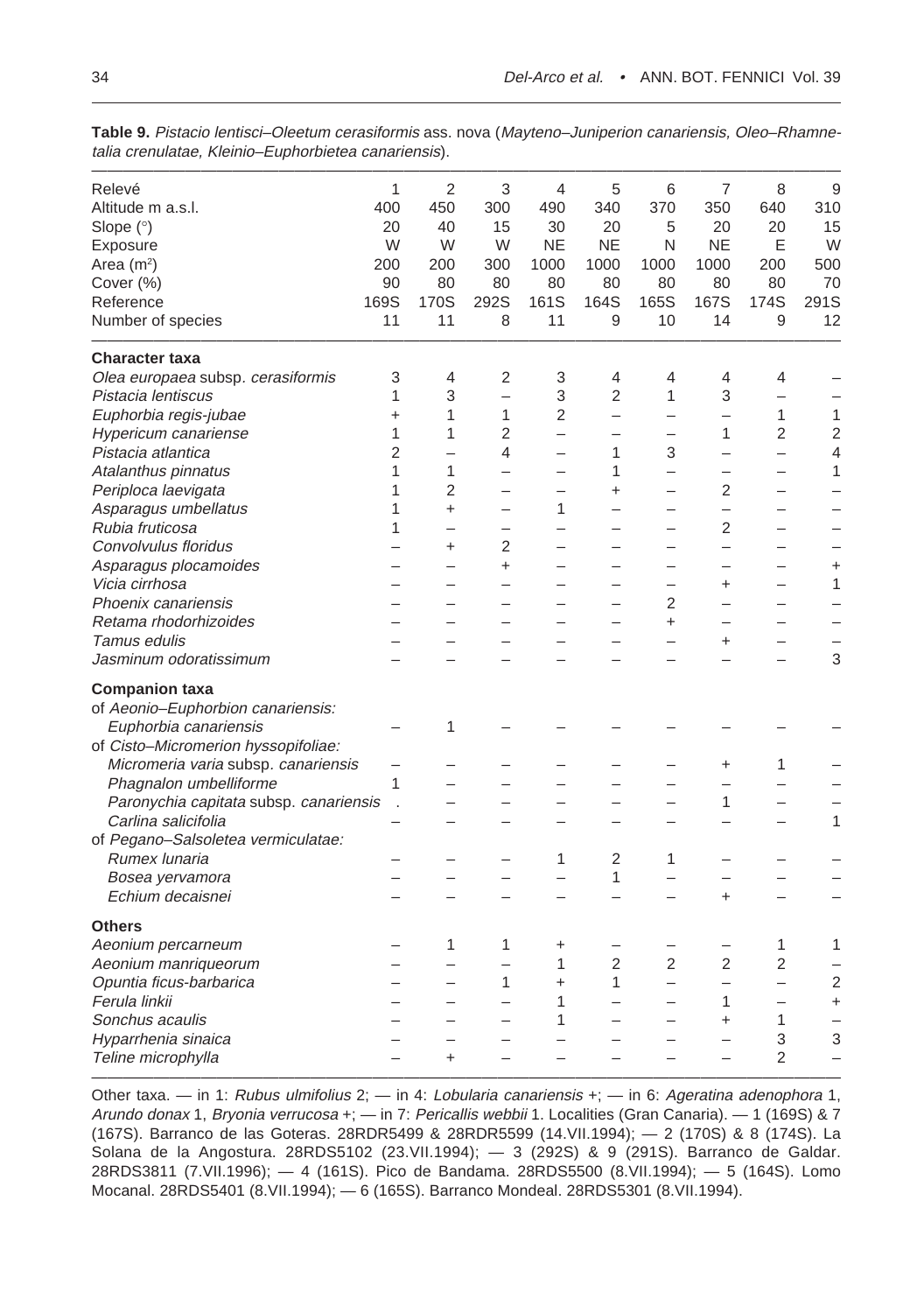This is an endemic association of Gran Canaria (Table 9), which includes stands of thermophilous juniper ("sabina"), wild olive ("acebuche"), and mastic ("almácigo" and "lentisco") woodlands, characteristic of the lower-semiarid xeric Thermomediterranean, upper-semiarid xeric Infra- and Thermomediterranean, and lowerdry pluviseasonal Thermomediterranean without trade-wind clouds. The last two occur on basaltic substrata (Fig. 6).

Its climatophilous area rings the island directly above the area of *Aeonio–Euphorbietum canariensis*, reaching the area of *Visneo–Arbutetum canariensis* at near 900 m a.s.l. in the NW, 500 m in the N and 600–700 m in the E. In the SW part of this band it borders the area of *Pinetum canariensis* on the narrow territories of the lower semiarid xeric Thermomediterranean belt independently of the salic or basaltic character of the substrate, and on the basaltic outcrops within the generally salic context of the zone (Fig. 8) where *Pinetum canariensis* subass. *juniperetosum canariensis* is widespread (Salas *et al*. 1998).

Its physiognomy depends on the dominant tree: wild olive woodland ("acebuchal") with dominance of *Olea europaea* subsp. *cerasiformis*; mastic-tree woodland ("almacigal") with dominance of *Pistacia atlantica*, and masticbush thicket ("lentiscal") with dominance of *Pistacia lentiscus*. Nowadays, juniper (*Juniperus turbinata* subsp. *canariensis*) woodland ("sabinar") is not found, as only isolated trees remain.

In its floristic group there is a dominance of the *Kleinio–Euphorbietea canariensis* shrubs (*Rubia fruticosa, Periploca laevigata, Asparagus umbellatus, Euphorbia regis-jubae, Kleinia neriifolia*, etc.), although there are some belonging to *Mayteno–Juniperion canariensis* (*Bupleurum salicifolium* subsp. *acyphyllum* and *Asparagus plocamoides*, among others).

The structure and physiognomy are those of open xeric woodland, the terminal community of the lower-semiarid xeric Thermomediterranean, upper-semiarid xeric Infra- and Thermomediterranean, and lower-dry pluviseasonal Thermomediterranean without trade-wind clouds; this is the climatophilous sere of mastic-bush (*Pista-* *cia lentiscus*) and wild olive (*Olea europaea* subsp. *cerasiformis*) in Gran Canaria (*Pistacio lentisci–Oleo cerasiformis sigmetum*).

The current representation of the community is very scarce due to the radical transformation of its potential territory, mainly by farming and urban development. The best preserved remnants are: stands of wild olive, scattered over the whole NE, e.g. Barranco de los Cernícalos (Telde); mastic-bushes, also relegated to the NE, e.g. Caldera de Bandama–Monte Lentiscal; and mastic-tree groves, mainly spread over the NW, where the trees regenerate well at the valley bottoms, especially in La Aldea (Rodrigo & Montelongo 1986, Montelongo *et al*. 1986).

Among the substitution scrubs with a widespread area are rockrose scrub ("jaral"; *Euphorbio–Cistetum monspeliensis*); the nitrophilous scrub *Artemisio–Rumicetum lunariae*; the bitter spurge scrub ("tabaibal amargo"), sometimes as a facies of the latter and elsewhere as a recovering stage of the deforested woodland with dominance of its typical shrubs; and the perennial grassland of *Cenchro–Hyparrhenietum hirtae*. In the N, in adjacent areas to *Visneo–Arbutetum canariensis, Rhamno–Hypericetum canariensis* appears.

#### **Visneo mocanerae-Arbutetum**

**canariensis** Rivas-Martínez, Wildpret, del-Arco, O. Rodríguez, P.Pérez, García-Gallo, Acebes, T.E.Díaz & Fern.Gonz. 1993

[*Holotypus*: Rivas-Martínez *et al*. (1993b): 216, t. 14, rel. 11].

This western Canary association (Table 10, rel. 1–3) is the dry evergreen laurel forest of the dry pluviseasonal Infra- and Thermomediterranean belts, affected by trade-wind clouds.

Its climatophilous territory (Fig. 6) is located on the N slopes of the island directly above the area of *Pistacio–Oleetum cerasiformis*, under the influence of NE trade-winds. These are occasionally deviated in direction due to the local topography, particularly in the NW (Marzol 1988: 59). This forest extends up to the domain of the subhumid ombrotype, at about 800 m in the N, where the area of *Lauro-*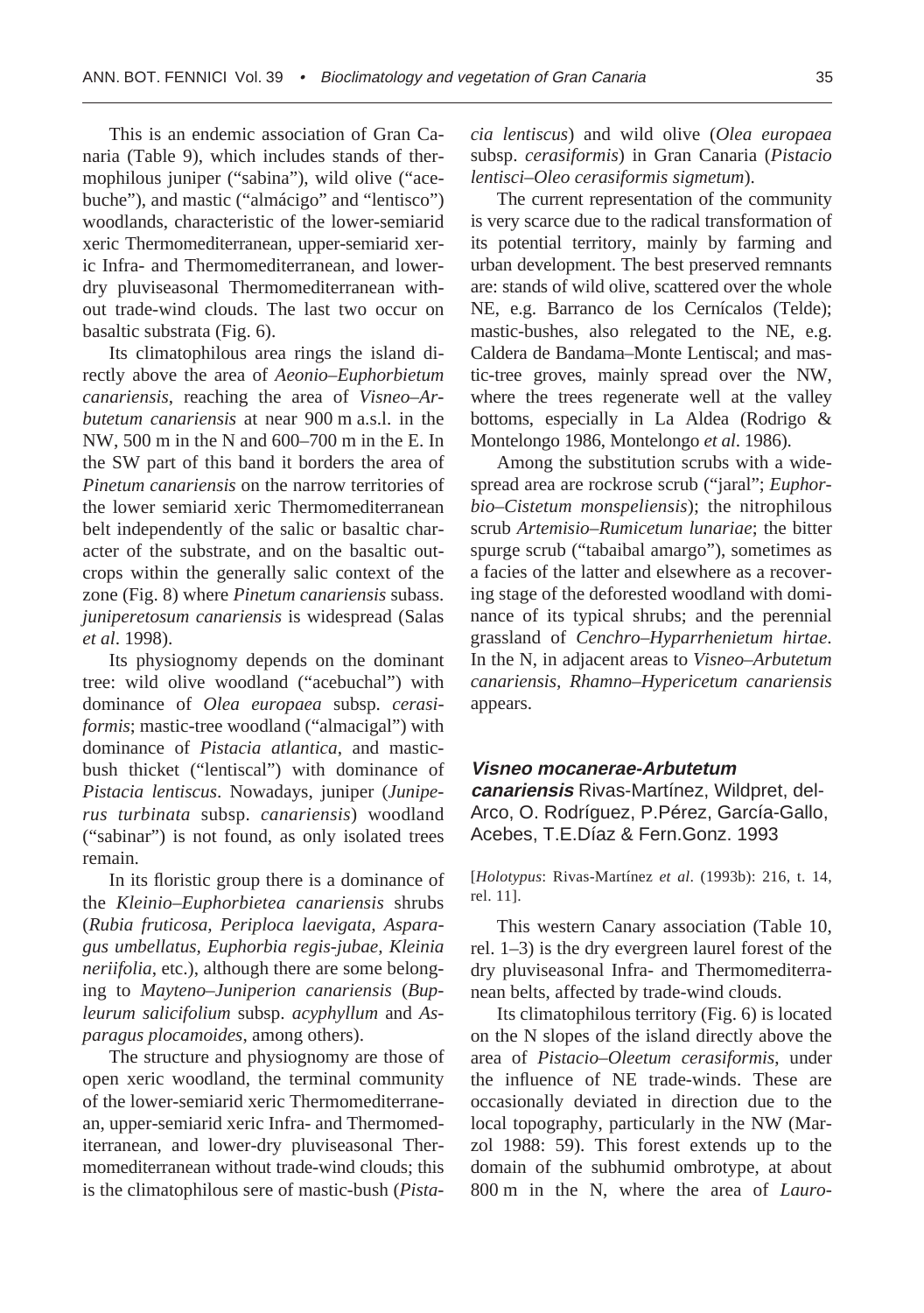| Relevé                                    | $\mathbf{1}$   | $\overline{2}$ | 3                        | $\overline{4}$ |
|-------------------------------------------|----------------|----------------|--------------------------|----------------|
| Altitude m a.s.l.                         | 715            | 515            | 615                      | 850            |
| Slope $(°)$                               | 70             | 15             | 25                       | 40             |
| Exposure                                  | <b>NE</b>      | W              | <b>NE</b>                | <b>NE</b>      |
| Area $(m2)$                               | 200            | 400            | 400                      | 300            |
| Cover (%) trees                           | 70             | 40             | 95                       | 95             |
| Cover (%) shrubs                          | 80             | 70             |                          |                |
| Reference                                 | 647M           | 646M           | 329S                     | 3036           |
| Number of species                         | 27             | 21             | 24                       | 24             |
| <b>Character taxa</b>                     |                |                |                          |                |
| of Visneo-Arbutetum canariensis:          |                |                |                          |                |
| Apollonias barbujana                      | 3              | 2              | 2                        |                |
| Visnea mocanera                           | $\mathbf{1}$   |                |                          |                |
| Picconia excelsa                          |                | $\overline{2}$ |                          |                |
| of Lauro-Perseetum indicae:               |                |                |                          |                |
| Persea indica                             |                |                |                          | 3              |
| Prunus lusitanica subsp. hixa             |                |                |                          | 2              |
| of Alliance, Order and Class:             |                |                |                          |                |
| Laurus azorica                            | $\overline{2}$ | 2              | 4                        | 1              |
| Canarina canariensis                      | $\overline{2}$ | $\overline{2}$ | 1                        | 1              |
| Semele gayae                              | $\overline{2}$ |                | 2                        | 1              |
| Viburnum rigidum                          | $\overline{2}$ | +              | $\overline{\phantom{0}}$ |                |
| Convolvulus canariensis                   | $\overline{2}$ |                | +                        |                |
| Dryopteris oligodonta                     | $\ddot{}$      |                | 1                        |                |
| Erica arborea                             |                | $\ddot{}$      | 1                        |                |
| Ixanthus viscosus                         | $\ddot{}$      |                |                          |                |
| Ocotea foetens                            |                | 3              |                          |                |
| Myrica faya                               |                |                | 2                        |                |
| Diplazium caudatum                        |                |                |                          | 1              |
| Woodwardia radicans                       |                |                |                          | 1              |
| <b>Companion taxa</b>                     |                |                |                          |                |
| Tamus edulis                              | $\ddot{}$      | 2              | $\ddot{}$                | 1              |
| Ageratina adenophora                      | 1              | $\overline{2}$ | $\ddot{}$                | 1              |
| Dracunculus canariensis                   | $\overline{2}$ | $\overline{2}$ | 1                        | 1              |
| Rubia fruticosa subsp. periclymenum       | 1              | $\overline{2}$ | +                        |                |
| Hypericum canariense                      | 1              | 3              | +                        |                |
| Rubus ulmifolius                          | 1              | 1              |                          | $\overline{2}$ |
| Ferula linkii                             | $\ddot{}$      | $\ddot{}$      |                          | 1              |
| Hypericum grandifolium                    | $\ddot{}$      |                | +                        | 1              |
| Vinca major                               | $\overline{2}$ | $\overline{2}$ |                          |                |
| Bosea yervamora                           | $\mathbf{1}$   | $\overline{2}$ |                          |                |
| Bystropogon canariensis                   | $\overline{2}$ |                |                          | 1              |
| Geranium canariense                       | 2              |                |                          | 1              |
| Gesnouinia arborea                        | 1              |                |                          | 1              |
| Arisarum vulgare subsp. subexertum        |                |                | 2                        | 1              |
| Aichryson laxum<br>Aspalthium bituminosum |                |                | $\ddot{}$<br>$\ddot{}$   | 1<br>1         |
|                                           |                |                |                          |                |

**Table 10.** Visneo mocanerae–Arbutetum canariensis Rivas-Martínez et al, 1993; Lauro azoricae–Perseetum indicae Oberdorfer ex Rivas Martínez, Arnáiz, Barreno & Crespo 1977 (Ixantho-Laurion azoricae, Pruno-Lauretalia azoricae, Pruno–Lauretea azoricae).

Other taxa. — In 1: Bystropogon xserrulatus +, Bencomia caudata 2, Urtica stachyoides +, Aichryson punctatum +, Urtica morifolia +; in 2: Opuntia ficus indica 2, Euphorbia regis-jubae 1, Artemisia thuscula +, Phoenix cf. dactylifera 1, Oxalis pes-caprae 3; in 3: Pteridium aquilinum 1, Scrophularia calliantha +, Asparagus cf. plocamoides +, Davallia canariensis +, Polypodium macaronesicum +, Withania aristata +, Arundo donax +; in 4: Pericallis webbii 1, Brachypodium sylvaticum 2, Cedronella canariensis 1, Rumex pulcher +, Galium scabrum 1. Localities (Gran Canaria). — 1 (647M). Barranco Oscuro. 28RDS4204 (17.II.2000); 2 (646M). Los Tiles de Moya. 28RDS4107 (17.II.2000); 3 (329S). Caidero Levantiscos. 28RDS4305 (6.XI.1999); 4 (3036). Barranco de la Virgen. NW de Valsendero (18.III.1967) [Sunding (1972; Tab. 25, rel. 1)].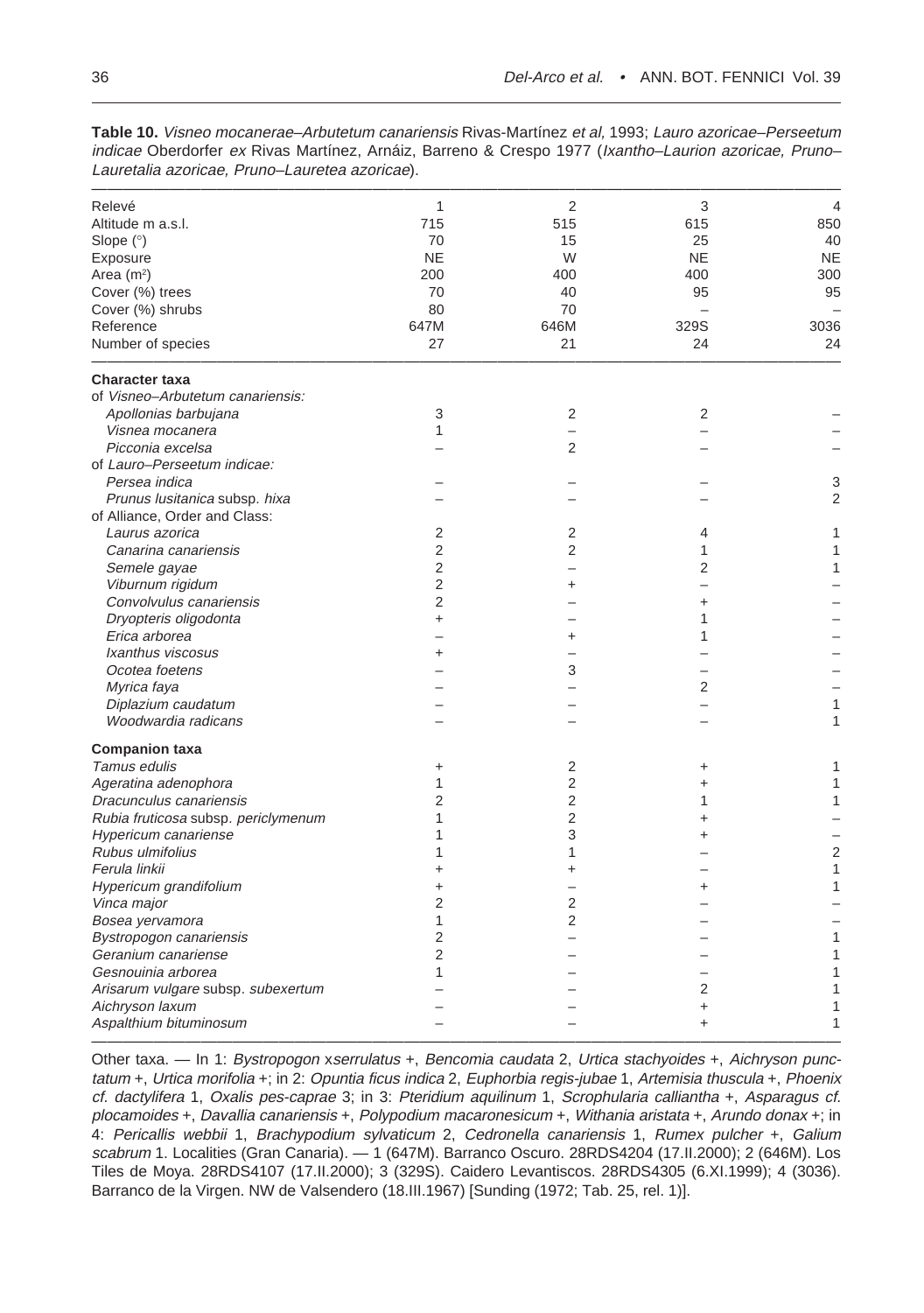*Perseetum azoricae* begins. Its potential area is reduced in the NW quadrant, on salic bedrock where the moist pine woodland (*Pinetum canariensis* subass. *ericetosum arboreae*) becomes dominant.

Its structure and physiognomy are those of dense xerophilous forest, terminal community of dry pluviseasonal Infra- and Thermomediterranean of the Canary strawberry-tree ("madroño canario", *Arbutus canariensis*) (*Visneo–Arbuto canariensis sigmetum*), in areas with trade-wind clouds. As happens in La Palma, due to the rareness of "madroño" on the island it would be preferable to refer the sere to other trees that, although scarce, are better represented, like "barbusano" (*Apollonias barbujana*), "mocán" (*Visnea mocanera*) or "paloblanco" (*Picconia excelsa*) (Marrero *et al*. 1989, Suárez 1994).

Nowadays only small fragments of the association persist on steep slopes. The substitution scrub *Rhamno–Hypericetum canariensis* allows the original domain of *Visneo–Arbutetum canariensis* to be recognised.

# **Lauro azoricae-Perseetum indicae** Oberdorfer ex Rivas-Martínez, Arnáiz, Barreno & Crespo 1977

[*Lectotypus*: Oberdorfer (1965): 70, t. 4, rel. 6. In: Rivas-Martínez *et al.* (1993b): 211].

Another western Canary association (Table 10, rel. 4), this is the humid evergreen laurel forest in the subhumid pluviseasonal Thermomediterranean, and humid and subhumid pluviseasonal lower-Mesomediterranean belts, with trade-wind clouds. Its climatophilous area (Fig. 6) is the area affected by more persistent trade-wind clouds on the island's N slope, above the area of *Visneo–Arbutetum canariensis* and below the altitude of the upper-Mesomediterranean thermotype, where pine woodland (*Pinetum canariensis*) begins its climatophilous area. Its potential area is also reduced in the NW of the island on salic bedrock where *Pinetum canariensis* subass. *ericetosum arboreae* develops.

Its structure and physiognomy are those of mesophytic forest, terminal community of the subhumid pluviseasonal Thermomediterranean,

and subhumid and humid pluviseasonal lower-Mesomediterranean climatophilous sere of "viñatigo" (*Persea indica*) (*Lauro azoricae-Perseo indicae sigmetum*) in areas with trade-wind clouds.

This community is now practically absent from the island, because of massive tree-felling throughout centuries of human use. Only small impoverished relicts persist on some steep slopes and humid valleys (Suárez 1994). Even the typical substitutional scrub *Myrico–Ericetum arboreae* ("fayal-brezal") has a very reduced presence. Among the scrubs, those made up of *Chamaecytisus proliferus* subsp. *proliferus* var. *canariae* ("escobonal"), *Adenocarpus foliolosus* ("codesar"), and *Teline microphylla* ("retamar") (*Telino–Adenocarpion*) dominate, along with bramble patches of *Rubus ulmifolius* ("zarzal") (*Rubo–Rubion*). Also noteworthy are the bracken areas of *Pteridium aquilinum* and nitrophilous meadows of *Echio–Galactition*.

## **Pinetum canariensis** Ceballos & Ortuño ex Sunding 1972

[*Lectotypus*: Sunding (1972): 122, t. 29, rel. 18. In: Rivas-Martínez *et al*. (1993b): 230].

Pine woodland of the Thermo- and Mesomediterranean belts is an association endemic to Gran Canaria (Table 11). Its climatophilous area caps the island above the humid evergreen laurel forest (*Lauro-Perseetum indicae*) on the N slope in the domain of the upper-Mesomediterranean thermotype, where there are frequent winter frosts and the influence of the dry NW wind prevails; and above the climatophilous area of thermophilous woodland in the South (Fig. 6). To the NW, local exposure favours the dry evergreen laurel forest (*Visneo-Arbutetum canariensis*) forming transition areas with pine woodland.

However, the potential area of the association is larger (Fig. 8) because pine woodland extends over salic substrate on the upper-semiarid xeric and upper-dry pluviseasonal Thermomediterranean belts of the SW half of the island, where *Pinetum canariensis* subass. *juniperetosum canariensis* is well developed (Figs. 7 and 8).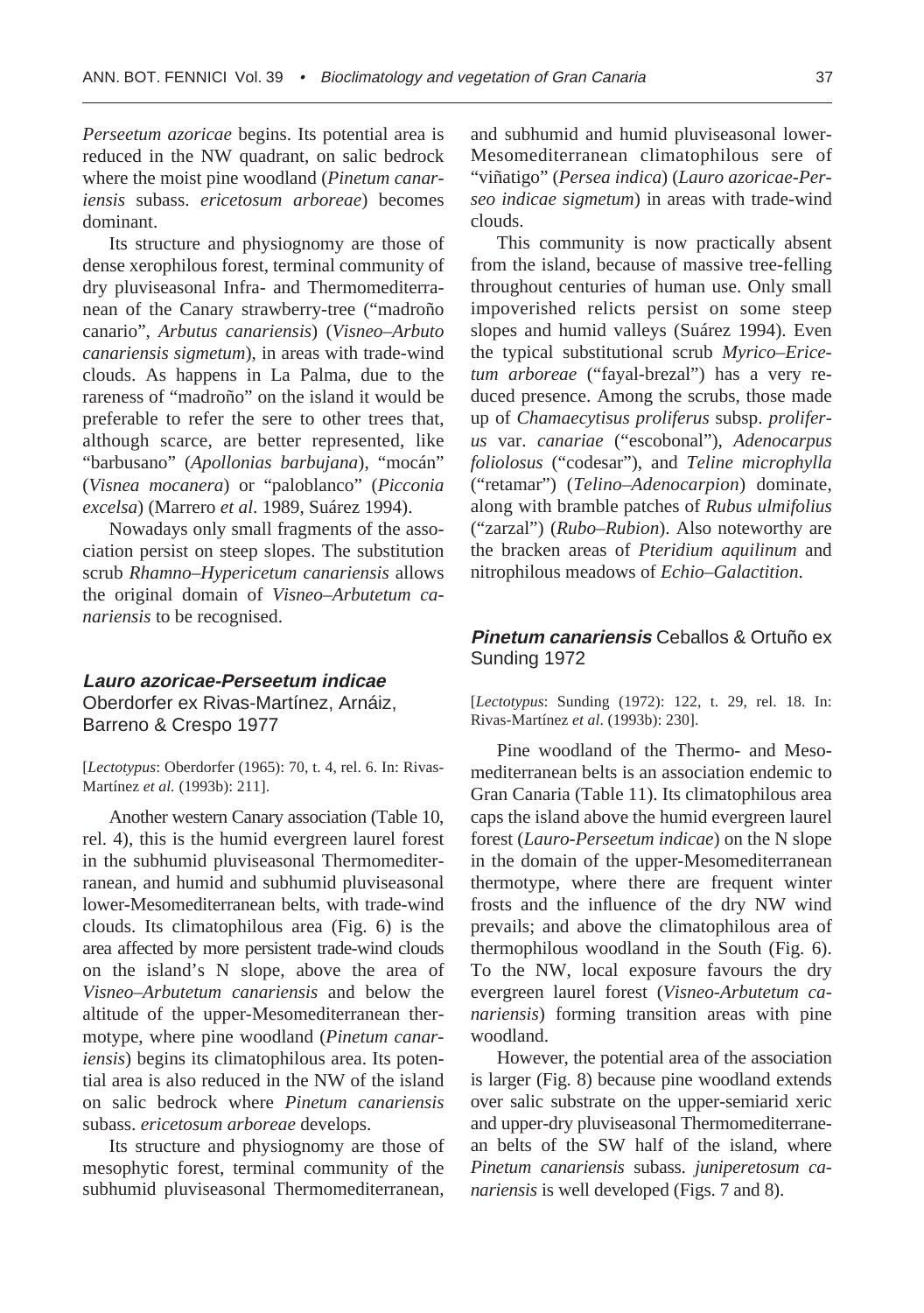———————————————————————————————————————————————— Number 1 2 3 4 5 Number of relevés 6 16 16 16 8 21 15 5 ———————————————————————————————————————————————— **Character taxa** Pinus canariensis (A) V V V V V Pinus canariensis (B)  $\qquad \qquad$  II V V V V V Cistus symphytifolius var. symphytifolius III V II V III Chamaecytisus proliferus subsp. meridionalis V IV V IV IV Lotus holosericeus III II r II – Bystropogon origanifolius var. canariae I I r–– Cistus symphytifolius var. leucophyllus II – – – – **Companion taxa** of Cisto–Micromerion hyssopifoliae and higher syntaxa (Cisto–Micromerietalia hyssopifoliae, Kleinio–Euphorbietea canariensis): Euphorbia regis-jubae II III III V IV Cistus monspeliensis III V III IV V Micromeria benthamii Echium onosmifolium and a service control in the service of the latter of the latter and the latter of the latter of the latter of the latter of the latter of the latter of the latter of the latter of the latter of the lat Micromeria lanata and the set of the set of the set of the set of the set of the set of the set of the set of the set of the set of the set of the set of the set of the set of the set of the set of the set of the set of th Kleinia neriifolia I – I II – Echium decaisnei ––++ III Micromeria varia subsp. meridialis ––+ III – Ceropegia fusca – international de la contrada de la contrada de la contrada de la contrada de la contrada de l Carlina canariensis – – I – II Rubia fruticosa –– r– I Aeonium percarneum ––– I I Atalanthus pinnatus – – – II – Carlina texedae ––– I– Allagopappus dichotomus ––– I– Kickxia scoparia ––– I– Parolinia ornata –––+– Micromeria benthamii x varia and the second variation of the second variation of the second variation of the second variation of the second variation of the second variation of the second variation of the second variation of Cenchro–Hyparrhenietum hirtae (Hyparrhenion hirtae, Hyparrhenietalia hirtae, Lygeo–Stipetea): Asphodelus ramosus and the control of the control of the control of the control of the control of the control o Aristida adscensionis subsp. caerulescens and the set of the set of the set of the set of the set of the set of the set of the set of the set of the set of the set of the set of the set of the set of the set of the set of Hyparrhenia hirta in a series in the series of the series of the series of the series of the series of the series of the series of the series of the series of the series of the series of the series of the series of the ser Phagnalon saxatile  $\qquad \qquad \qquad -$  II I **Others** Teline microphylla **in the set of the contract of the set of the set of the set of the contract of the set of the set of the set of the set of the set of the set of the set of the set of the set of the set of the set of th** Dipcadi serotinum IIIII Lavandula minutolii I – II II II Argyranthemum adauctum subsp. canariense II – – r + Adenocarpus foliolosus var. villosus I– I+– Sonchus acaulis I–+– I Prunus dulcis +–++– Rumex lunaria – I I+– Descurainia preauxiana internacionale e internacionale e internacionale e internacionale e internacionale e in Aeonium simsii I–– I– Salvia canariensis – – + II – Ferula linkii ––– I I Paronychia capitata subsp. canariensis  $\begin{array}{ccc} -&-&-&-&\end{array}$  Hypericum reflexum  $\begin{array}{ccc} -&-&-&\end{array}$ Hypericum reflexum – II – – – Artemisia thuscula – II – – – Phagnalon purpurascens – – – II – Launaea arborescens – – – II – ————————————————————————————————————————————————

**Table 11.** Pinetum canariensis Ceballos & Ortuño ex Sunding 1972 (Cisto–Pinion, Chamaecytiso–Pinetalia canariensis, Chamaecytiso–Pinetea canariensis).

Other taxa. — in 1: Pinus pinea (cult.) I; — in 2: Cytinus hypocistis I, Agave americana I; — in 3: Juniperus turbinata subsp. canariensis r, Allagopappus viscosissimus r, Asparagus plocamoides r, Vicia filicaulis r, Phoenix canariensis r, Arundo donax r, Juncus acutus +, Dittrichia viscosa r; — in 4: Aspalthium bituminosum I, Micromeria helianthemifolia +, Cheilanthes pulchella +, Lobularia canariensis +, Piptatherum caerulescens +; — in 5: Vicia cirrhosa I. Origin of relevés. — 1. Salas et al. 1998, Table 1, rel. 2–3, 5–6 & 9–20; — 2. Pérez-de-Paz et al. 1994, Table 8, rel. 1–7 & 10; — 3. Ibid., Table VI; — 4. Ibid. Table III; — 5. Ibid., Table V.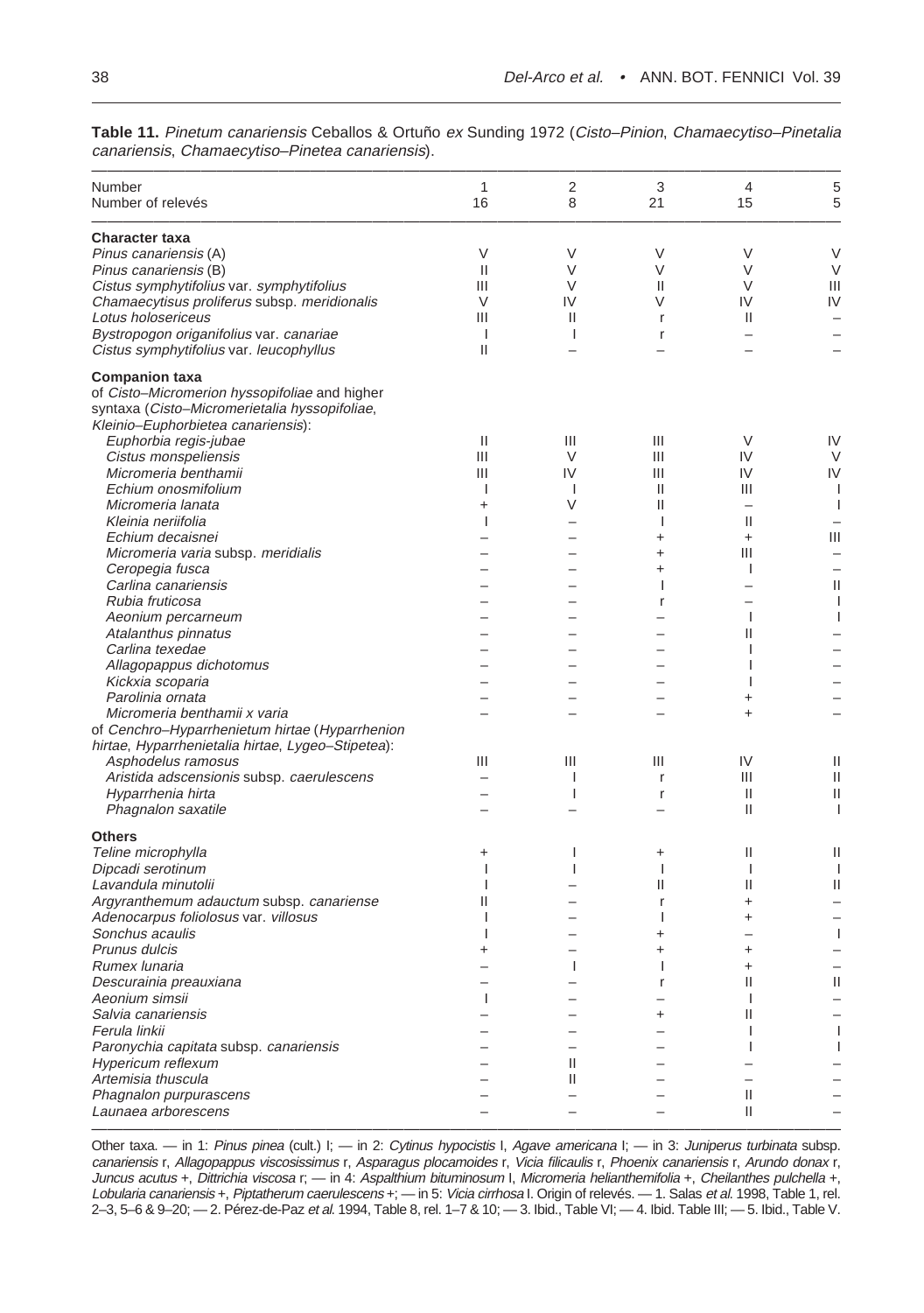Its structure and physiognomy are those of oligospecific woodland, terminal community of the climatophilous sere of upper-dry and subhumid pluviseasonal Thermomediterranean, dry, subhumid and humid pluviseasonal lower-Mesomediterranean all without trade-wind clouds, and subhumid and humid pluviseasonal upper-Mesomediterranean; along with edaphophilous sere of salic upper-semiarid xeric and salic lower-dry pluviseasonal Thermomediterranean of the Canary pine (*Pinus canariensis*) in Gran Canaria (*Pino canariensis sigmetum*).

The Gran Canaria pine woodlands are the best-represented arboreal community on the island, although they have been favoured by afforestation. Those of Inagua, Ojeda, Pajonales and Tamadaba are outstanding examples (Pérez-de-Paz *et al*. 1994).

Within the potential area of pine woodland, the broom scrubs of *Teline microphylla* and *Adenocarpus foliolosus* var. *villosus* (*Telino– Adenocarpion*) are widely present, especially in the less arid N and summit areas. The broom scrub dominated by *Chamaecytisus proliferus* subsp. *meridionalis* ("escobonal") constitutes a noteworthy facies of pine woodland in the dry SE sector (Salas *et al*. 1998). The decapitate soils, above all in Thermomediterranean areas, are colonised by rockrose scrub ("jaral") (*Euphorbio regis-jubae–Cistetum monspeliensis*). The *Artemisio–Rumicion lunariae* scrub is widespread on nitrophilous soils (Pérez-de-Paz *et al*. 1994, Salas *et al*. 1998).

# **Discussion**

From a bioclimatic viewpoint, the large territory under the desertic bioclimate strikes the attention. In the westernmost islands of La Palma and Hierro, this is limited to a narrow strip along the S and W shores, being absent from the N slopes (Del-Arco *et al*. 1996, 1999a). It shows itself clearly in Gran Canaria, surrounding the island, even containing hyperarid territories, which in the rest of the western islands have only a testimonial presence in S Tenerife (Marrero *et al*. 2001). This large desertic ombroclime (with hyperarid and arid ombrotypes) establishes a connection with the eastern islands Lanzarote

(Reyes-Betancort *et al.* 2001) and Fuerteventura (Rodríguez-Delgado *et al.* 2002). The Canary Inframediterranean thermotype may be linked floristically with the coastal NW African territories, by means of the crassicaule communities of *Aeonio–Euphorbion* on the islands and similar Rand-Flora remnants on the African continent (Rivas-Goday & Esteve 1965, Wildpret & Del-Arco 1987, Quézel 1979, Médail & Quézel 1999).

The Canary Islands together with Madeira and the Salvage Islands constitute the Canary subregion within the Mediterranean region (Rivas-Martínez *et al*. 1993a). The SW Moroccan territory, despite showing some climatic and floristic similarities to the Canary Islands in its Infra- and Thermomediterranean belts, is still considered to belong to the Western Mediterranean subregion (Rivas-Martínez 1995). Although using a slightly different classification, Médail & Quézel (1999) justify their biogeographical division of the Mediterranean region into Macaronesian and Mediterranean subregions by the high percentage of indigenous Mediterranean phanerophytes and therophytes, along with the low level of adaptative radiation in the Moroccan territory.

The biogeographical classification of the Canary Islands is reaffirmed by the following climatic, bioclimatic, floristic and phytocoenological criteria:

- 1. Mediterranean climate,
- 2. the practical absence of the Inframediterranean thermotype in the continental European Mediterranean territory, widely represented in the islands,
- 3. high percentage of endemism in the flora,
- 4. high percentage of endemic communities, *Kleinio–Euphorbietea canariensis* and *Pruno–Lauretea azoricae* being outstanding for their residual character.

This study leads us to consider the lowersemiarid xeric Thermomediterranean belt identified in Gran Canaria as belonging to the thermophilic woodland climatophilous sere. Nowadays the area is covered by legume scrub ("escobonal") and rockrose scrub ("jaral"). The study also reaffirms, within Gran Canaria, the assignation of the upper-dry pluviseasonal Thermomediterranean territories to the Western Ca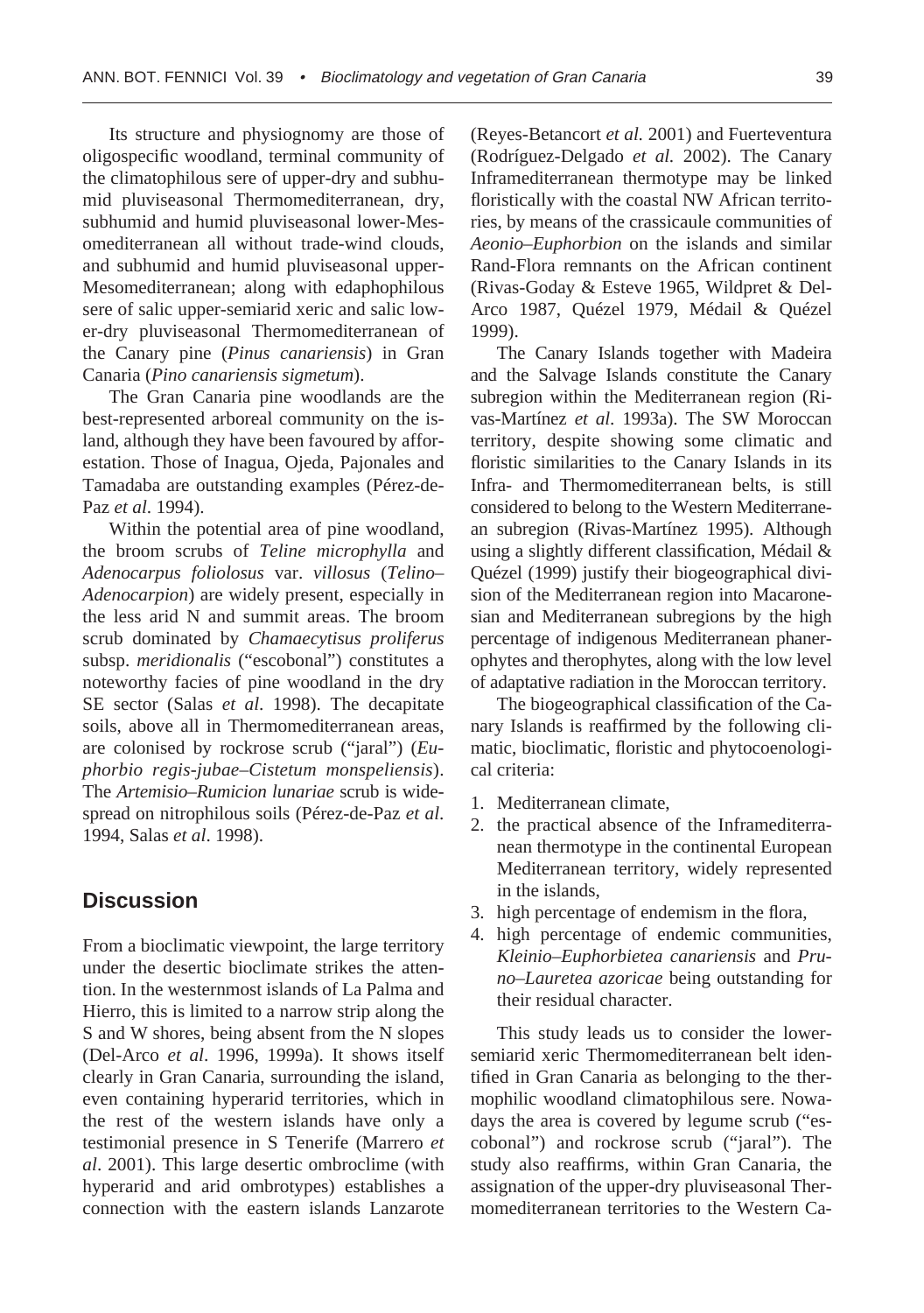40 Del-Arco et al. • ANN. BOT. FENNICI Vol. 39

nary pine woodland macrosere (*Cisto–Pino canariensis sigmion*), and the pluviseasonal Infra-, Thermo- and Mesomediterranean with tradewind clouds, to the domain of evergreen laurel forest ("monteverde") (*Ixantho–Lauro azoricae sigmion*).

The different geological compositions of the SW and NE halves of the island give rise to noteworthy differences between the climatophilous and potential natural vegetation (Figs. 6 and 8). These differences, also present in other islands of the archipelago, e.g. Tenerife (Ladera de Santa Úrsula, Icod), mean a great expansion in the area occupied by some vegetation seres to the detriment of others. It is worth pointing out that climatophilous character should be assigned according to the optimum vegetation in the average soil and relief conditions of the territory (Géhu & Rivas-Martínez 1981). Regarding substrate, basaltic rock (basic) is the most widespread in the western Canaries, including Gran Canaria. Salic bedrock (acidic) is the second most common, indicating a particular geological situation. This may be considered edaphophilous when communities spread out of their normal chorological framework on basaltic substrates. The descent of pine woodland into the upper-semiarid xeric and lower-dry pluviseasonal Thermomediterranean is due to the salic bedrock, which determines the edaphophilous condition of the pine woodland sere growing over it.

The altitudinal descent of the cardón sere (*Aeonio–Euphorbio canariensis*) into Inframediterranean territories on the S slopes is worthy of attention, due to its edaphohygrophilous behaviour. As we have pointed out, the salic bedrock and soil does not appear to be the determining factor, but rather the shielding effect of certain superficial lava flows (malpaíses) which lower the evaporation rate and as a consequence increase soil water retention.

The potential natural vegetation map (Fig. 8) shows obvious differences from the map by Sunding (1972), which derive from a finer phytosociological definition of the most characteristic potential natural vegetation units, along with advances in bioclimatic studies.

### **Acknowledgements**

We thank the "Instituto Nacional de Meteorología" and "Servicio Hidraúlico de Las Palmas" for providing us with the basic climatic data. This paper was partially supported by the project "Cartography of the Vegetation of Tenerife and NW sector of Gran Canaria" sponsored by "GRAFCAN S.A." and "Fundación Empresa Universidad de La Laguna".

## **References**

- Afonso, L. (ed.) 1997: *Gran Atlas de Canarias*. Interinsular Canaria. 304 pp.
- Barkman, J. J., Moravec, J. & Rauschert, S. 1986: Code of phytosociological nomenclature. — *Vegetatio* 67: 145–197.
- Bramwell, D., Beltrán, W., Montelongo, V. & Rios, C. 1986: Plan especial de protección de los espacios naturales de Gran Canaria (P.E.P.E.N.). — *Botanica Macaronesica* 15: 1–72.
- Ceballos, L. & Ortuño, F. 1951. *Estudio sobre la vegetación y la flora forestal de las Canarias occidentales*. — Madrid. 465 pp.
- De-León, A., Arriba, A. & De-La-Plaza, M. C. 1991: *Caracterización agroclimática de la provincia de Las Palmas*. — Ministerio de Agricultura, Pesca y Alimentación. Madrid 1990.
- Del-Arco, M., Acebes, J. R. & Pérez-de-Paz, P. L. 1996: Bioclimatology and climatophilous vegetation of the Island of Hierro. — *Phytocoenologia* 26: 445–479.
- Del-Arco, M., Acebes, J. R., Pérez-de-Paz, P. L. & Marrero, M. C. 1999a: Bioclimatology and climatophilous vegetation of Hierro (part 2) and La Palma (Canary Islands). — *Phytocoenologia* 29: 253–290.
- Del-Arco, M., Rodríguez-Delgado, O., Díaz, M. A., Pérez-de-Paz, P. L., Sevilla, J. A. & Reyes-Betancort, J. A. 1999b. Vegetación Canaria. Propuesta para unificar criterios cartográficos. — *Vieraea* 27: 121–131.
- Fernandopulle, D. 1976: Climatic characteristic of the Canary Islands. — In: Kunkel, G. (ed.), *Biogeography and ecology in the Canary Islands*: 185–206. W. Junk. The Hague.
- Géhu, J. M. & Rivas-Martínez, S. 1981: Notions Fondamentales de Phytosociologie. — In: Dierschke, H. (ed.), *Berichte der Internationalen Symposien der Internationalen Vereinigung für Vegetationskunde*: 1–33. J. Cramer, Vaduz.
- Hansen, A. & Sunding, P. 1993: Flora of Macaronesia. Check-list of vascular plants. 4 rev. ed. — *Sommerfeltia* 17: 3–295.
- Huetz de Lemps, A. 1969: Le Climat des Iles Canaries. *Fac. Lettr. Sci. Hum. Paris-Sorbonne* 54: 226 pp.